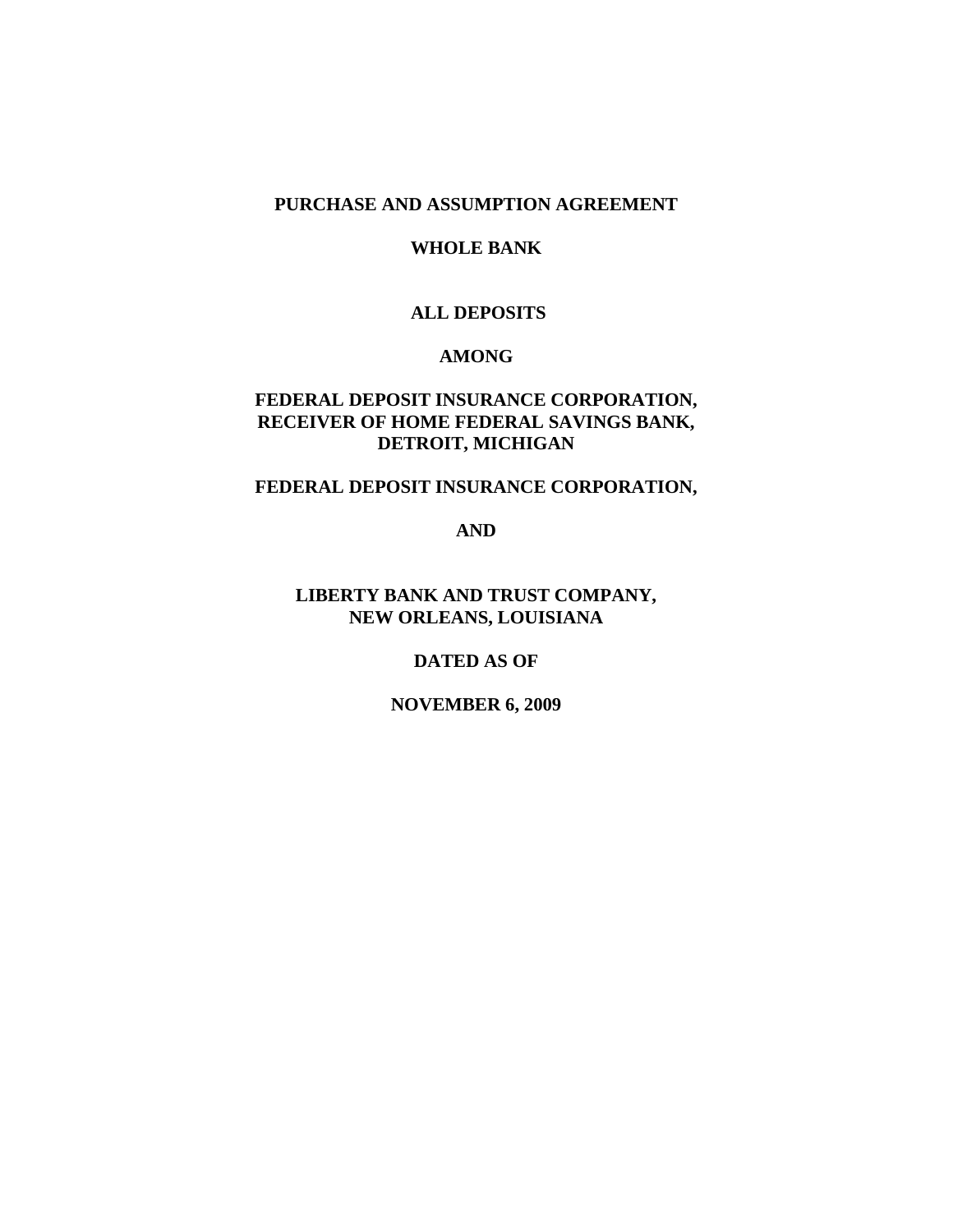### **TABLE OF CONTENTS**

| <b>ARTICLE I</b>   |                                                       |  |
|--------------------|-------------------------------------------------------|--|
| <b>ARTICLE II</b>  |                                                       |  |
| 2.1                |                                                       |  |
| 2.2                |                                                       |  |
| 2.3                |                                                       |  |
| 2.4                |                                                       |  |
| <b>ARTICLE III</b> |                                                       |  |
| 3.1                |                                                       |  |
| 3.2                |                                                       |  |
| 3.3                | Manner of Conveyance; Limited Warranty;               |  |
|                    |                                                       |  |
| 3.4                |                                                       |  |
| 3.5                |                                                       |  |
| 3.6                |                                                       |  |
| <b>ARTICLE IV</b>  | <b>ASSUMPTION OF CERTAIN DUTIES AND OBLIGATIONS17</b> |  |
| 4.1                |                                                       |  |
| 4.2                |                                                       |  |
| 4.3                |                                                       |  |
| 4.4                |                                                       |  |
| 4.5                |                                                       |  |
| 4.6                |                                                       |  |
| 4.7                | Agreement with Respect to Leased Data                 |  |
|                    |                                                       |  |
| 4.8                | Agreement with Respect to Certain                     |  |
|                    |                                                       |  |
| 4.9                |                                                       |  |
| 4.10               |                                                       |  |
| 4.11               |                                                       |  |
| 4.12               | Agreement with Respect to Continuation of Group       |  |
|                    |                                                       |  |
| 4.13               | Agreement with Respect to Interim Asset Servicing24   |  |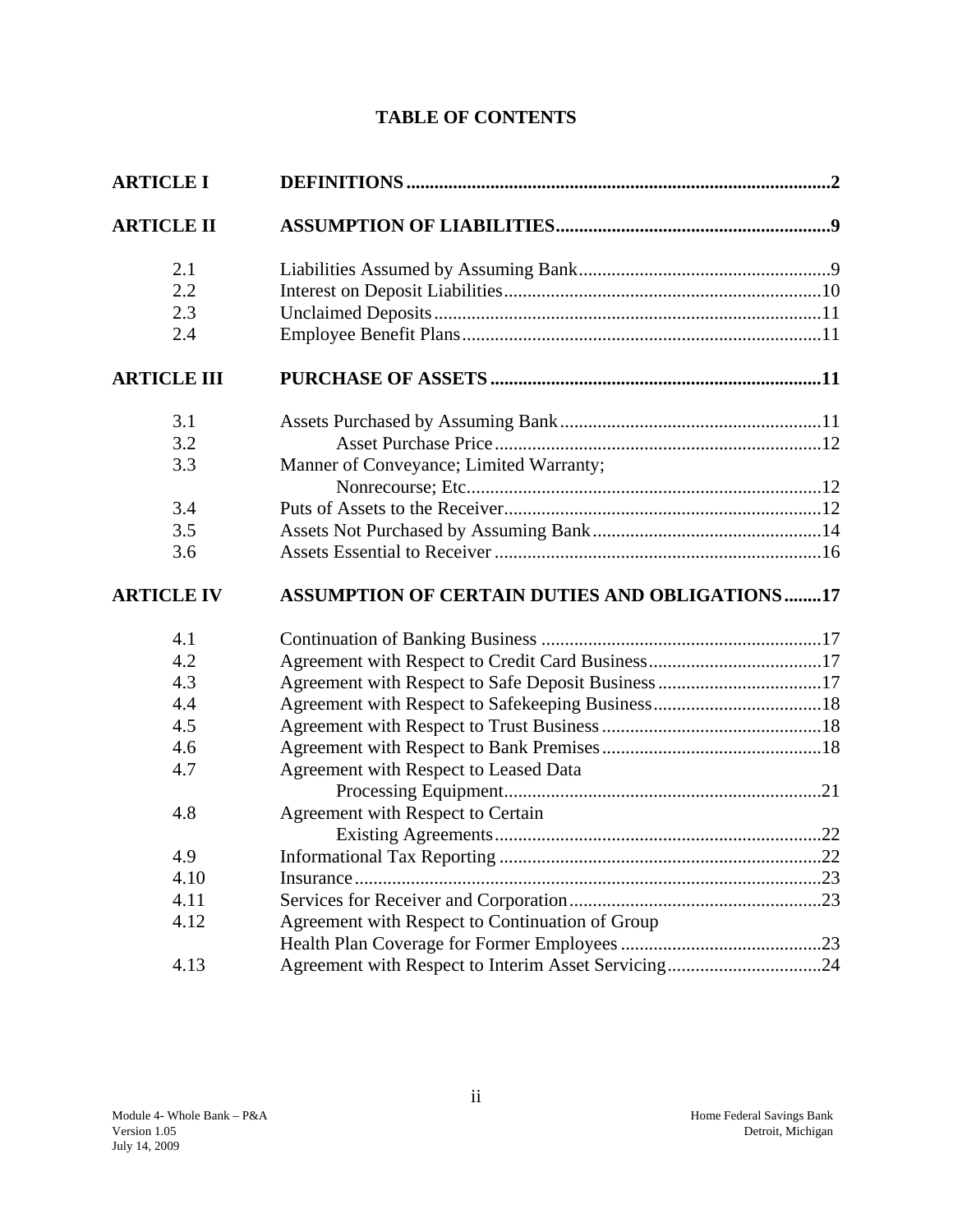| <b>ARTICLE V</b>    | <b>DUTIES WITH RESPECT TO DEPOSITORS</b>   |  |  |
|---------------------|--------------------------------------------|--|--|
| 5.1                 |                                            |  |  |
| 5.2                 |                                            |  |  |
| 5.3                 |                                            |  |  |
| <b>ARTICLE VI</b>   |                                            |  |  |
| 6.1                 |                                            |  |  |
| 6.2                 |                                            |  |  |
| 6.3                 |                                            |  |  |
| 6.4                 |                                            |  |  |
| <b>ARTICLE VII</b>  |                                            |  |  |
| <b>ARTICLE VIII</b> |                                            |  |  |
| 8.1                 |                                            |  |  |
| 8.2                 |                                            |  |  |
| 8.3                 |                                            |  |  |
| 8.4                 |                                            |  |  |
| 8.5                 |                                            |  |  |
| <b>ARTICLE IX</b>   |                                            |  |  |
| 9.1                 |                                            |  |  |
| 9.2                 |                                            |  |  |
| 9.3                 |                                            |  |  |
| 9.4                 |                                            |  |  |
| 9.5                 |                                            |  |  |
| 9.6                 | Proceedings with Respect to Certain Assets |  |  |
|                     |                                            |  |  |
| 9.7                 |                                            |  |  |
| <b>ARTICLE X</b>    |                                            |  |  |
| <b>ARTICLE XI</b>   | REPRESENTATIONS AND WARRANTIES OF THE      |  |  |
| <b>ARTICLE XII</b>  |                                            |  |  |
| 12.1                |                                            |  |  |
| 12.2                |                                            |  |  |
| 12.3                |                                            |  |  |
|                     | 111                                        |  |  |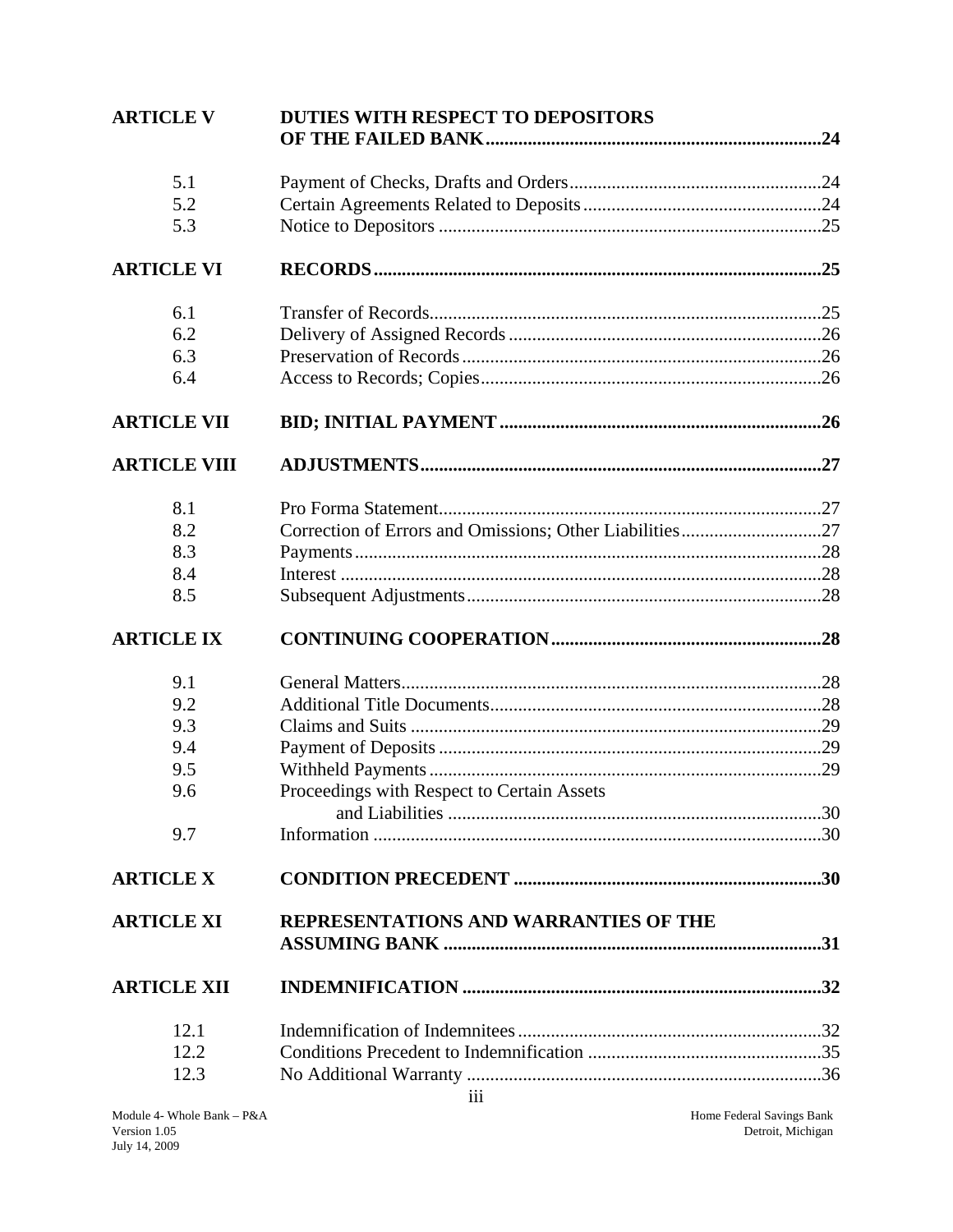| 12.4                |  |
|---------------------|--|
| 12.5                |  |
| 12.6                |  |
| 12.7                |  |
| 12.8                |  |
| <b>ARTICLE XIII</b> |  |
| 13.1                |  |
| 13.2                |  |
| 13.3                |  |
| 13.4                |  |
| 13.5                |  |
| 13.6                |  |
| 13.7                |  |
| 13.8                |  |
| 13.9                |  |
| 13.10               |  |
| 13.11               |  |
| 13.12               |  |
| 13.13               |  |

## **SCHEDULES**

| 2.1    |  |
|--------|--|
| 2.1(a) |  |
| 3.1    |  |
| 3.2    |  |
| 3.5(l) |  |

# **EXHIBITS**

| 3.2(c) |  |
|--------|--|
| 4.13   |  |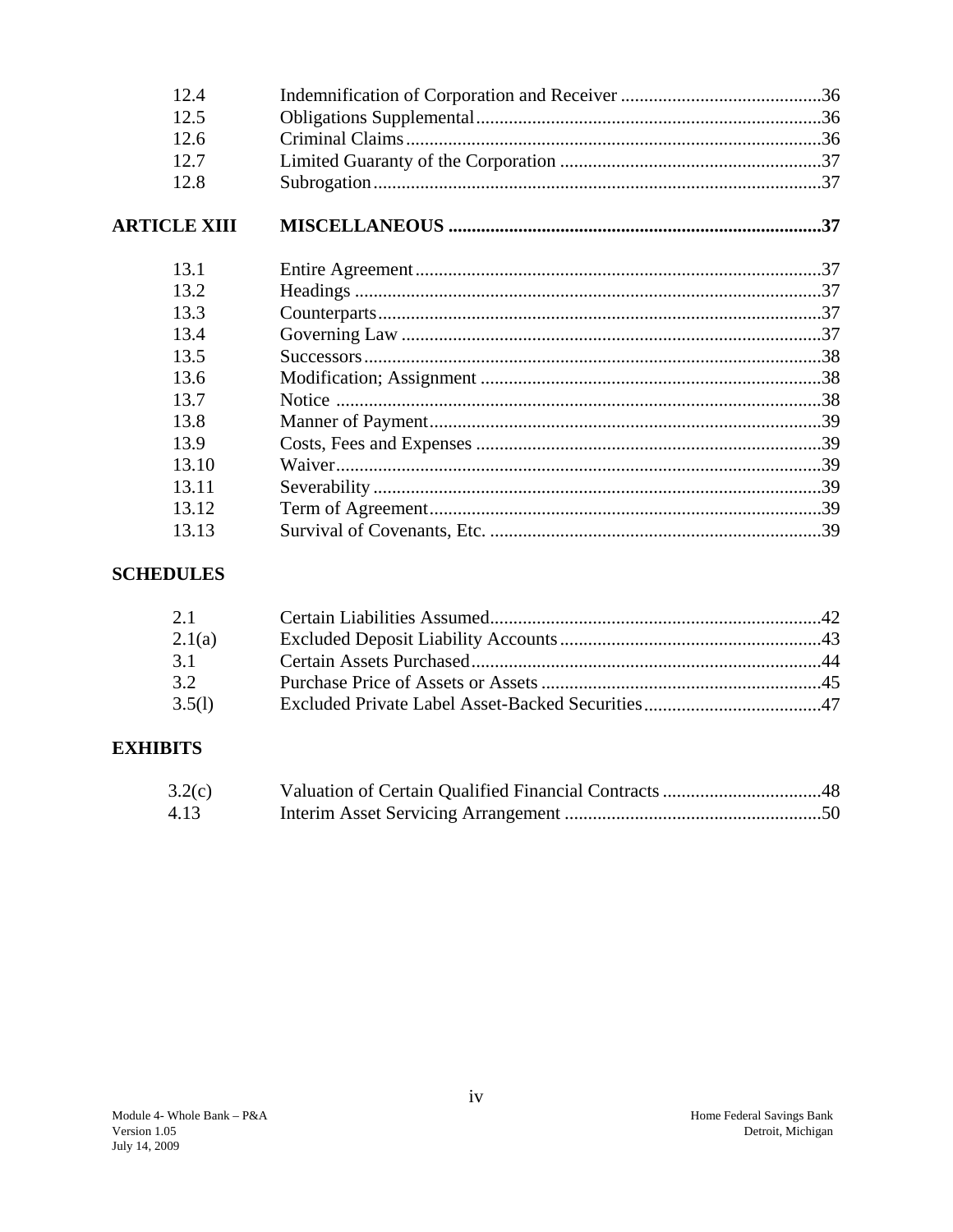#### **PURCHASE AND ASSUMPTION AGREEMENT**

#### **WHOLE BANK**

#### **ALL DEPOSITS**

 **THIS AGREEMENT**, made and entered into as of the 6th day of November, 2009, by and among the **FEDERAL DEPOSIT INSURANCE CORPORATION, RECEIVER of HOME FEDERAL SAVINGS BANK, DETROIT, MICHIGAN** (the "Receiver"), **LIBERTY BANK AND TRUST COMPANY**, **NEW ORLEANS, LOUISIANA,** organized under the laws of Louisiana, and having its principal place of business in New Orleans, Louisiana (the "Assuming Bank"), and the **FEDERAL DEPOSIT INSURANCE CORPORATION**, organized under the laws of the United States of America and having its principal office in Washington, D.C., acting in its corporate capacity (the "Corporation").

#### **WITNESSETH**:

 **WHEREAS**, on Bank Closing, the Chartering Authority closed Home Federal Savings Bank, Detroit, Michigan (the "Failed Bank") pursuant to applicable law and the Corporation was appointed Receiver thereof; and

 **WHEREAS**, the Assuming Bank desires to purchase certain assets and assume certain deposit and other liabilities of the Failed Bank on the terms and conditions set forth in this Agreement; and

 **WHEREAS**, pursuant to 12 U.S.C. Section 1823(c)(2)(A), the Corporation may provide assistance to the Assuming Bank to facilitate the transactions contemplated by this Agreement, which assistance may include indemnification pursuant to Article XII; and

 **WHEREAS**, the Board of Directors of the Corporation (the "Board") has determined to provide assistance to the Assuming Bank on the terms and subject to the conditions set forth in this Agreement; and

 **WHEREAS**, the Board has determined pursuant to 12 U.S.C. Section 1823(c)(4)(A) that such assistance is necessary to meet the obligation of the Corporation to provide insurance coverage for the insured deposits in the Failed Bank and is the least costly to the deposit insurance fund of all possible methods for meeting such obligation.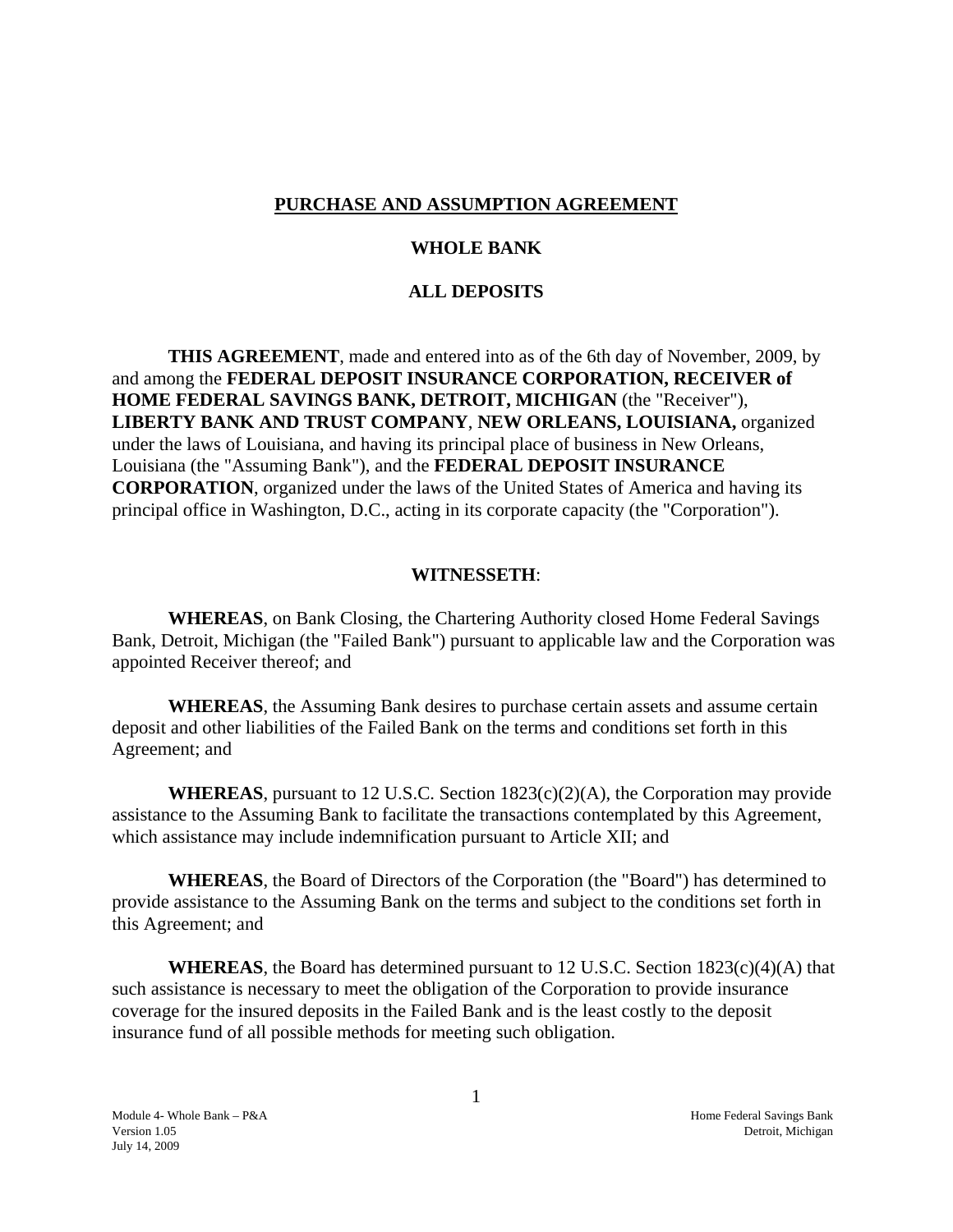**NOW THEREFORE**, in consideration of the mutual promises herein set forth and other valuable consideration, the parties hereto agree as follows:

### **ARTICLE I DEFINITIONS**

<span id="page-5-0"></span> Capitalized terms used in this Agreement shall have the meanings set forth in this Article I, or elsewhere in this Agreement. As used herein, words imparting the singular include the plural and vice versa.

 **"Accounting Records"** means the general ledger and subsidiary ledgers and supporting schedules which support the general ledger balances.

 **"Acquired Subsidiaries"** means Subsidiaries of the Failed Bank acquired pursuant to Section 3.1.

 **"Affiliate"** of any Person means any director, officer, or employee of that Person and any other Person (i) who is directly or indirectly controlling, or controlled by, or under direct or indirect common control with, such Person, or (ii) who is an affiliate of such Person as the term "affiliate" is defined in Section 2 of the Bank Holding Company Act of 1956, as amended, 12 U.S.C. Section 1841.

 **"Agreement"** means this Purchase and Assumption Agreement by and among the Assuming Bank, the Corporation and the Receiver, as amended or otherwise modified from time to time.

 **"Assets"** means all assets of the Failed Bank purchased pursuant to Section 3.1. Assets owned by Subsidiaries of the Failed Bank are not "Assets" within the meaning of this definition.

 **"Assumed Deposits"** means Deposits.

 **"Bank Closing"** means the close of business of the Failed Bank on the date on which the Chartering Authority closed such institution.

 **"Bank Premises"** means the banking houses, drive-in banking facilities, and teller facilities (staffed or automated) together with appurtenant parking, storage and service facilities and structures connecting remote facilities to banking houses, and land on which the foregoing are located, that are owned or leased by the Failed Bank and that have formerly been utilized, are currently utilized, or are intended to be utilized in the future by the Failed Bank as shown on the Accounting Record of the Failed Bank as of Bank Closing.

 **"Bid Amount"** has the meaning provided in Article VII.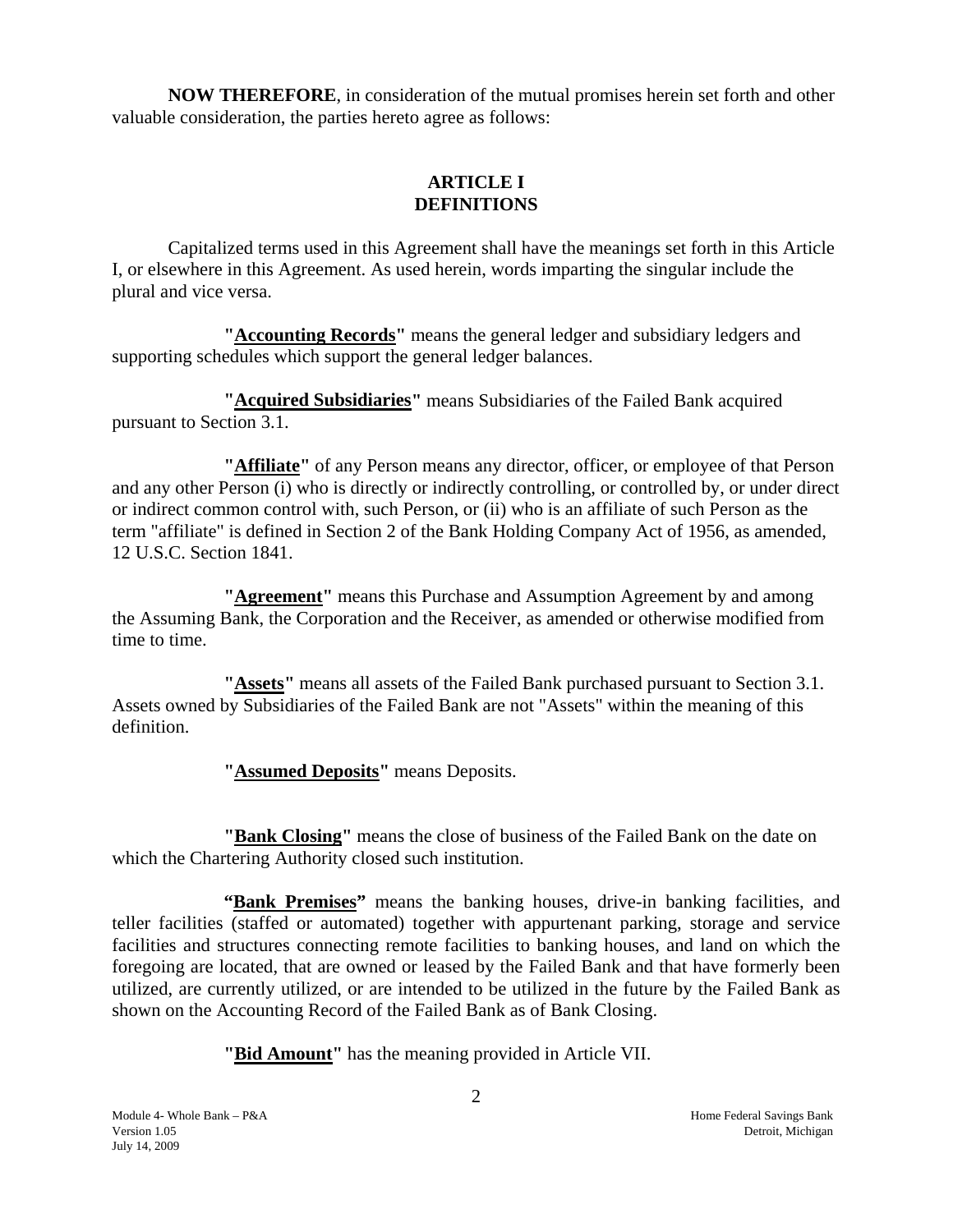**"Book Value"** means, with respect to any Asset and any Liability Assumed, the dollar amount thereof stated on the Accounting Records of the Failed Bank. The Book Value of any item shall be determined as of Bank Closing after adjustments made by the Receiver for differences in accounts, suspense items, unposted debits and credits, and other similar adjustments or corrections and for setoffs, whether voluntary or involuntary. The Book Value of a Subsidiary of the Failed Bank acquired by the Assuming Bank shall be determined from the investment in subsidiary and related accounts on the "bank only" (unconsolidated) balance sheet of the Failed Bank based on the equity method of accounting. Without limiting the generality of the foregoing, (i) the Book Value of a Liability Assumed shall include all accrued and unpaid interest thereon as of Bank Closing, and (ii) the Book Value of a Loan shall reflect adjustments for earned interest, or unearned interest (as it relates to the "rule of 78s" or add-on-interest loans, as applicable), if any, as of Bank Closing, adjustments for the portion of earned or unearned loan-related credit life and/or disability insurance premiums, if any, attributable to the Failed Bank as of Bank Closing, and adjustments for Failed Bank Advances, if any, in each case as determined for financial reporting purposes. The Book Value of an Asset shall not include any adjustment for loan premiums, discounts or any related deferred income, fees or expenses, or general or specific reserves on the Accounting Records of the Failed Bank.

"Business Day" means a day other than a Saturday, Sunday, Federal legal holiday or legal holiday under the laws of the State where the Failed Bank is located, or a day on which the principal office of the Corporation is closed.

 **"Chartering Authority"** means (i) with respect to a national bank, the Office of the Comptroller of the Currency, (ii) with respect to a Federal savings association or savings bank, the Office of Thrift Supervision, (iii) with respect to a bank or savings institution chartered by a State, the agency of such State charged with primary responsibility for regulating and/or closing banks or savings institutions, as the case may be, (iv) the Corporation in accordance with 12 U.S.C. Section 1821(c), with regard to self appointment, or (v) the appropriate Federal banking agency in accordance with 12 U.S.C. 1821(c)(9).

 **"Commitment"** means the unfunded portion of a line of credit or other commitment reflected on the books and records of the Failed Bank to make an extension of credit (or additional advances with respect to a Loan) that was legally binding on the Failed Bank as of Bank Closing, other than extensions of credit pursuant to the credit card business and overdraft protection plans of the Failed Bank, if any.

 **"Credit Documents"** mean the agreements, instruments, certificates or other documents at any time evidencing or otherwise relating to, governing or executed in connection with or as security for, a Loan, including without limitation notes, bonds, loan agreements, letter of credit applications, lease financing contracts, banker's acceptances, drafts, interest protection agreements, currency exchange agreements, repurchase agreements, reverse repurchase agreements, guarantees, deeds of trust, mortgages, assignments, security agreements, pledges, subordination or priority agreements, lien priority agreements, undertakings, security instruments, certificates, documents, legal opinions, participation agreements and intercreditor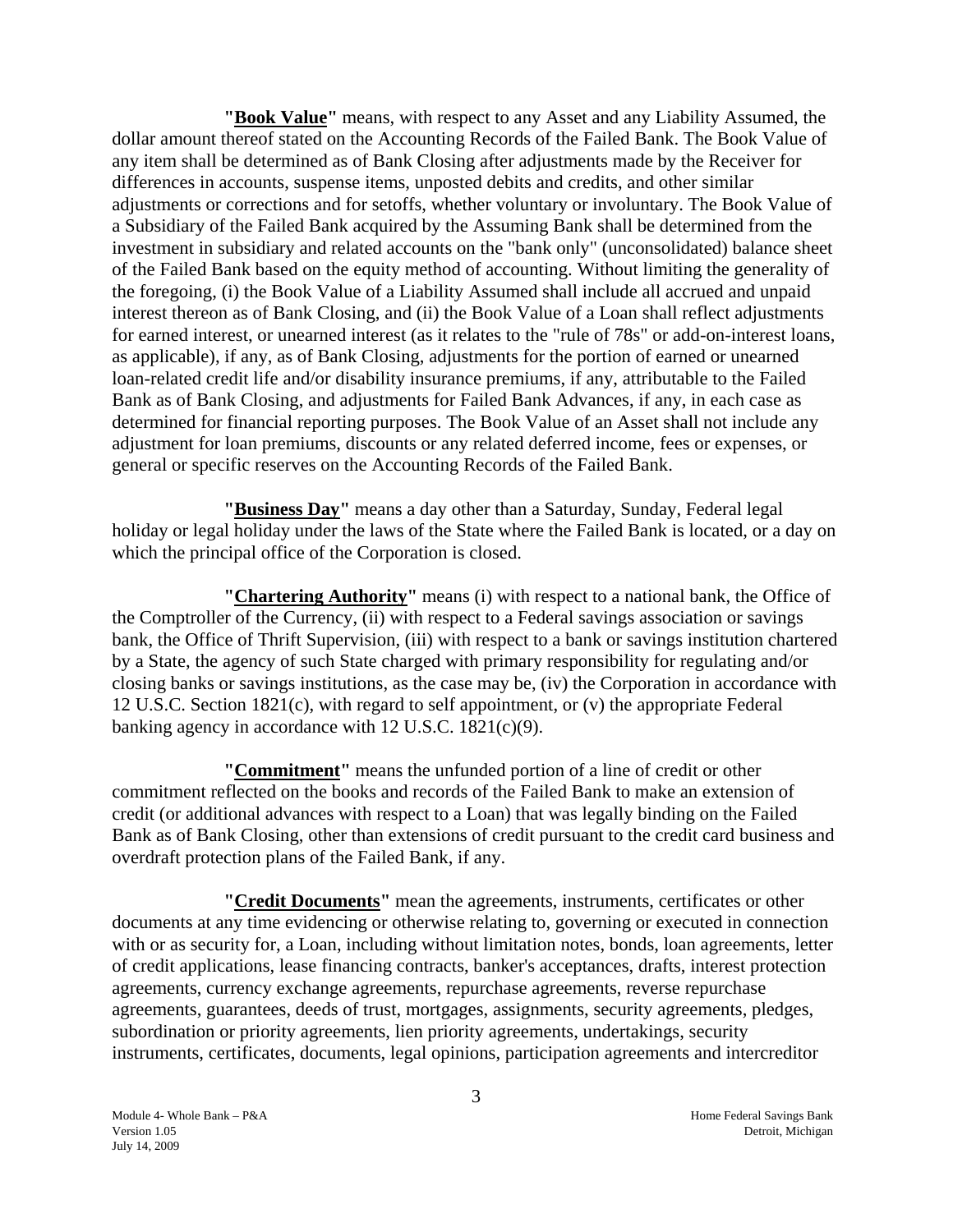agreements, and all amendments, modifications, renewals, extensions, rearrangements, and substitutions with respect to any of the foregoing.

 **"Credit File"** means all Credit Documents and all other credit, collateral, or insurance documents in the possession or custody of the Assuming Bank, or any of its Subsidiaries or Affiliates, relating to an Asset or a Loan included in a Put Notice, or copies of any thereof.

 **"Data Processing Lease"** means any lease or licensing agreement, binding on the Failed Bank as of Bank Closing, the subject of which is data processing equipment or computer hardware or software used in connection with data processing activities. A lease or licensing agreement for computer software used in connection with data processing activities shall constitute a Data Processing Lease regardless of whether such lease or licensing agreement also covers data processing equipment.

 **"Deposit"** means a deposit as defined in 12 U.S.C. Section 1813(l), including without limitation, outstanding cashier's checks and other official checks and all uncollected items included in the depositors' balances and credited on the books and records of the Failed Bank; provided, that the term "Deposit" shall not include all or any portion of those deposit balances which, in the discretion of the Receiver or the Corporation, (i) may be required to satisfy it for any liquidated or contingent liability of any depositor arising from an unauthorized or unlawful transaction, or (ii) may be needed to provide payment of any liability of any depositor to the Failed Bank or the Receiver, including the liability of any depositor as a director or officer of the Failed Bank, whether or not the amount of the liability is or can be determined as of Bank Closing.

 **"Failed Bank Advances"** means the total sums paid by the Failed Bank to (i) protect its lien position, (ii) pay ad valorem taxes and hazard insurance, and (iii) pay credit life insurance, accident and health insurance, and vendor's single interest insurance.

 **"Fair Market Value"** means (i)(a) "Market Value" as defined in the regulation prescribing the standards for real estate appraisals used in federally related transactions, 12 C.F.R. § 323.2(g), and accordingly shall mean the most probable price which a property should bring in a competitive and open market under all conditions requisite to a fair sale, the buyer and seller each acting prudently and knowledgeably, and assuming the price is not affected by undue stimulus. Implicit in this definition is the consummation of a sale as of a specified date and the passing of title from seller to buyer under conditions whereby:

(1) Buyer and seller are typically motivated;

(2) Both parties are well informed or well advised, and acting in what they consider their own best interests;

(3) A reasonable time is allowed for exposure in the open market;

(4) Payment is made in terms of cash in U.S. dollars or in terms of financial arrangements comparable thereto; and

(5) The price represents the normal consideration for the property sold unaffected by special or creative financing or sales concessions granted by anyone associated with the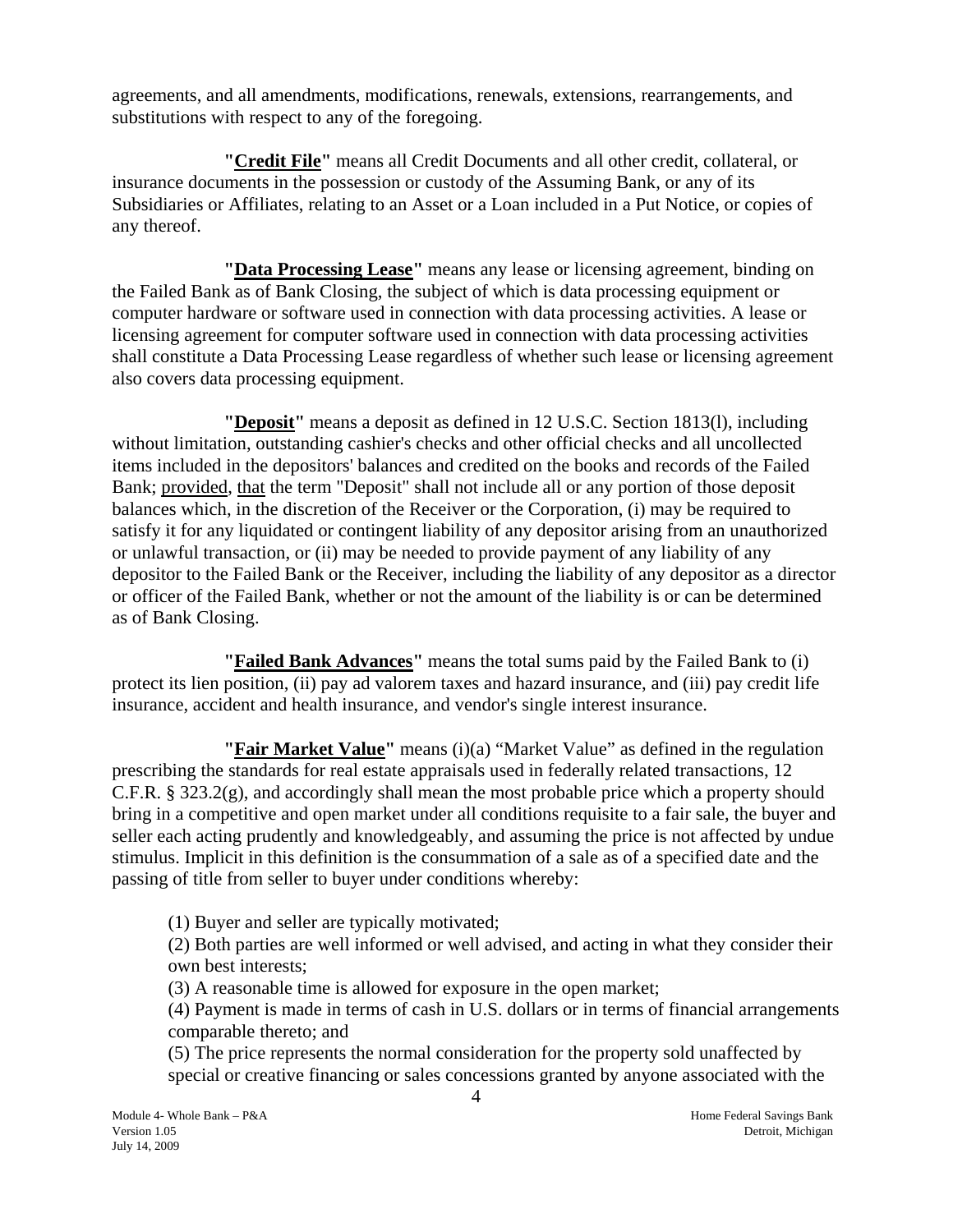sale;

as determined as of Bank Closing by an appraiser mutually acceptable to the Receiver and the Assuming Bank; any costs and fees associated with such determination shall be shared equally by the Receiver and the Assuming Bank, and (b) which, with respect to Bank Premises (to the extent, if any, that Bank Premises are purchased utilizing this valuation method), shall be determined not later than sixty (60) days after Bank Closing by an appraiser selected by the Receiver and the Assuming Bank within seven (7) days after Bank Closing; or (ii) with respect to property other than Bank Premises purchased utilizing this valuation method, the price therefor as established by the Receiver and agreed to by the Assuming Bank, or in the absence of such agreement, as determined in accordance with clause (i)(a) above.

 "**Fixtures**" means those leasehold improvements, additions, alterations and installations constituting all or a part of Bank Premises and which were acquired, added, built, installed or purchased at the expense of the Failed Bank, regardless of the holder of legal title thereto as of Bank Closing.

 **"Furniture and Equipment"** means the furniture and equipment (other than Safe Deposit Boxes, motor vehicles, and leased data processing equipment, including hardware and software), leased or owned by the Failed Bank and reflected on the books of the Failed Bank as of Bank Closing, including without limitation automated teller machines, carpeting, furniture, office machinery (including personal computers), shelving, office supplies, telephone, surveillance and security systems, and artwork.

 **"Indemnitees"** means, except as provided in paragraph (11) of Section 12.1(b), (i) the Assuming Bank, (ii) the Subsidiaries and Affiliates of the Assuming Bank other than any Subsidiaries or Affiliates of the Failed Bank that are or become Subsidiaries or Affiliates of the Assuming Bank, and (iii) the directors, officers, employees and agents of the Assuming Bank and its Subsidiaries and Affiliates who are not also present or former directors, officers, employees or agents of the Failed Bank or of any Subsidiary or Affiliate of the Failed Bank.

 **"Information Package"** means the most recent compilation of financial and other data with respect to the Failed Bank, including any amendments or supplements thereto, provided to the Assuming Bank by the Corporation on the web site used by the Corporation to market the Failed Bank to potential acquirers.

 **"Initial Payment"** means the payment made pursuant to Article VII (based on the best information available as of Bank Closing), the amount of which shall be either (i) if the Bid Amount is positive, the aggregate Book Value of the Liabilities Assumed minus the sum of the aggregate purchase price of the Assets and assets purchased and the positive Bid Amount, or (ii) if the Bid Amount is negative, the sum of the aggregate Book Value of the Liabilities Assumed and the negative Bid Amount minus the aggregate purchase price of the Assets and assets purchased. The Initial Payment shall be payable by the Corporation to the Assuming Bank if (i) the Liabilities Assumed are greater than the sum of the positive Bid Amount and the Assets and assets purchased, or if (ii) the sum of the Liabilities Assumed and the negative Bid Amount are greater than the Assets and assets purchased. The Initial Payment shall be payable by the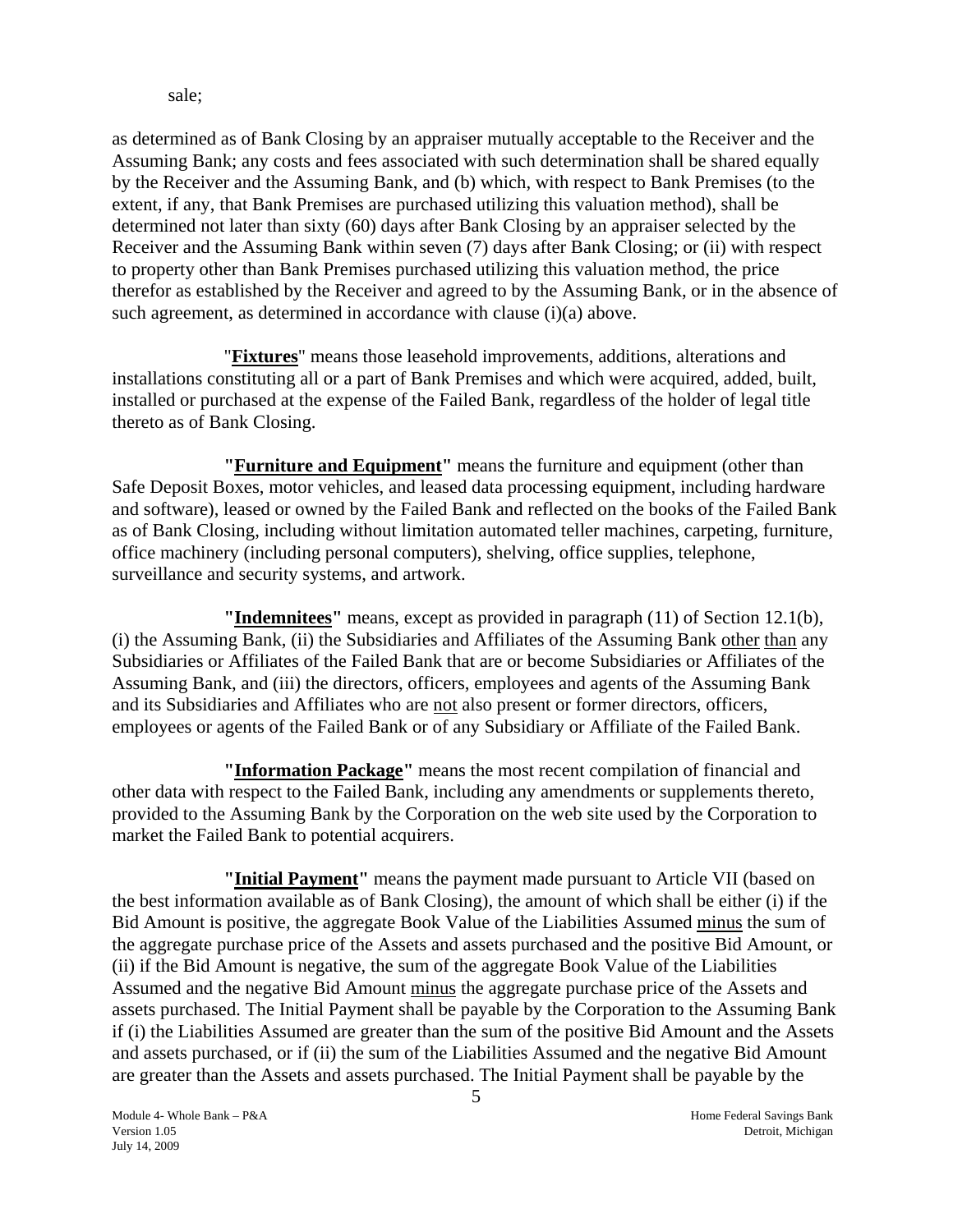Assuming Bank to the Corporation if (i) the Liabilities Assumed are less than the sum of the positive Bid Amount and the Assets and assets purchased, or if (ii) the sum of the Liabilities Assumed and the negative Bid Amount is less than the Assets and assets purchased. Such Initial Payment shall be subject to adjustment as provided in Article VIII.

 **"Legal Balance"** means the amount of indebtedness legally owed by an Obligor with respect to a Loan, including principal and accrued and unpaid interest, late fees, attorneys' fees and expenses, taxes, insurance premiums, and similar charges, if any.

 **"Liabilities Assumed"** has the meaning provided in Section 2.1.

 **"Lien"** means any mortgage, lien, pledge, charge, assignment for security purposes, security interest, or encumbrance of any kind with respect to an Asset, including any conditional sale agreement or capital lease or other title retention agreement relating to such Asset.

 **"Loans"** means all of the following owed to or held by the Failed Bank as of Bank Closing:

 (i) loans (including loans which have been charged off the Accounting Records of the Failed Bank in whole or in part prior to September 24, 2009), participation agreements, interests in participations, overdrafts of customers (including but not limited to overdrafts made pursuant to an overdraft protection plan or similar extensions of credit in connection with a deposit account), revolving commercial lines of credit, home equity lines of credit, Commitments, United States and/or State-guaranteed student loans, and lease financing contracts;

 (ii) all Liens, rights (including rights of set-off), remedies, powers, privileges, demands, claims, priorities, equities and benefits owned or held by, or accruing or to accrue to or for the benefit of, the holder of the obligations or instruments referred to in clause (i) above, including but not limited to those arising under or based upon Credit Documents, casualty insurance policies and binders, standby letters of credit, mortgagee title insurance policies and binders, payment bonds and performance bonds at any time and from time to time existing with respect to any of the obligations or instruments referred to in clause (i) above; and

 (iii) all amendments, modifications, renewals, extensions, refinancings, and refundings of or for any of the foregoing;

provided, that there shall be excluded from the definition of "Loans" amounts owing under Qualified Financial Contracts.

 **"New Loans"** means Loans made by the Failed Bank subsequent to September 24, 2009 that are not continuations, amendments, modifications, renewals, extensions, refinancings, restructurings, or refundings of or for any then existing Loan.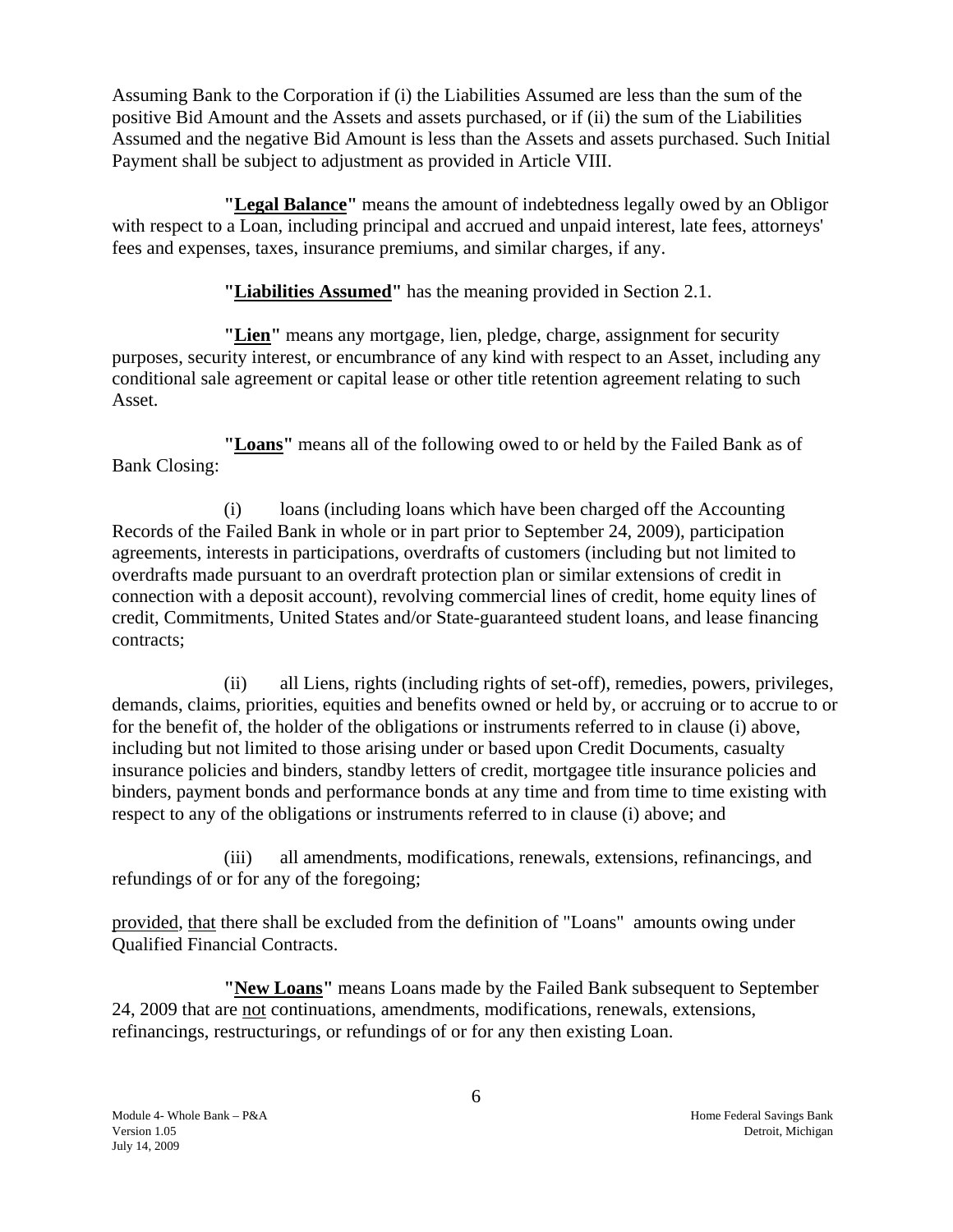**"Obligor"** means each Person liable for the full or partial payment or performance of any Loan, whether such Person is obligated directly, indirectly, primarily, secondarily, jointly, or severally.

 **"Other Real Estate"** means all interests in real estate (other than Bank Premises and Fixtures), including but not limited to mineral rights, leasehold rights, condominium and cooperative interests, air rights and development rights that are owned by the Failed Bank.

 **"Payment Date"** means the first Business Day after Bank Closing.

 **"Person"** means any individual, corporation, partnership, joint venture, association, joint-stock company, trust, unincorporated organization, or government or any agency or political subdivision thereof, excluding the Corporation.

 **"Primary Indemnitor"** means any Person (other than the Assuming Bank or any of its Affiliates) who is obligated to indemnify or insure, or otherwise make payments (including payments on account of claims made against) to or on behalf of any Person in connection with the claims covered under Article XII, including without limitation any insurer issuing any directors and officers liability policy or any Person issuing a financial institution bond or banker's blanket bond.

 **"Put Date"** has the meaning provided in Section 3.4.

 **"Put Notice"** has the meaning provided in Section 3.4.

 **"Qualified Financial Contract"** means a qualified financial contract as defined in 12 U.S.C. Section 1821(e)(8)(D).

 **"Record"** means any document, microfiche, microfilm and computer records (including but not limited to magnetic tape, disc storage, card forms and printed copy) of the Failed Bank generated or maintained by the Failed Bank that is owned by or in the possession of the Receiver at Bank Closing.

 **"Related Liability"** with respect to any Asset means any liability existing and reflected on the Accounting Records of the Failed Bank as of Bank Closing for (i) indebtedness secured by mortgages, deeds of trust, chattel mortgages, security interests or other liens on or affecting such Asset, (ii) ad valorem taxes applicable to such Asset, and (iii) any other obligation determined by the Receiver to be directly related to such Asset.

 **"Related Liability Amount"** with respect to any Related Liability on the books of the Assuming Bank, means the amount of such Related Liability as stated on the Accounting Records of the Assuming Bank (as maintained in accordance with generally accepted accounting principles) as of the date as of which the Related Liability Amount is being determined. With respect to a liability that relates to more than one asset, the amount of such Related Liability shall be allocated among such assets for the purpose of determining the Related Liability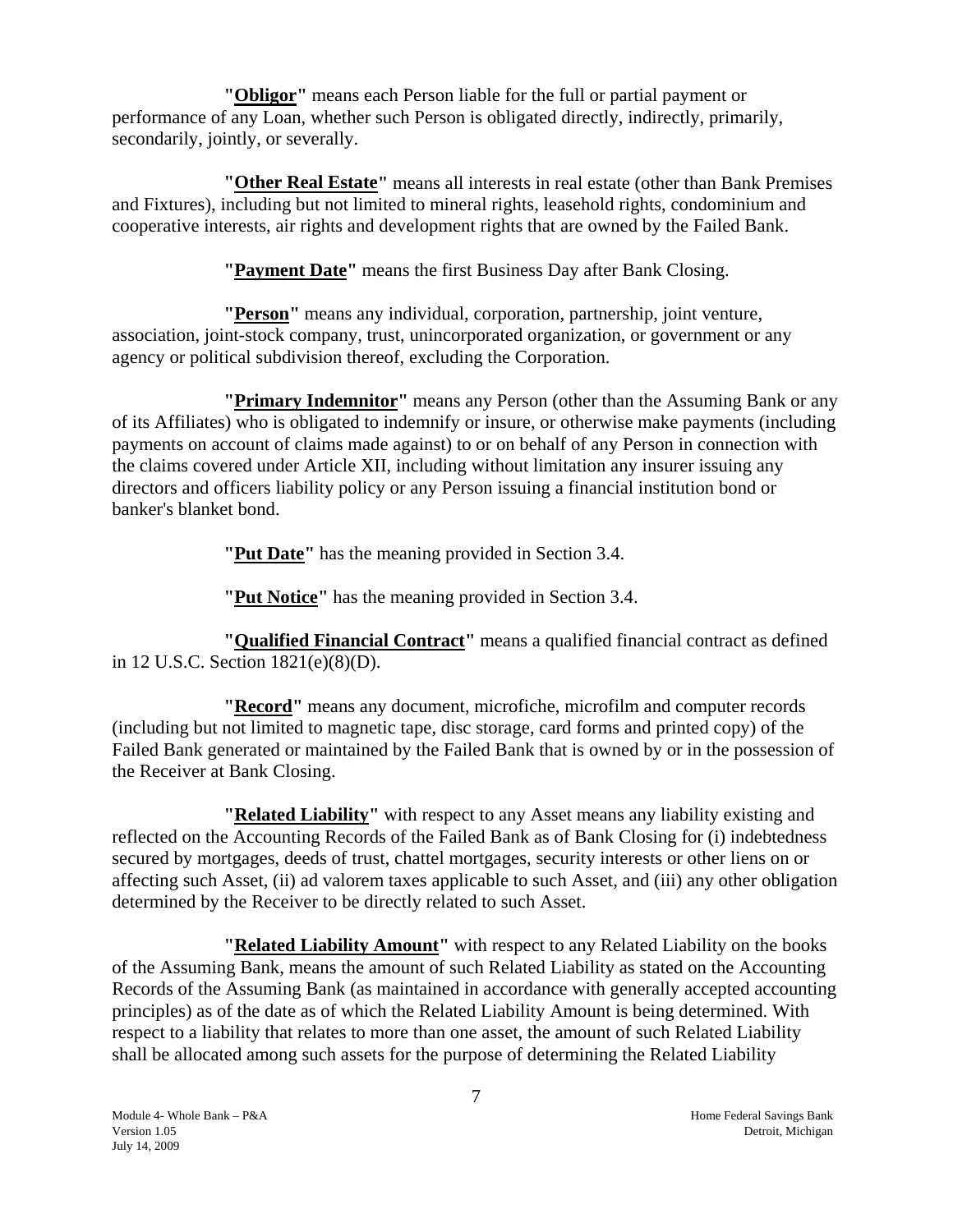Amount with respect to any one of such assets. Such allocation shall be made by specific allocation, where determinable, and otherwise shall be pro rata based upon the dollar amount of such assets stated on the Accounting Records of the entity that owns such asset.

 **"Repurchase Price"** means with respect to any Asset or asset, which shall be determined by the Receiver, the lesser of (a) or (b):

 (a) (i) in the event of a negative Bid Amount, the amount paid by the Assuming Bank, discounted by a percentage equal to the quotient produced by dividing the Assuming Bank's Bid Amount by the aggregate Book Value of the Risk Assets of the Failed Bank;

 (ii) in the event of a negative Bid Amount, the amount resulting from (a)(i), above, or in the event of a positive Bid Amount, the amount paid by the Assuming Bank, (x) for a Loan, shall be decreased by any portion of the Loan classified "loss" and by one-half of any portion of the Loan classified "doubtful" as of the date of the most recent pertinent data made available to the Assuming Bank as part of the Information Package, and (y) for any Asset or asset, including a Loan, decreased by the amount of any money received with respect thereto since Bank Closing and, if the Asset is a Loan or other interest bearing or earning asset, the resulting amount shall then be increased or decreased, as the case may be, by interest or discount (whichever is applicable) accrued from and after Bank Closing at the lower of: (i) the contract rate with respect to such Asset, or (ii) the Settlement Interest Rate; net proceeds received by or due to the Assuming Bank from the sale of collateral, any forgiveness of debt, or otherwise shall be deemed money received by the Assuming Bank; or

 (b) the dollar amount thereof stated on the Accounting Records of the Assuming Bank as of the date as of which the Repurchase Price is being determined, as maintained in accordance with generally accepted accounting principles, and, if the asset is a Loan, regardless of the Legal Balance thereof and adjusted in the same manner as the Book Value of a Failed Bank Loan would be adjusted hereunder.

Provided, however, (b), above, shall not be applicable and the Bid Amount shall be considered to have been positive for Loans repurchased pursuant to Section 3.4(a).

 **"Risk Assets"** means (i) all Loans purchased hereunder, excluding (a) New Loans and (b) Loans to the extent secured by Assumed Deposits (and not included in (i)(a)), plus (ii) the Accrued Interest Receivable, Prepaid Expense, Other Assets as set forth in the Information Package.

 **"Safe Deposit Boxes"** means the safe deposit boxes of the Failed Bank, if any, including the removable safe deposit boxes and safe deposit stacks in the Failed Bank's vault(s), all rights and benefits under rental agreements with respect to such safe deposit boxes, and all keys and combinations thereto.

 **"Settlement Date"** means the first Business Day immediately prior to the day which is one hundred eighty (180) days after Bank Closing, or such other date prior thereto as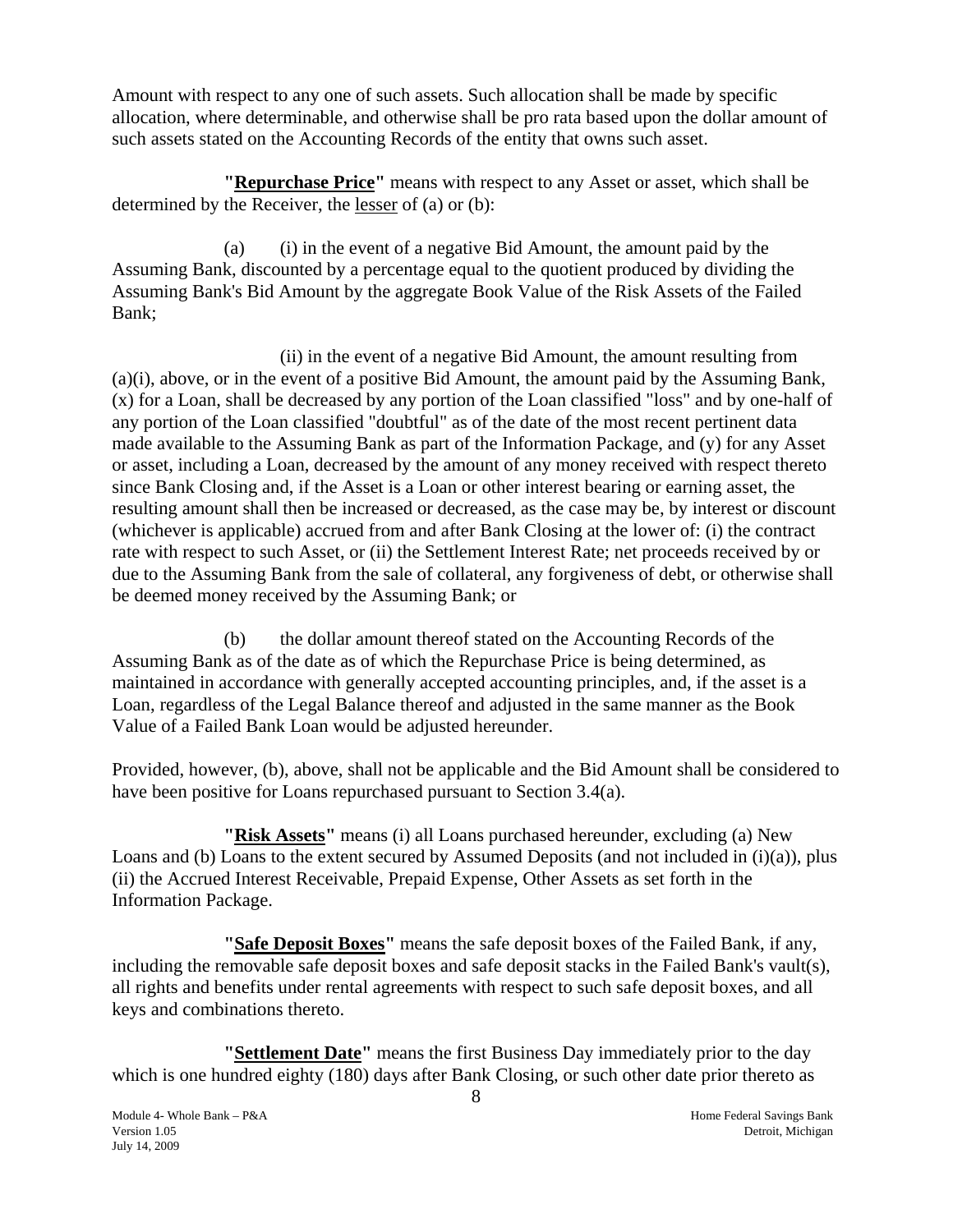may be agreed upon by the Receiver and the Assuming Bank. The Receiver, in its discretion, may extend the Settlement Date.

 **"Settlement Interest Rate"** means, for the first calendar quarter or portion thereof during which interest accrues, the rate determined by the Receiver to be equal to the equivalent coupon issue yield on twenty-six (26)-week United States Treasury Bills in effect as of Bank Closing as published in The Wall Street Journal; provided, that if no such equivalent coupon issue yield is available as of Bank Closing, the equivalent coupon issue yield for such Treasury Bills most recently published in The Wall Street Journal prior to Bank Closing shall be used. Thereafter, the rate shall be adjusted to the rate determined by the Receiver to be equal to the equivalent coupon issue yield on such Treasury Bills in effect as of the first day of each succeeding calendar quarter during which interest accrues as published in The Wall Street Journal.

 **"Subsidiary"** has the meaning set forth in Section 3(w)(4) of the Federal Deposit Insurance Act, 12 U.S.C. Section 1813(w)(4), as amended.

## **ARTICLE II ASSUMPTION OF LIABILITIES**

<span id="page-12-1"></span><span id="page-12-0"></span> **2.1 Liabilities Assumed by Assuming Bank.** The Assuming Bank expressly assumes at Book Value (subject to adjustment pursuant to Article VIII) and agrees to pay, perform, and discharge all of the following liabilities of the Failed Bank as of Bank Closing, except as otherwise provided in this Agreement (such liabilities referred to as "Liabilities Assumed"):

- (a) Assumed Deposits, except those Deposits specifically listed on Schedule 2.1(a); provided, that as to any Deposits of public money which are Assumed Deposits, the Assuming Bank agrees to properly secure such Deposits with such of the Assets as appropriate which, prior to Bank Closing, were pledged as security therefor by the Failed Bank, or with assets of the Assuming Bank, if such securing Assets, if any, are insufficient to properly secure such Deposits;
- (b) liabilities for indebtedness secured by mortgages, deeds of trust, chattel mortgages, security interests or other liens on or affecting any Assets, if any; provided, that the assumption of any liability pursuant to this paragraph shall be limited to the market value of the Assets securing such liability as determined by the Receiver;
- (c) overdrafts, debit balances, service charges, reclamations, and adjustments to accounts with the Federal Reserve Banks as reflected on the books and records of any such Federal Reserve Bank within ninety (90) days after Bank Closing, if any;
- (d) ad valorem taxes applicable to any Asset, if any; provided, that the assumption of any ad valorem taxes pursuant to this paragraph shall be limited to an amount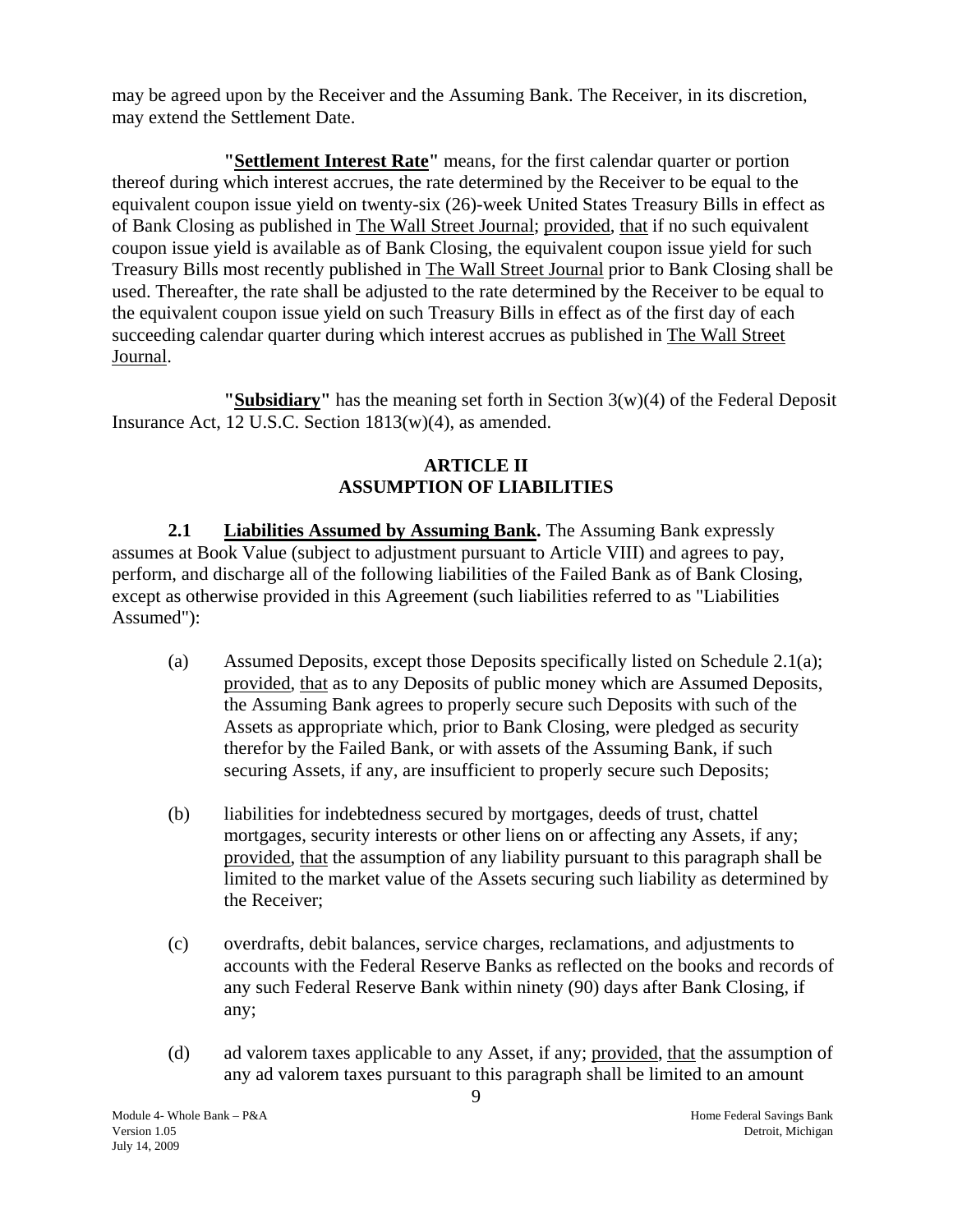equal to the market value of the Asset to which such taxes apply as determined by the Receiver;

- (e) liabilities, if any, for federal funds purchased, repurchase agreements and overdrafts in accounts maintained with other depository institutions (including any accrued and unpaid interest thereon computed to and including Bank Closing); provided, that the assumption of any liability pursuant to this paragraph shall be limited to the market value of the Assets securing such liability as determined by the Receiver;
- (f) United States Treasury tax and loan note option accounts, if any;
- (g) liabilities for any acceptance or commercial letter of credit (other than "standby letters of credit" as defined in 12 C.F.R. Section 337.2(a)); provided, that the assumption of any liability pursuant to this paragraph shall be limited to the market value of the Assets securing such liability as determined by the Receiver;
- (h) duties and obligations assumed pursuant to this Agreement including without limitation those relating to the Failed Bank's credit card business, overdraft protection plans, safe deposit business, safekeeping business or trust business, if any;
- (i) liabilities, if any, for Commitments; and
- (j) liabilities, if any, for amounts owed to any Subsidiary of the Failed Bank acquired under Section 3.1;
- (k) liabilities, if any, with respect to Qualified Financial Contracts; and
- (l) duties and obligations under any contract pursuant to which the Failed Bank provides mortgage servicing for others, or mortgage servicing is provided to the Failed Bank by others.

 Schedule 2.1 attached hereto and incorporated herein sets forth certain categories of Liabilities Assumed and the aggregate Book Value of the Liabilities Assumed in such categories. Such schedule is based upon the best information available to the Receiver and may be adjusted as provided in Article VIII.

<span id="page-13-0"></span> **2.2 Interest on Deposit Liabilities.** The Assuming Bank agrees that, from and after Bank Closing, it will accrue and pay interest on Deposit liabilities assumed pursuant to Section 2.1 at a rate(s) it shall determine; provided, that for nontransaction Deposit liabilities such rate(s) shall not be less than the lowest rate offered by the Assuming Bank to its depositors for nontransaction deposit accounts. The Assuming Bank shall permit each depositor to withdraw, without penalty for early withdrawal, all or any portion of such depositor's Deposit, whether or not the Assuming Bank elects to pay interest in accordance with any deposit agreement formerly existing between the Failed Bank and such depositor; and further provided, that if such Deposit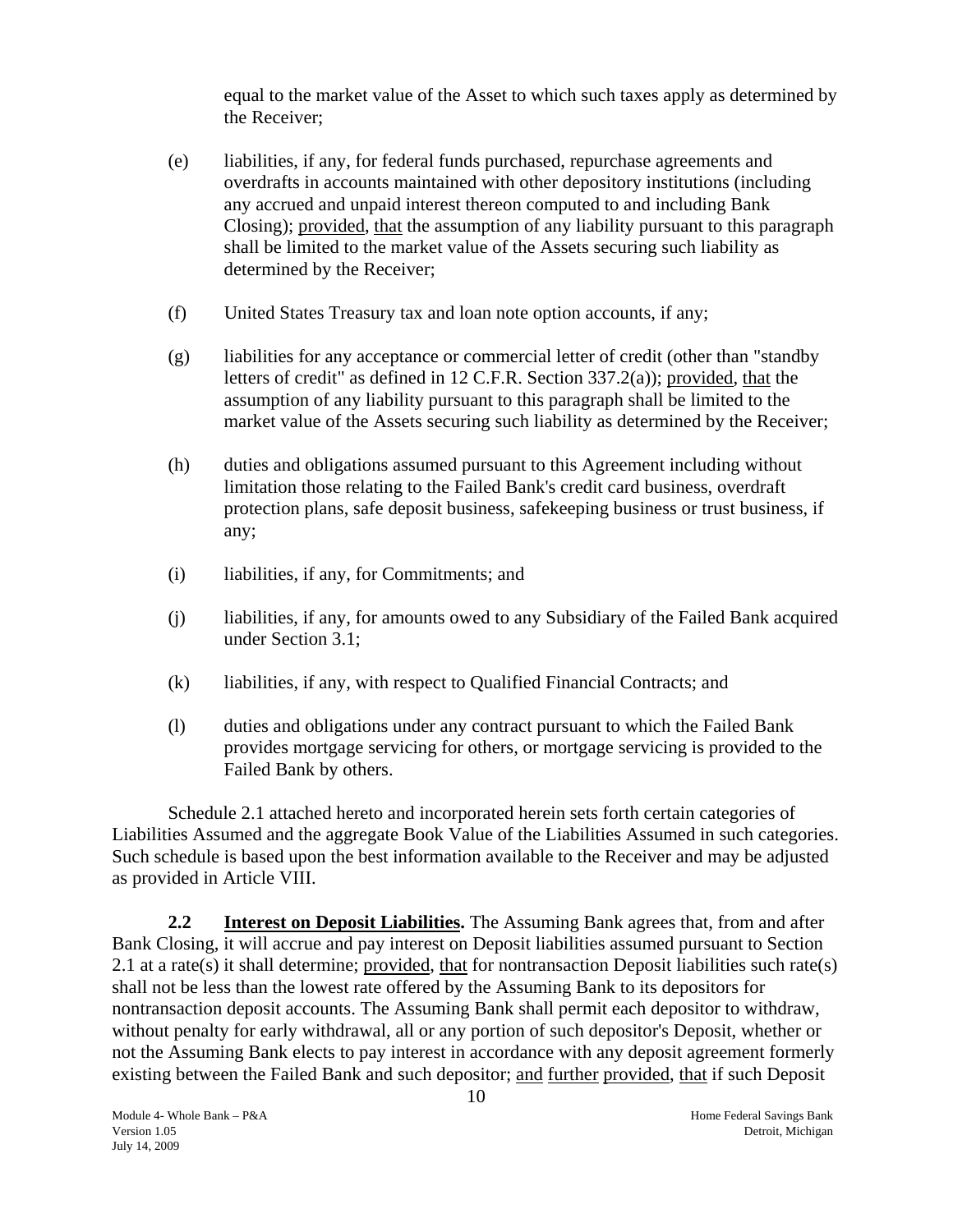has been pledged to secure an obligation of the depositor or other party, any withdrawal thereof shall be subject to the terms of the agreement governing such pledge. The Assuming Bank shall give notice to such depositors as provided in Section 5.3 of the rate(s) of interest which it has determined to pay and of such withdrawal rights.

<span id="page-14-0"></span> **2.3 Unclaimed Deposits.** Fifteen (15) months following the Bank Closing Date, the Assuming Bank will provide the Receiver a listing of all deposit accounts, including the type of account, not claimed by the depositor. The Receiver will review the list and authorize the Assuming Bank to act on behalf of the Receiver to send a "Final Legal Notice" to the owner(s) of the unclaimed deposits reminding them of the need to claim or arrange to continue their account(s) with the Assuming Bank. The Assuming Bank will send the "Final Legal Notice" to the depositors within thirty (30) days following notification of the Receiver's authorization. The Assuming Bank will prepare an Affidavit of Mailing and will forward the Affidavit of Mailing to the Receiver after mailing out the "Final Legal Notice" to the owner(s) of unclaimed deposit accounts.

If, within eighteen (18) months after Bank Closing, any depositor of the Failed Bank does not claim or arrange to continue such depositor's Deposit assumed pursuant to Section 2.1 at the Assuming Bank, the Assuming Bank shall, within fifteen (15) Business Days after the end of such eighteen (18) month period, (i) refund to the Receiver the full amount of each such deposit (without reduction for service charges), (ii) provide to the Receiver a schedule of all such refunded Deposits in such form as may be prescribed by the Receiver, and (iii) assign, transfer, convey, and deliver to the Receiver, all right, title, and interest of the Assuming Bank in and to the Records previously transferred to the Assuming Bank and other records generated or maintained by the Assuming Bank pertaining to such Deposits. During such eighteen (18) month period, at the request of the Receiver, the Assuming Bank promptly shall provide to the Receiver schedules of unclaimed deposits in such form as may be prescribed by the Receiver.

<span id="page-14-1"></span> **2.4 Employee Benefit Plans**. Except as provided in Section 4.12, the Assuming Bank shall have no liabilities, obligations or responsibilities under the Failed Bank's health care, bonus, vacation, pension, profit sharing or stock purchase plans or similar plans, if any, unless the Receiver and the Assuming Bank agree otherwise subsequent to the date of this Agreement.

### **ARTICLE III PURCHASE OF ASSETS**

<span id="page-14-3"></span><span id="page-14-2"></span> **3.1 Assets Purchased by Assuming Bank**. Subject to Sections 3.5 and 3.6, the Assuming Bank hereby purchases from the Receiver, and the Receiver hereby sells, assigns, transfers, conveys, and delivers to the Assuming Bank, all right, title, and interest of the Receiver in and to all of the assets (real, personal and mixed, wherever located and however acquired) of the Failed Bank whether or not reflected on the books of the Failed Bank as of Bank Closing, as set forth in Schedule 3.1 attached hereto and incorporated herein. Schedule 3.1 sets forth certain categories of Assets. Such schedule is based upon the best information available to the Receiver and may be adjusted as provided in Article VIII. Assets are purchased hereunder by the Assuming Bank subject to all liabilities for indebtedness collateralized by Liens affecting such Assets to the extent provided in Section 2.1.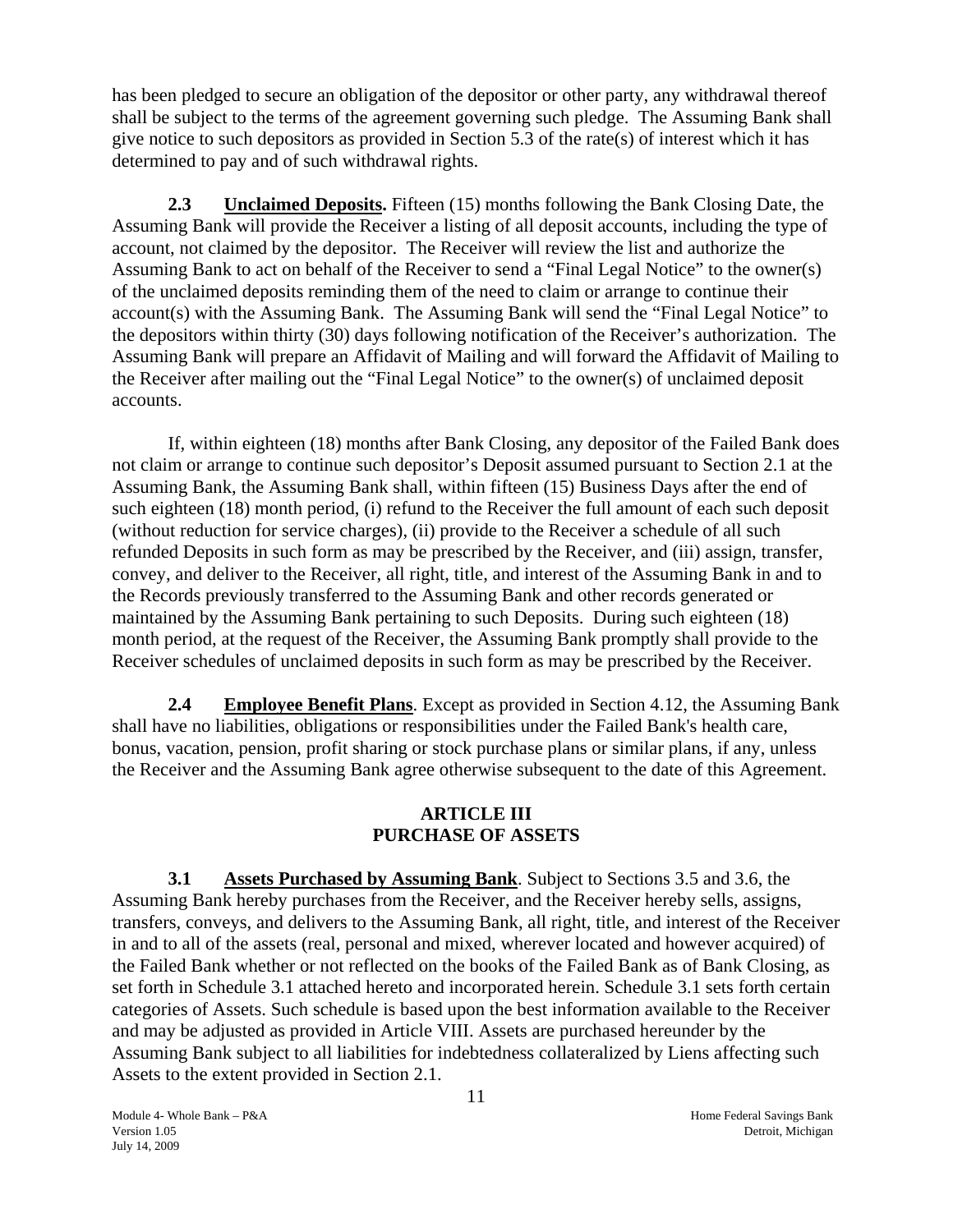## <span id="page-15-0"></span>**3.2 Asset Purchase Price**.

 (a) All Assets and assets of the Failed Bank subject to an option to purchase by the Assuming Bank shall be purchased for the amount, or the amount resulting from the method specified for determining the amount, as specified on Schedule 3.2, except as otherwise may be provided herein. Any Asset, asset of the Failed Bank subject to an option to purchase or other asset purchased for which no purchase price is specified on Schedule 3.2 or otherwise herein shall be purchased at its Book Value. Loans or other assets charged off the Accounting Records of the Failed Bank prior to September 24, 2009 shall be purchased at a price of zero.

 (b) The purchase price for securities (other than the capital stock of any Acquired Subsidiary) purchased under Section 3.1 by the Assuming Bank shall be the market value thereof as of Bank Closing, which market value shall be (i) the market price for each such security quoted at the close of the trading day effective on Bank Closing as published electronically by Bloomberg, L.P., or alternatively, at the discretion of the Receiver, IDC/Financial Times (FT) Interactive Data; (ii) provided, that if such market price is not available for any such security, the Assuming Bank will submit a bid for each such security within three days of notification/bid request by the Receiver (unless a different time period is agreed to by the Assuming Bank and the Receiver) and the Receiver, in its sole discretion will accept or reject each such bid; and (iii) further provided in the absence of an acceptable bid from the Assuming Bank, each such security shall not pass to the Assuming Bank and shall be deemed to be an excluded asset hereunder.

 (c) Qualified Financial Contracts shall be purchased at market value determined in accordance with the terms of Exhibit 3.2(c). Any costs associated with such valuation shall be shared equally by the Receiver and the Assuming Bank.

<span id="page-15-1"></span> **3.3 Manner of Conveyance; Limited Warranty; Nonrecourse; Etc.** THE CONVEYANCE OF ALL ASSETS, INCLUDING REAL AND PERSONAL PROPERTY INTERESTS, PURCHASED BY THE ASSUMING BANK UNDER THIS AGREEMENT SHALL BE MADE, AS NECESSARY, BY RECEIVER'S DEED OR RECEIVER'S BILL OF SALE, "AS IS", "WHERE IS", WITHOUT RECOURSE AND, EXCEPT AS OTHERWISE SPECIFICALLY PROVIDED IN THIS AGREEMENT, WITHOUT ANY WARRANTIES WHATSOEVER WITH RESPECT TO SUCH ASSETS, EXPRESS OR IMPLIED, WITH RESPECT TO TITLE, ENFORCEABILITY, COLLECTIBILITY, DOCUMENTATION OR FREEDOM FROM LIENS OR ENCUMBRANCES (IN WHOLE OR IN PART), OR ANY OTHER MATTERS.

# **3.4 Puts of Assets to the Receiver**.

<span id="page-15-2"></span> (a) **Puts Within and at 30 Days After Bank Closing**. During the thirty (30)-day period following Bank Closing and only during such period, in accordance with this Section 3.4, the Assuming Bank shall be entitled to require the Receiver to purchase any New Loan that was transferred to the Assuming Bank pursuant to Section 3.1, and at the end of the thirty (30)-day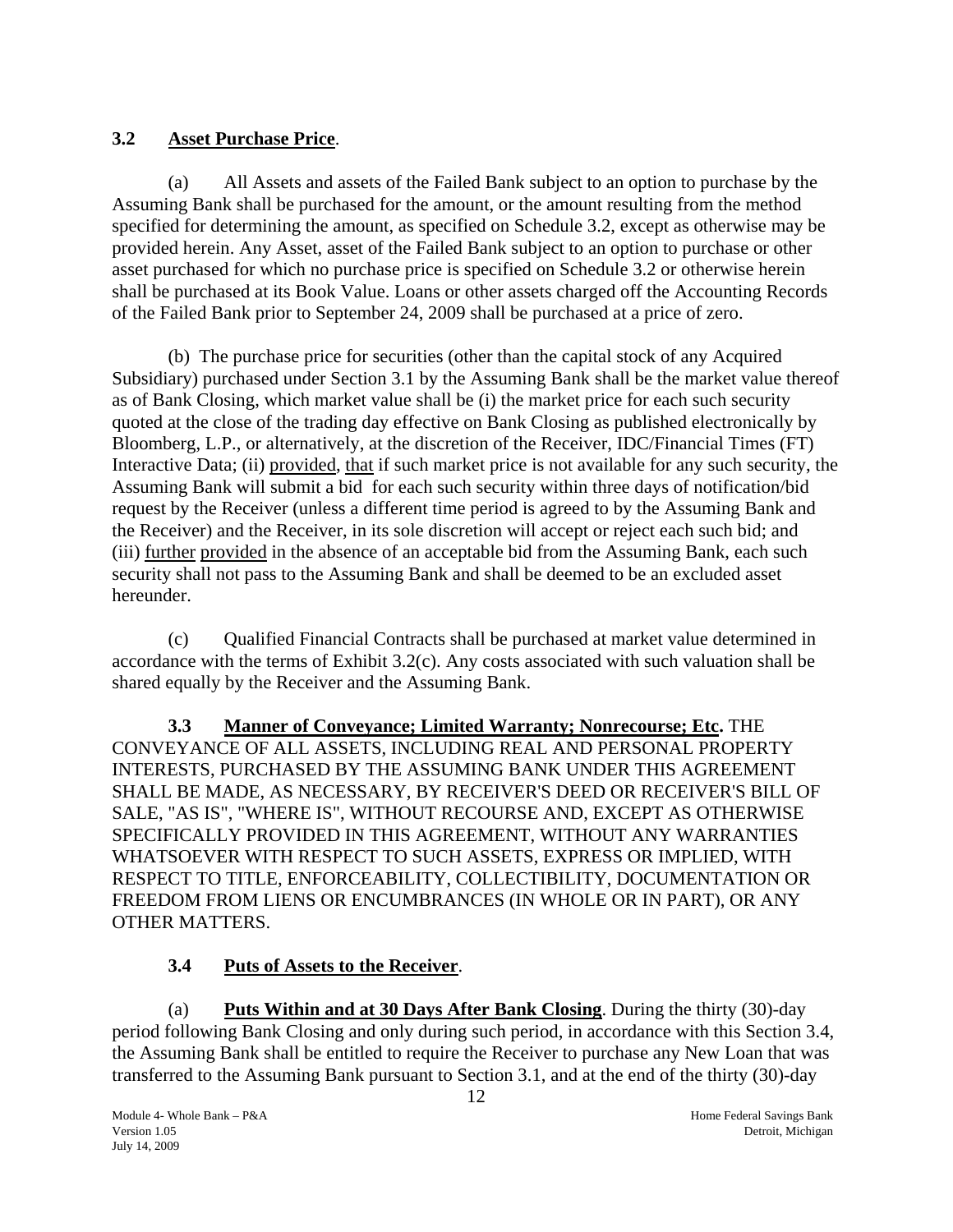period following Bank Closing and at that time only, in accordance with this Section 3.4, the Assuming Bank shall be entitled to require the Receiver to purchase any remaining overdraft transferred to the Assuming Bank pursuant to 3.1 which both was made after September 24, 2009 and was not made pursuant to an overdraft protection plan or similar extension of credit. Notwithstanding the foregoing, the Assuming Bank shall not have the right to require the Receiver to purchase any Loan if (i) the Obligor with respect to such Loan is an Acquired Subsidiary, or (ii) the Assuming Bank has:

- (A) made any advance in accordance with the terms of a Commitment or otherwise with respect to such Loan;
- (B) taken any action that increased the amount of a Related Liability with respect to such Loan over the amount of such liability immediately prior to the time of such action;
- (C) created or permitted to be created any Lien on such Loan which secures indebtedness for money borrowed or which constitutes a conditional sales agreement, capital lease or other title retention agreement;
- (D) entered into, agreed to make, grant or permit, or made, granted or permitted any modification or amendment to, any waiver or extension with respect to, or any renewal, refinancing or refunding of, such Loan or related Credit Documents or collateral, including, without limitation, any act or omission which diminished such collateral; or
- (E) sold, assigned or transferred all or a portion of such Loan to a third party (whether with or without recourse).

The Assuming Bank shall transfer all such Loans to the Receiver without recourse, and shall indemnify the Receiver against any and all claims of any Person claiming by, through or under the Assuming Bank with respect to any such Loan, as provided in Section 12.4.

 (b) **Puts Prior to the Settlement Date.** During the period from Bank Closing to and including the Business Day immediately preceding the Settlement Date, the Assuming Bank shall be entitled to require the Receiver to purchase any Asset which the Assuming Bank can establish is evidenced by forged or stolen instruments as of Bank Closing; provided, that, the Assuming Bank shall not have the right to require the Receiver to purchase any such Asset with respect to which the Assuming Bank has taken any action referred to in Section 3.4(a)(ii) with respect to such Asset. The Assuming Bank shall transfer all such Assets to the Receiver without recourse, and shall indemnify the Receiver against any and all claims of any Person claiming by, through or under the Assuming Bank with respect to any such Asset, as provided in Section 12.4.

 (c) **Notices to the Receiver**. In the event that the Assuming Bank elects to require the Receiver to purchase one or more Assets, the Assuming Bank shall deliver to the Receiver a notice (a "Put Notice") which shall include: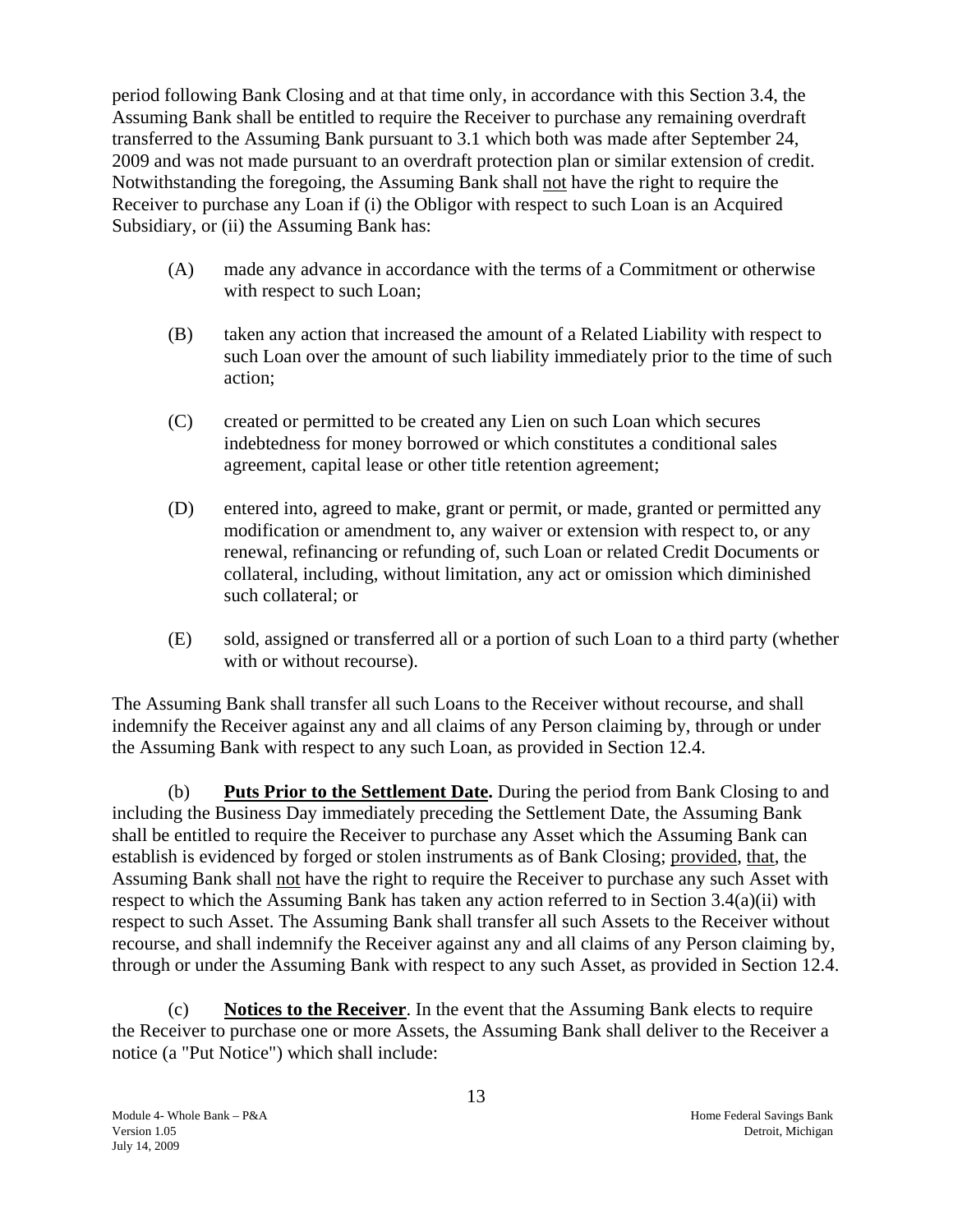- (i) a list of all Assets that the Assuming Bank requires the Receiver to purchase;
- (ii) a list of all Related Liabilities with respect to the Assets identified pursuant to (i) above; and
- (iii) a statement of the estimated Repurchase Price of each Asset identified pursuant to (i) above as of the applicable Put Date.

Such notice shall be in the form prescribed by the Receiver or such other form to which the Receiver shall consent. As provided in Section 9.6, the Assuming Bank shall deliver to the Receiver such documents, Credit Files and such additional information relating to the subject matter of the Put Notice as the Receiver may request and shall provide to the Receiver full access to all other relevant books and records.

 (d) **Purchase by Receiver**. The Receiver shall purchase Loans that are specified in the Put Notice and shall assume Related Liabilities with respect to such Loans, and the transfer of such Loans and Related Liabilities shall be effective as of a date determined by the Receiver which date shall not be later than thirty (30) days after receipt by the Receiver of the Credit Files with respect to such Loans (the "Put Date").

 (e) **Purchase Price and Payment Date**. Each Loan purchased by the Receiver pursuant to this Section 3.4 shall be purchased at a price equal to the Repurchase Price of such Loan less the Related Liability Amount applicable to such Loan, in each case determined as of the applicable Put Date. If the difference between such Repurchase Price and such Related Liability Amount is positive, then the Receiver shall pay to the Assuming Bank the amount of such difference; if the difference between such amounts is negative, then the Assuming Bank shall pay to the Receiver the amount of such difference. The Assuming Bank or the Receiver, as the case may be, shall pay the purchase price determined pursuant to this Section 3.4(e) not later than the twentieth (20th) Business Day following the applicable Put Date, together with interest on such amount at the Settlement Interest Rate for the period from and including such Put Date to and including the day preceding the date upon which payment is made.

 (f) **Servicing.** The Assuming Bank shall administer and manage any Asset subject to purchase by the Receiver in accordance with usual and prudent banking standards and business practices until such time as such Asset is purchased by the Receiver.

 (g) **Reversals**. In the event that the Receiver purchases an Asset (and assumes the Related Liability) that it is not required to purchase pursuant to this Section 3.4, the Assuming Bank shall repurchase such Asset (and assume such Related Liability) from the Receiver at a price computed so as to achieve the same economic result as would apply if the Receiver had never purchased such Asset pursuant to this Section 3.4.

<span id="page-17-0"></span> **3.5 Assets Not Purchased by Assuming Bank**. The Assuming Bank does not purchase, acquire or assume, or (except as otherwise expressly provided in this Agreement) obtain an option to purchase, acquire or assume under this Agreement: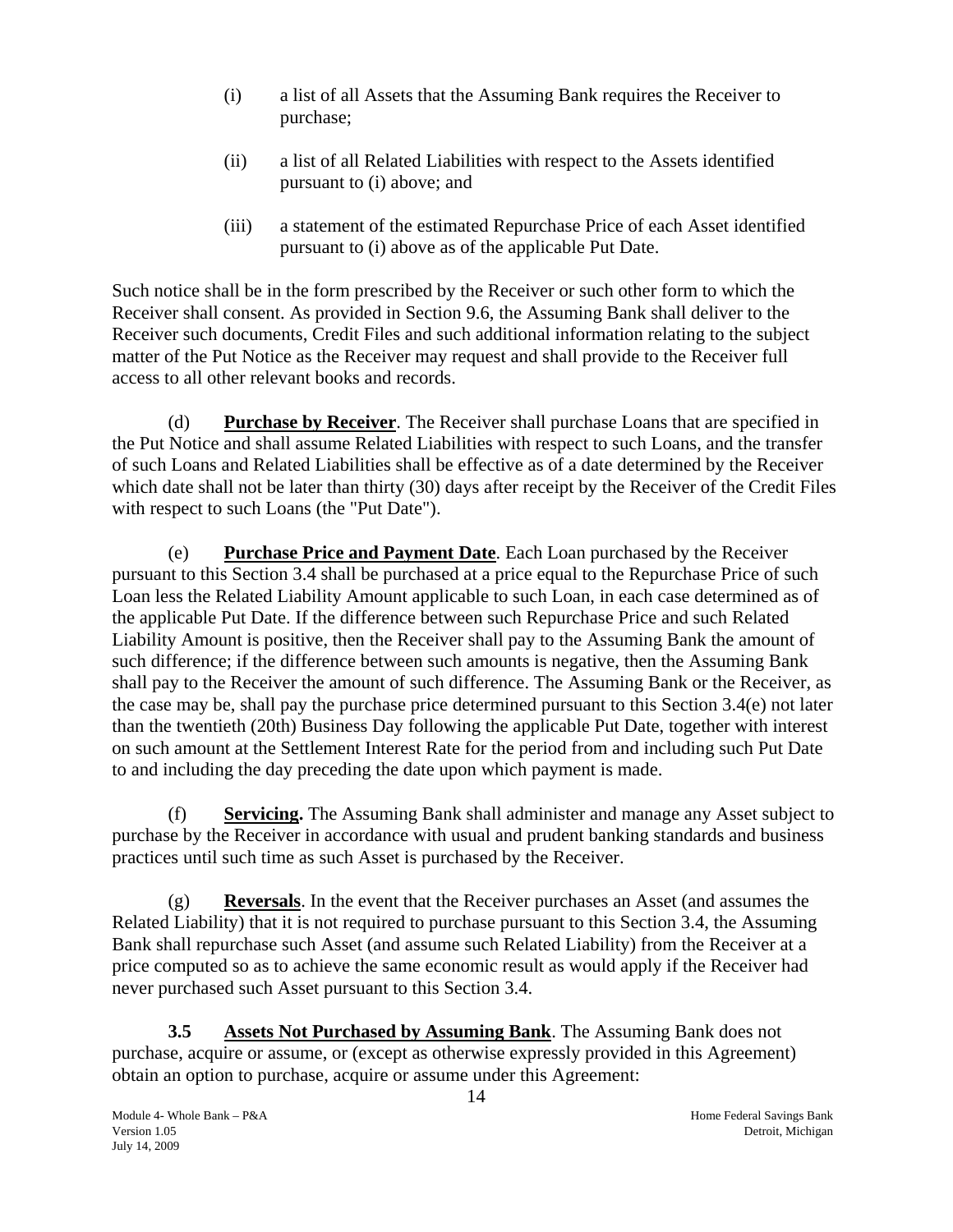(a) any financial institution bonds, banker's blanket bonds, or public liability, fire, or extended coverage insurance policy or any other insurance policy of the Failed Bank, or premium refund, unearned premium derived from cancellation, or any proceeds payable with respect to any of the foregoing;

 (b) any interest, right, action, claim, or judgment against (i) any officer, director, employee, accountant, attorney, or any other Person employed or retained by the Failed Bank or any Subsidiary of the Failed Bank on or prior to Bank Closing arising out of any act or omission of such Person in such capacity, (ii) any underwriter of financial institution bonds, banker's blanket bonds or any other insurance policy of the Failed Bank, (iii) any shareholder or holding company of the Failed Bank, or (iv) any other Person whose action or inaction may be related to any loss (exclusive of any loss resulting from such Person's failure to pay on a Loan made by the Failed Bank) incurred by the Failed Bank; provided, that for the purposes hereof, the acts, omissions or other events giving rise to any such claim shall have occurred on or before Bank Closing, regardless of when any such claim is discovered and regardless of whether any such claim is made with respect to a financial institution bond, banker's blanket bond, or any other insurance policy of the Failed Bank in force as of Bank Closing;

(c) prepaid regulatory assessments of the Failed Bank, if any;

 (d) legal or equitable interests in tax receivables of the Failed Bank, if any, including any claims arising as a result of the Failed Bank having entered into any agreement or otherwise being joined with another Person with respect to the filing of tax returns or the payment of taxes;

 (e) Federal Reserve Bank, Federal Home Loan Bank stock, Federal Home Loan Mortgage Corporation and Federal National Mortgage Association preferred stock, if any;

 (f) amounts reflected on the Accounting Records of the Failed Bank as of Bank Closing as a general or specific loss reserve or contingency account, if any;

 (g) leased or owned Bank Premises and leased or owned Furniture and Equipment and Fixtures and data processing equipment (including hardware and software) located on leased or owned Bank Premises, if any; provided, that the Assuming Bank does obtain an option under Section 4.6, Section 4.7 or Section 4.8, as the case may be, with respect thereto;

 (h) owned Bank Premises which the Receiver, in its discretion, determines may contain environmentally hazardous substances;

 (i) any "goodwill," as such term is defined in the instructions to the report of condition prepared by banks examined by the Corporation in accordance with 12 C.F.R. Section 304.4, and other intangibles;

 (j) any criminal restitution or forfeiture orders issued in favor of the Failed Bank; and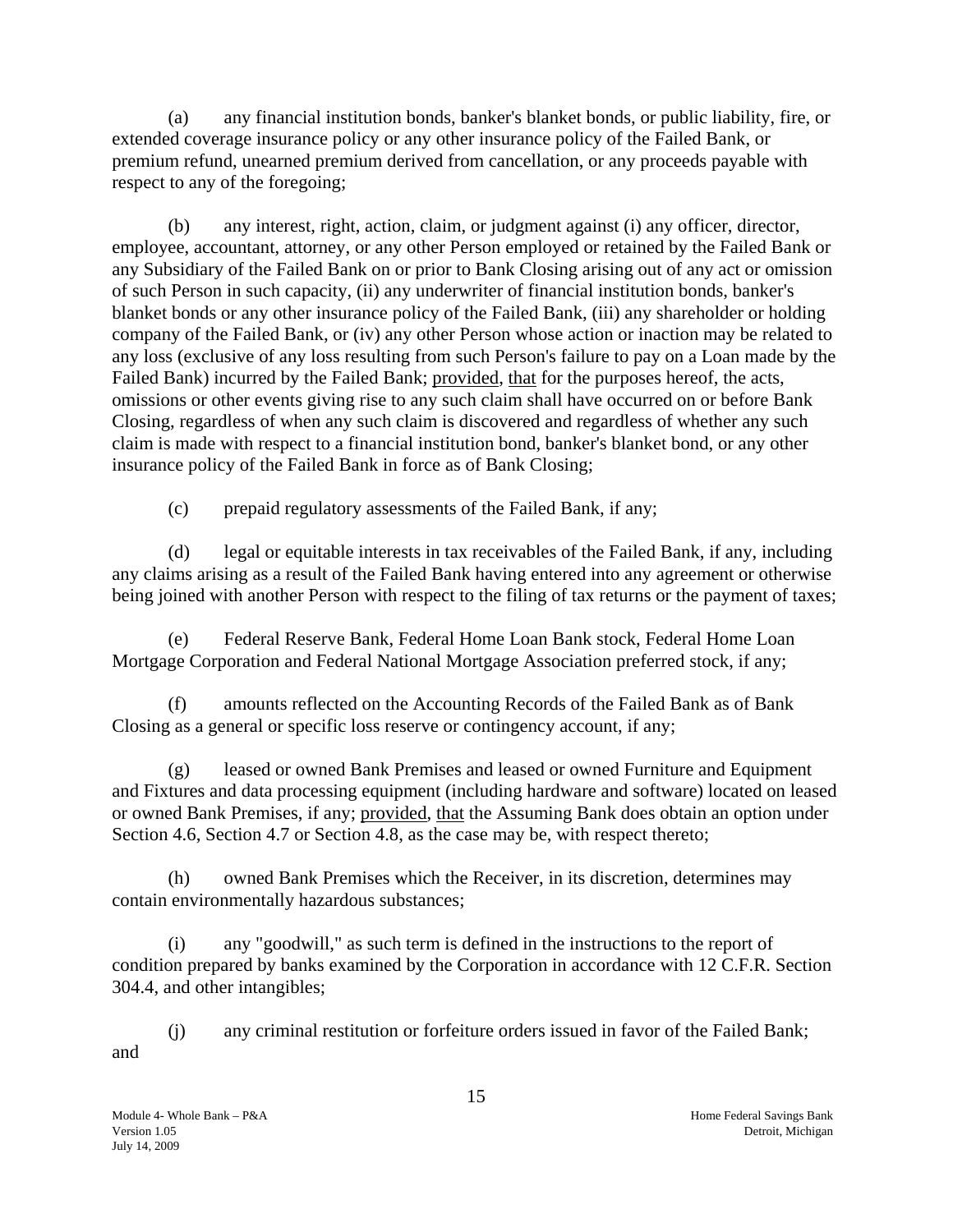(k) assets essential to the Receiver in accordance with Section 3.6; and

 (l) all private label asset-backed securities, including, but not limited to, those listed on the attached Schedule 3.5(l).

### **3.6 Assets Essential to Receiver**.

<span id="page-19-0"></span> (a) The Receiver may refuse to sell to the Assuming Bank, or the Assuming Bank agrees, at the request of the Receiver set forth in a written notice to the Assuming Bank, to assign, transfer, convey, and deliver to the Receiver all of the Assuming Bank's right, title and interest in and to, any Asset or asset essential to the Receiver as determined by the Receiver in its discretion (together with all Credit Documents evidencing or pertaining thereto), which may include any Asset or asset that the Receiver determines to be:

- (i) made to an officer, director, or other Person engaging in the affairs of the Failed Bank, its Subsidiaries or Affiliates or any related entities of any of the foregoing;
- (ii) the subject of any investigation relating to any claim with respect to any item described in Section 3.5(a) or (b), or the subject of, or potentially the subject of, any legal proceedings;
- (iii) made to a Person who is an Obligor on a loan owned by the Receiver or the Corporation in its corporate capacity or its capacity as receiver of any institution;
- (iv) secured by collateral which also secures any asset owned by the Receiver; or
- (v) related to any asset of the Failed Bank not purchased by the Assuming Bank under this Article III or any liability of the Failed Bank not assumed by the Assuming Bank under Article II.

 (b) Each such Asset or asset purchased by the Receiver shall be purchased at a price equal to the Repurchase Price thereof less the Related Liability Amount with respect to any Related Liabilities related to such Asset or asset, in each case determined as of the date of the notice provided by the Receiver pursuant to Section 3.6(a). The Receiver shall pay the Assuming Bank not later than the twentieth (20th) Business Day following receipt of related Credit Documents and Credit Files together with interest on such amount at the Settlement Interest Rate for the period from and including the date of receipt of such documents to and including the day preceding the day on which payment is made. The Assuming Bank agrees to administer and manage each such Asset or asset in accordance with usual and prudent banking standards and business practices until each such Asset or asset is purchased by the Receiver. All transfers with respect to Asset or assets under this Section 3.6 shall be made as provided in Section 9.6. The Assuming Bank shall transfer all such Asset or assets and Related Liabilities to the Receiver without recourse, and shall indemnify the Receiver against any and all claims of any Person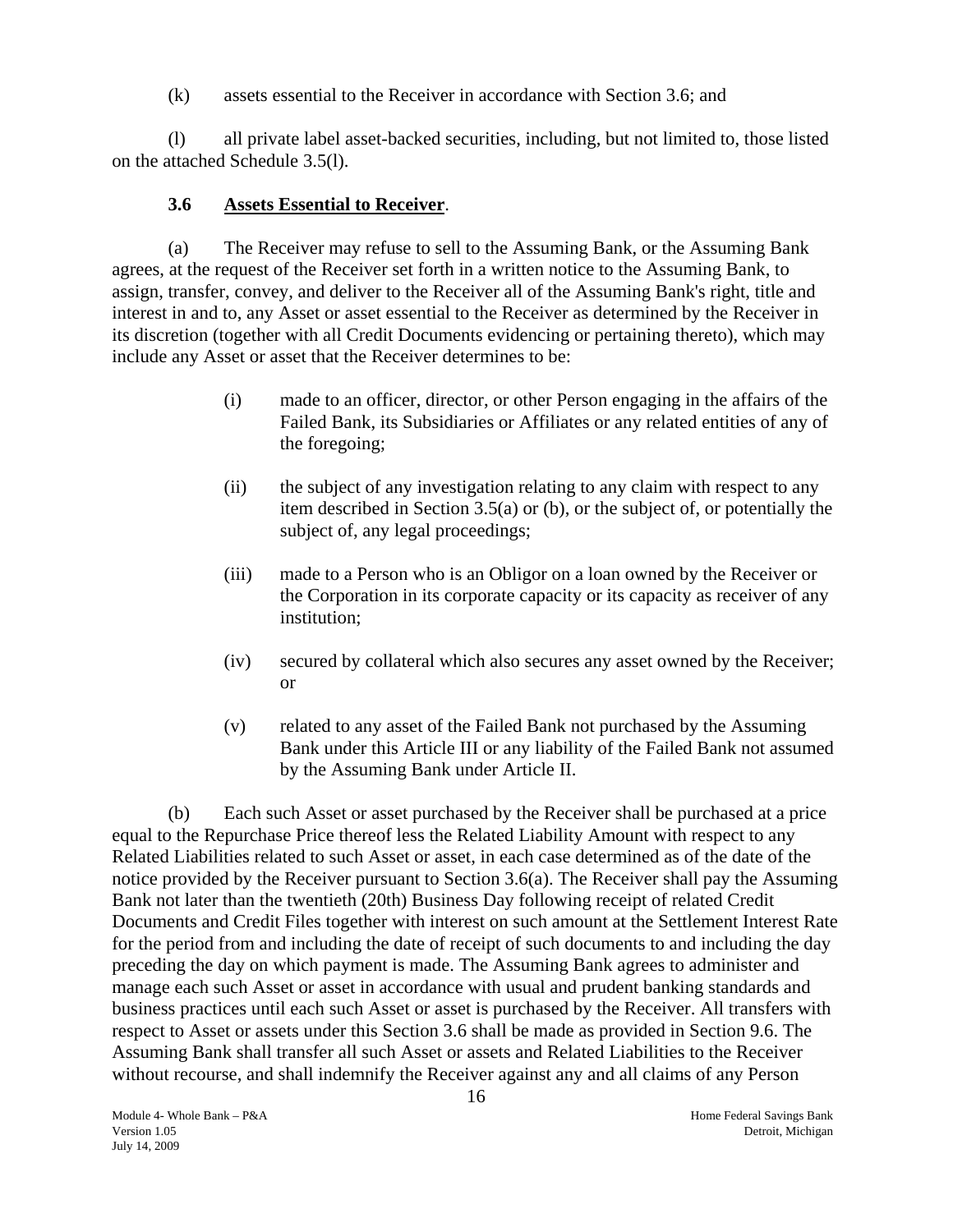claiming by, through or under the Assuming Bank with respect to any such Asset or asset, as provided in Section 12.4.

### **ARTICLE IV ASSUMPTION OF CERTAIN DUTIES AND OBLIGATIONS**

The Assuming Bank agrees with the Receiver and the Corporation as follows:

<span id="page-20-1"></span><span id="page-20-0"></span>**4.1 Continuation of Banking Business**. For the period commencing the first banking Business Day after Bank Closing and ending no earlier than the first anniversary of Bank Closing, the Assuming Bank will provide full service banking in the trade area of the Failed Bank. Thereafter, the Assuming Bank may cease providing such banking services in the trade area of the Failed Bank, provided the Assuming Bank has received all necessary regulatory approvals. At the option of the Assuming Bank, such banking services may be provided at any or all of the Bank Premises, or at other premises within such trade area. The trade area shall be determined by the Receiver.

<span id="page-20-2"></span> **4.2 Agreement with Respect to Credit Card Business**. The Assuming Bank agrees to honor and perform, from and after Bank Closing, all duties and obligations with respect to the Failed Bank's credit card business, and/or processing related to credit cards, if any, and assumes all outstanding extensions of credit with respect thereto. Fees related to the credit card business collected prior to Bank Closing shall be for the benefit of the Receiver and fees collected after Bank Closing shall be for the benefit of the Assuming Bank.

<span id="page-20-3"></span> **4.3 Agreement with Respect to Safe Deposit Business**. The Assuming Bank assumes and agrees to discharge, from and after Bank Closing, in the usual course of conducting a banking business, the duties and obligations of the Failed Bank with respect to all Safe Deposit Boxes, if any, of the Failed Bank and to maintain all of the necessary facilities for the use of such boxes by the renters thereof during the period for which such boxes have been rented and the rent therefore paid to the Failed Bank, subject to the provisions of the rental agreements between the Failed Bank and the respective renters of such boxes; provided, that the Assuming Bank may relocate the Safe Deposit Boxes of the Failed Bank to any office of the Assuming Bank located in the trade area of the Failed Bank. The Safe Deposit Boxes shall be located and maintained in the trade area of the Failed Bank for a minimum of one year from Bank Closing. The trade area shall be determined by the Receiver. Fees related to the safe deposit business earned prior to the Bank Closing Date shall be for the benefit of the Receiver and fees earned after the Bank Closing Date shall be for the benefit of the Assuming Bank.

 **4.4 Agreement with Respect to Safekeeping Business**. The Receiver transfers, conveys and delivers to the Assuming Bank and the Assuming Bank accepts all securities and other items, if any, held by the Failed Bank in safekeeping for its customers as of Bank Closing. The Assuming Bank assumes and agrees to honor and discharge, from and after Bank Closing, the duties and obligations of the Failed Bank with respect to such securities and items held in safekeeping. The Assuming Bank shall be entitled to all rights and benefits heretofore accrued or hereafter accruing with respect thereto. The Assuming Bank shall provide to the Receiver written verification of all assets held by the Failed Bank for safekeeping within sixty (60) days after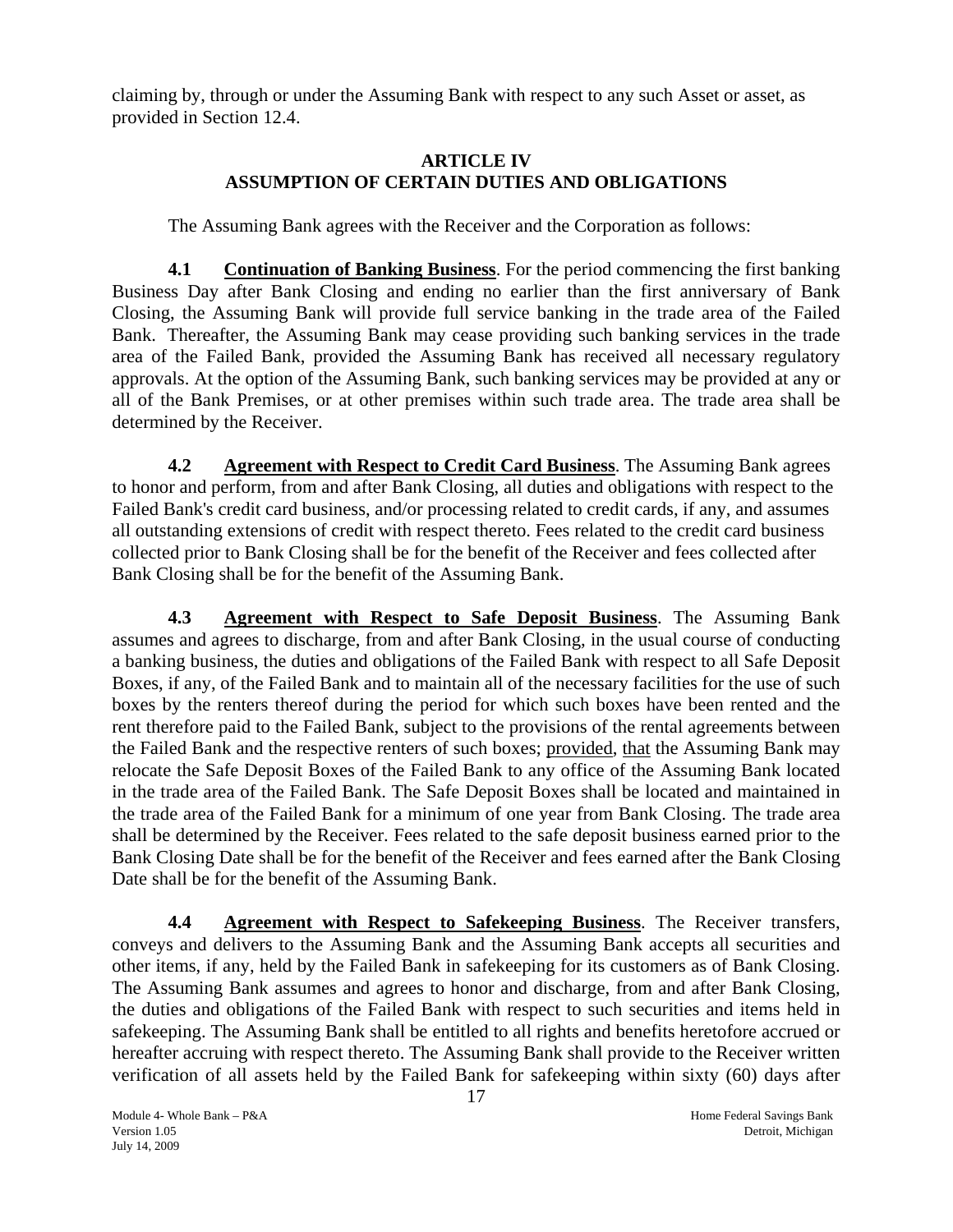Bank Closing. The assets held for safekeeping by the Failed Bank shall be held and maintained by the Assuming Bank in the trade area of the Failed Bank for a minimum of one year from Bank Closing. At the option of the Assuming Bank, the safekeeping business may be provided at any or all of the Bank Premises, or at other premises within such trade area. The trade area shall be determined by the Receiver. Fees related to the safekeeping business earned prior to the Bank Closing Date shall be for the benefit of the Receiver and fees earned after the Bank Closing Date shall be for the benefit of the Assuming Bank.

## **4.5 Agreement with Respect to Trust Business**.

<span id="page-21-0"></span> (a) The Assuming Bank shall, without further transfer, substitution, act or deed, to the full extent permitted by law, succeed to the rights, obligations, properties, assets, investments, deposits, agreements, and trusts of the Failed Bank under trusts, executorships, administrations, guardianships, and agencies, and other fiduciary or representative capacities, all to the same extent as though the Assuming Bank had assumed the same from the Failed Bank prior to Bank Closing; provided, that any liability based on the misfeasance, malfeasance or nonfeasance of the Failed Bank, its directors, officers, employees or agents with respect to the trust business is not assumed hereunder. Fees related to the trust business collected prior to Bank Closing shall be for the benefit of the Receiver and fees collected after Bank Closing shall be for the benefit of the Assuming Bank.

 (b) The Assuming Bank shall, to the full extent permitted by law, succeed to, and be entitled to take and execute, the appointment to all executorships, trusteeships, guardianships and other fiduciary or representative capacities to which the Failed Bank is or may be named in wills, whenever probated, or to which the Failed Bank is or may be named or appointed by any other instrument.

 (c) In the event additional proceedings of any kind are necessary to accomplish the transfer of such trust business, the Assuming Bank agrees that, at its own expense, it will take whatever action is necessary to accomplish such transfer. The Receiver agrees to use reasonable efforts to assist the Assuming Bank in accomplishing such transfer.

 (d) The Assuming Bank shall provide to the Receiver written verification of the assets held in connection with the Failed Bank's trust business within sixty (60) days after Bank Closing.

## **4.6 Agreement with Respect to Bank Premises**.

<span id="page-21-1"></span> (a) **Option to Purchase.** Subject to Section 3.5, the Receiver hereby grants to the Assuming Bank an exclusive option for the period of ninety (90) days commencing the day after Bank Closing to purchase any or all owned Bank Premises. The Assuming Bank shall give written notice to the Receiver within the option period of its election to purchase or not to purchase any of the owned Bank Premises. Any purchase of such premises shall be effective as of the date of Bank Closing and such purchase shall be consummated as soon as practicable thereafter, and in no event later than the Settlement Date.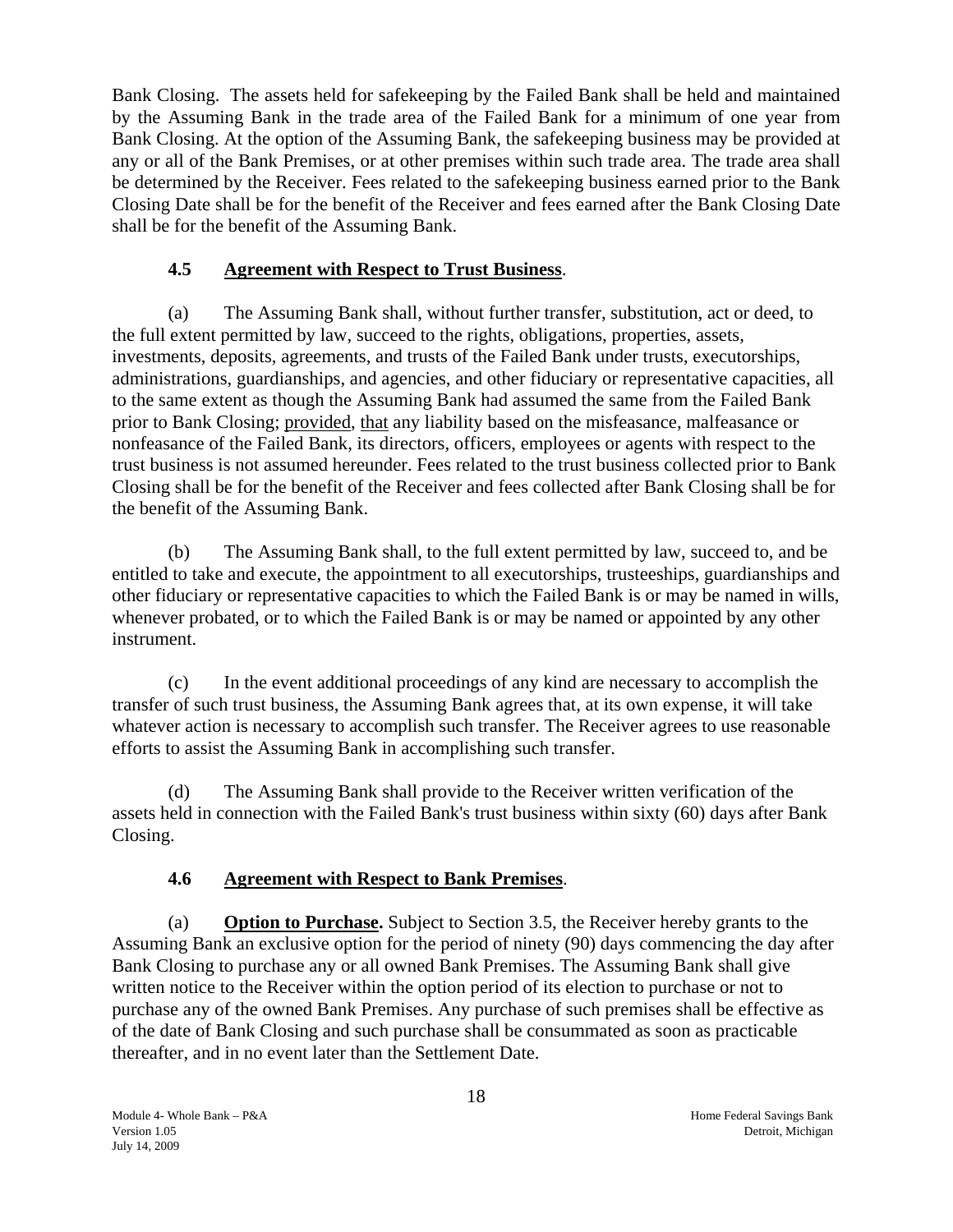(b) **Option to Lease.** The Receiver hereby grants to the Assuming Bank an exclusive option for the period of ninety (90) days commencing the day after Bank Closing to cause the Receiver to assign to the Assuming Bank any or all leases for leased Bank Premises, if any, which have been continuously occupied by the Assuming Bank from Bank Closing to the date it elects to accept an assignment of the leases with respect thereto to the extent such leases can be assigned; provided, that the exercise of this option with respect to any lease must be as to all premises or other property subject to the lease. If an assignment cannot be made of any such leases, the Receiver may, in its discretion, enter into subleases with the Assuming Bank containing the same terms and conditions provided under such existing leases for such leased Bank Premises or other property. The Assuming Bank shall give notice to the Receiver within the option period of its election to accept or not to accept an assignment of any or all leases (or enter into subleases or new leases in lieu thereof). The Assuming Bank agrees to assume all leases assigned (or enter into subleases or new leases in lieu thereof) pursuant to this Section 4.6.

 (c) **Facilitation.** The Receiver agrees to facilitate the assumption, assignment or sublease of leases or the negotiation of new leases by the Assuming Bank; provided, that neither the Receiver nor the Corporation shall be obligated to engage in litigation, make payments to the Assuming Bank or to any third party in connection with facilitating any such assumption, assignment, sublease or negotiation or commit to any other obligations to third parties.

 (d) **Occupancy.** The Assuming Bank shall give the Receiver fifteen (15) days' prior written notice of its intention to vacate prior to vacating any leased Bank Premises with respect to which the Assuming Bank has not exercised the option provided in Section 4.6(b). Any such notice shall be deemed to terminate the Assuming Bank's option with respect to such leased Bank Premises.

## (e) **Occupancy Costs.**

(i) The Assuming Bank agrees to pay to the Receiver, or to appropriate third parties at the direction of the Receiver, during and for the period of any occupancy by it of (x) owned Bank Premises the market rental value and all operating costs, and (y) leased Bank Premises, all operating costs with respect thereto and to comply with all relevant terms of applicable leases entered into by the Failed Bank, including without limitation the timely payment of all rent. Operating costs include, without limitation all taxes, fees, charges, utilities, insurance and assessments, to the extent not included in the rental value or rent. If the Assuming Bank elects to purchase any owned Bank Premises in accordance with Section 4.6(a), the amount of any rent paid (and taxes paid to the Receiver which have not been paid to the taxing authority and for which the Assuming Bank assumes liability) by the Assuming Bank with respect thereto shall be applied as an offset against the purchase price thereof.

 (ii) The Assuming Bank agrees during the period of occupancy by it of owned or leased Bank Premises, to pay to the Receiver rent for the use of all owned or leased Furniture and Equipment and all owned or leased Fixtures located on such Bank Premises for the period of such occupancy. Rent for such property owned by the Failed Bank shall be the market rental value thereof, as determined by the Receiver within sixty (60) days after Bank Closing. Rent for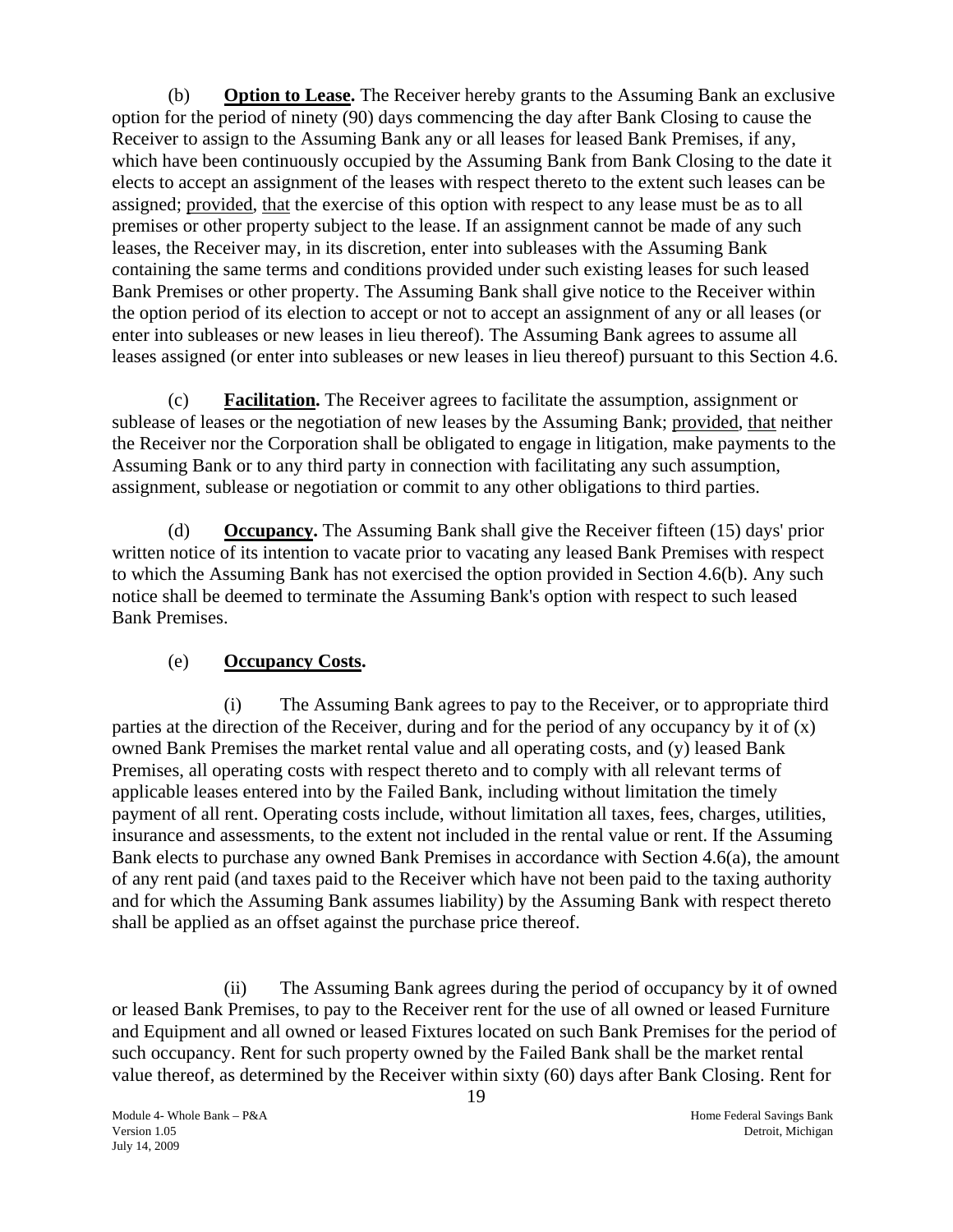such leased property shall be an amount equal to any and all rent and other amounts which the Receiver incurs or accrues as an obligation or is obligated to pay for such period of occupancy pursuant to all leases and contracts with respect to such property. If the Assuming Bank purchases any owned Furniture and Equipment or owned Fixtures in accordance with Section 4.6(f) or 4.6(h), the amount of any rents paid by the Assuming Bank with respect thereto shall be applied as an offset against the purchase price thereof.

 (f) **Certain Requirements as to Furniture, Equipment and Fixtures.** If the Assuming Bank purchases owned Bank Premises or accepts an assignment of the lease (or enters into a sublease or a new lease in lieu thereof) for leased Bank Premises as provided in Section 4.6(a) or 4.6(b), or if the Assuming Bank does not exercise such option but within twelve (12) months following Bank Closing obtains the right to occupy such premises (whether by assignment, lease, sublease, purchase or otherwise), other than in accordance with Section 4.6(a) or (b), the Assuming Bank shall (i) effective as of the date of Bank Closing, purchase from the Receiver all Furniture and Equipment and Fixtures owned by the Failed Bank and located thereon as of Bank Closing, (ii) accept an assignment or a sublease of the leases or negotiate new leases for all Furniture and Equipment and Fixtures leased by the Failed Bank and located thereon, and (iii) if applicable, accept an assignment or a sublease of any ground lease or negotiate a new ground lease with respect to any land on which such Bank Premises are located; provided, that the Receiver shall not have disposed of such Furniture and Equipment and Fixtures or repudiated the leases specified in clause (ii) or (iii).

### (g) **Vacating Premises.**

 (i) If the Assuming Bank elects not to purchase any owned Bank Premises, the notice of such election in accordance with Section 4.6(a) shall specify the date upon which the Assuming Bank's occupancy of such premises shall terminate, which date shall not be later than ninety (90) days after the date of the Assuming Bank's notice not to exercise such option. The Assuming Bank promptly shall relinquish and release to the Receiver such premises and the Furniture and Equipment and Fixtures located thereon in the same condition as at Bank Closing, normal wear and tear excepted. By occupying any such premises after the expiration of such ninety (90)-day period, the Assuming Bank shall, at the Receiver's option, (x) be deemed to have agreed to purchase such Bank Premises, and to assume all leases, obligations and liabilities with respect to leased Furniture and Equipment and leased Fixtures located thereon and any ground lease with respect to the land on which such premises are located, and (y) be required to purchase all Furniture and Equipment and Fixtures owned by the Failed Bank and located on such premises as of Bank Closing.

 (ii) If the Assuming Bank elects not to accept an assignment of the lease or sublease any leased Bank Premises, the notice of such election in accordance with Section 4.6(b) shall specify the date upon which the Assuming Bank's occupancy of such leased Bank Premises shall terminate, which date shall not be later than the date which is one hundred eighty (180) days after Bank Closing. Upon vacating such premises, the Assuming Bank shall relinquish and release to the Receiver such premises and the Fixtures and the Furniture and Equipment located thereon in the same condition as at Bank Closing, normal wear and tear excepted. By failing to provide notice of its intention to vacate such premises prior to the expiration of the option period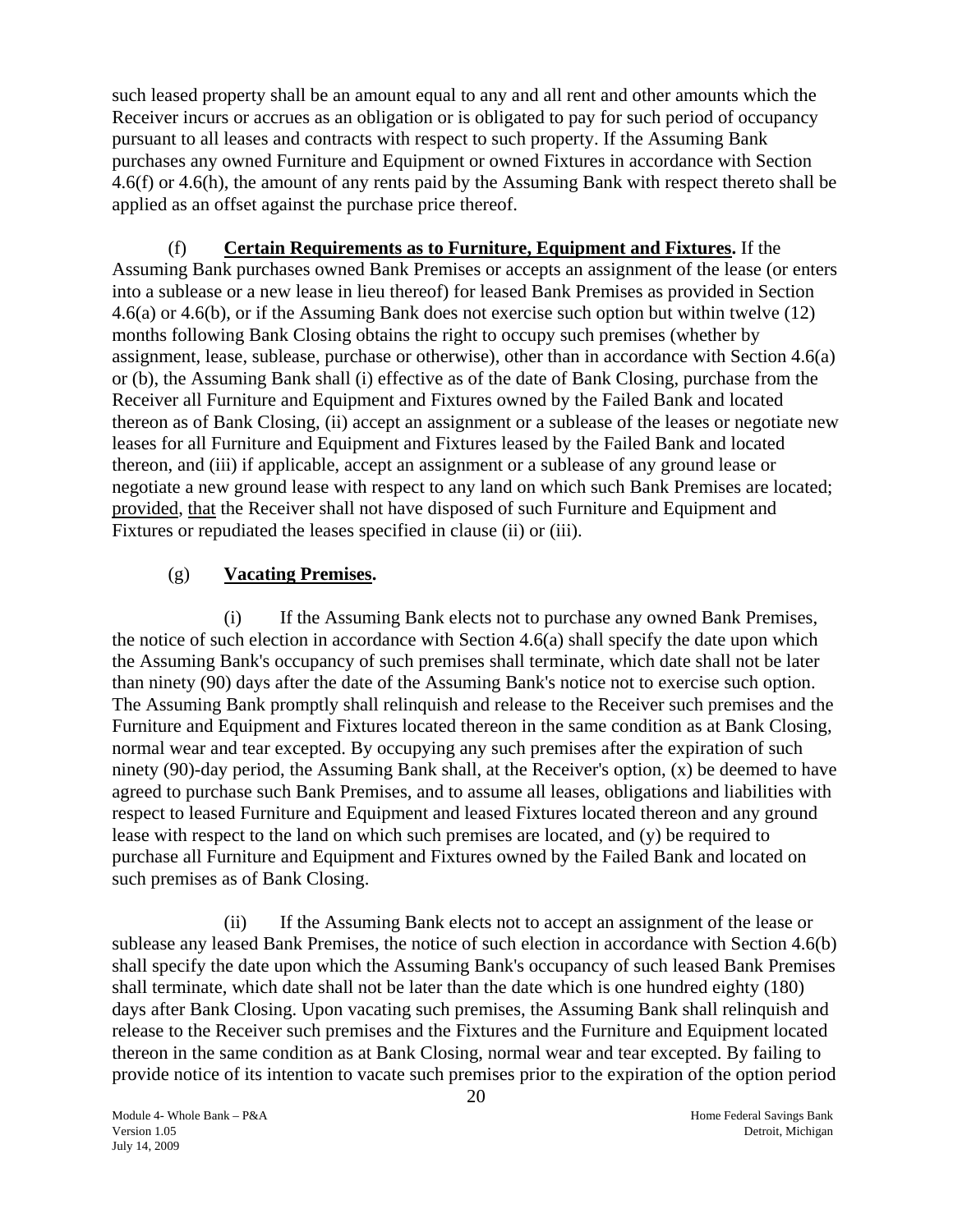specified in Section 4.6(b), or by occupying such premises after the one hundred eighty (180) day period specified above in this paragraph (ii), the Assuming Bank shall, at the Receiver's option, (x) be deemed to have assumed all leases, obligations and liabilities with respect to such premises (including any ground lease with respect to the land on which premises are located), and leased Furniture and Equipment and leased Fixtures located thereon in accordance with this Section 4.6 (unless the Receiver previously repudiated any such lease), and (y) be required to purchase all Furniture and Equipment and Fixtures owned by the Failed Bank and located on such premises as of Bank Closing.

 (h) **Furniture and Equipment and Certain Other Equipment.** The Receiver hereby grants to the Assuming Bank an option to purchase all Furniture and Equipment or any telecommunications, data processing equipment (including hardware and software) and check processing and similar operating equipment owned by the Failed Bank and located at any owned or leased Bank Premises that the Assuming Bank elects to vacate or which it could have, but did not occupy, pursuant to this Section 4.6; provided, that, the Assuming Bank shall give the Receiver notice of its election to purchase such property at the time it gives notice of its intention to vacate such Bank Premises or within ten (10) days after Bank Closing for Bank Premises it could have, but did not, occupy.

# **4.7 Agreement with Respect to Leased Data Processing Equipment**

<span id="page-24-0"></span> (a) The Receiver hereby grants to the Assuming Bank an exclusive option for the period of ninety (90) days commencing the day after Bank Closing to accept an assignment from the Receiver of any or all Data Processing Leases to the extent that such Data Processing Leases can be assigned.

 (b) The Assuming Bank shall (i) give written notice to the Receiver within the option period specified in Section 4.7(a) of its intent to accept an assignment or sublease of any or all Data Processing Leases and promptly accept an assignment or sublease of such Data Processing Leases, and (ii) give written notice to the appropriate lessor(s) that it has accepted an assignment or sublease of any such Data Processing Leases.

 (c) The Receiver agrees to facilitate the assignment or sublease of Data Processing Leases or the negotiation of new leases or license agreements by the Assuming Bank; provided, that neither the Receiver nor the Corporation shall be obligated to engage in litigation or make payments to the Assuming Bank or to any third party in connection with facilitating any such assumption, assignment, sublease or negotiation.

 (d) The Assuming Bank agrees, during its period of use of any property subject to a Data Processing Lease, to pay to the Receiver or to appropriate third parties at the direction of the Receiver all operating costs with respect thereto and to comply with all relevant terms of the applicable Data Processing Leases entered into by the Failed Bank, including without limitation the timely payment of all rent, taxes, fees, charges, utilities, insurance and assessments.

 (e) The Assuming Bank shall, not later than fifty (50) days after giving the notice provided in Section 4.7(b), (i) relinquish and release to the Receiver all property subject to the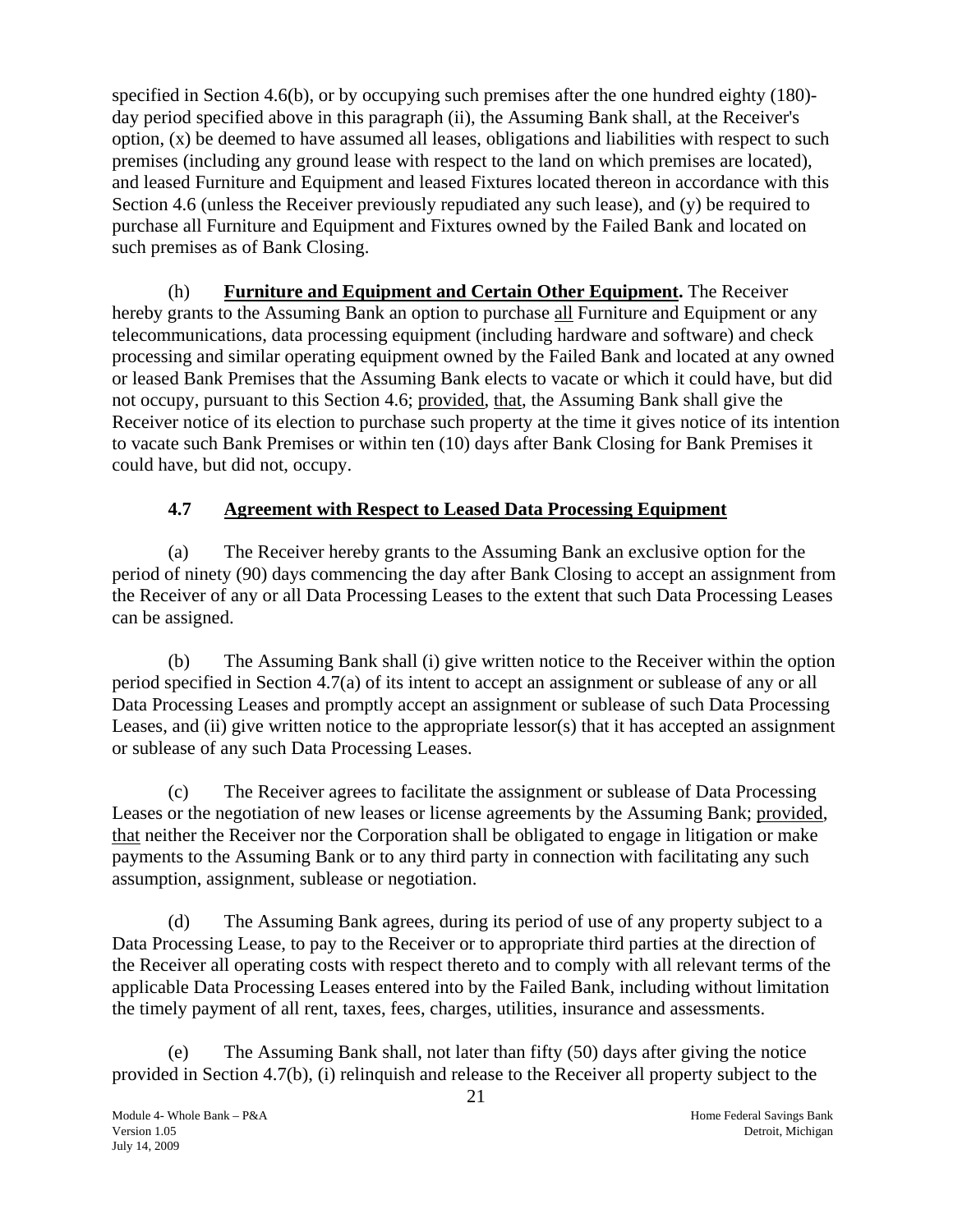<span id="page-25-0"></span>relevant Data Processing Lease, in the same condition as at Bank Closing, normal wear and tear excepted, or (ii) accept an assignment or a sublease thereof or negotiate a new lease or license agreement under this Section 4.7.

### **4.8 Agreement with Respect to Certain Existing Agreements**.

 (a) Subject to the provisions of Section 4.8(b), with respect to agreements existing as of Bank Closing which provide for the rendering of services by or to the Failed Bank, within thirty (30) days after Bank Closing, the Assuming Bank shall give the Receiver written notice specifying whether it elects to assume or not to assume each such agreement. Except as may be otherwise provided in this Article IV, the Assuming Bank agrees to comply with the terms of each such agreement for a period commencing on the day after Bank Closing and ending on: (i) in the case of an agreement that provides for the rendering of services by the Failed Bank, the date which is ninety (90) days after Bank Closing, and (ii) in the case of an agreement that provides for the rendering of services to the Failed Bank, the date which is thirty (30) days after the Assuming Bank has given notice to the Receiver of its election not to assume such agreement; provided, that the Receiver can reasonably make such service agreements available to the Assuming Bank. The Assuming Bank shall be deemed by the Receiver to have assumed agreements for which no notification is timely given. The Receiver agrees to assign, transfer, convey, and deliver to the Assuming Bank all right, title and interest of the Receiver, if any, in and to agreements the Assuming Bank assumes hereunder. In the event the Assuming Bank elects not to accept an assignment of any lease (or sublease) or negotiate a new lease for leased Bank Premises under Section 4.6 and does not otherwise occupy such premises, the provisions of this Section 4.8(a) shall not apply to service agreements related to such premises. The Assuming Bank agrees, during the period it has the use or benefit of any such agreement, promptly to pay to the Receiver or to appropriate third parties at the direction of the Receiver all operating costs with respect thereto and to comply with all relevant terms of such agreement.

 (b) The provisions of Section 4.8(a) shall not apply to (i) agreements pursuant to which the Failed Bank provides mortgage servicing for others or mortgage servicing is provided to the Failed Bank by others, (ii) agreements that are subject to Sections 4.1 through 4.7 and any insurance policy or bond referred to in Section 3.5(a) or other agreement specified in Section 3.5, and (iii) consulting, management or employment agreements, if any, between the Failed Bank and its employees or other Persons. Except as otherwise expressly set forth elsewhere in this Agreement, the Assuming Bank does not assume any liabilities or acquire any rights under any of the agreements described in this Section 4.8(b).

<span id="page-25-1"></span> **4.9 Informational Tax Reporting**. The Assuming Bank agrees to perform all obligations of the Failed Bank with respect to Federal and State income tax informational reporting related to (i) the Assets and the Liabilities Assumed, (ii) deposit accounts that were closed and loans that were paid off or collateral obtained with respect thereto prior to Bank Closing, (iii) miscellaneous payments made to vendors of the Failed Bank, and (iv) any other asset or liability of the Failed Bank, including, without limitation, loans not purchased and Deposits not assumed by the Assuming Bank, as may be required by the Receiver.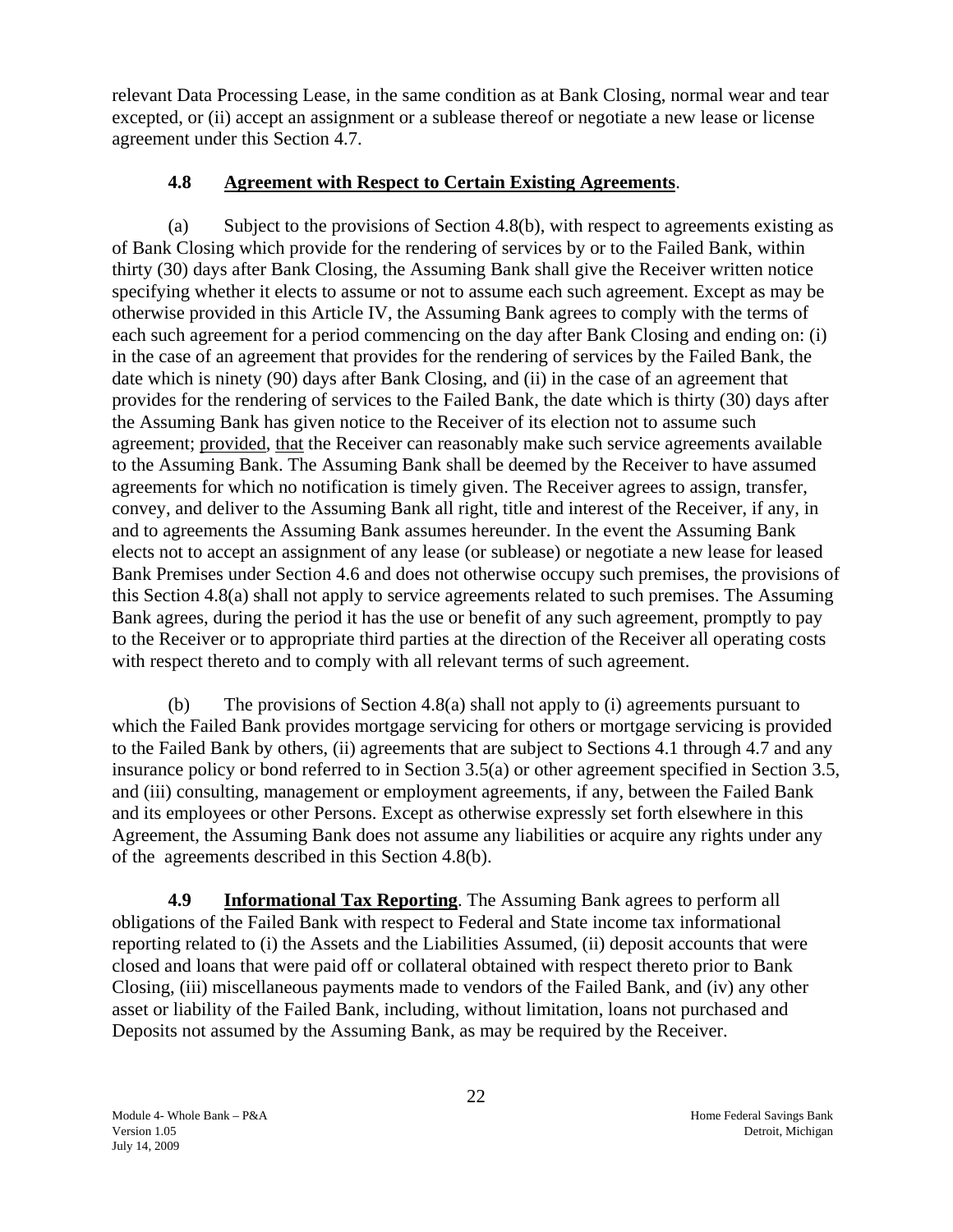<span id="page-26-0"></span> **4.10 Insurance**. The Assuming Bank agrees to obtain insurance coverage effective from and after Bank Closing, including public liability, fire and extended coverage insurance acceptable to the Receiver with respect to owned or leased Bank Premises that it occupies, and all owned or leased Furniture and Equipment and Fixtures and leased data processing equipment (including hardware and software) located thereon, in the event such insurance coverage is not already in force and effect with respect to the Assuming Bank as the insured as of Bank Closing. All such insurance shall, where appropriate (as determined by the Receiver), name the Receiver as an additional insured.

**4.11 Services for Receiver and Corporation**. For the period commencing on the day following Bank Closing and ending on the one hundred eightieth (180th) day thereafter, the Assuming Bank agrees to provide to the Receiver and the Corporation, without charge, adequate and suitable office space (including parking facilities and vault space), furniture, equipment (including photocopying and telecopying machines), email accounts, network access and technology resources (such as shared drive) and utilities (including local telephone service and fax machines) at the Bank Premises occupied by the Assuming Bank for their use in the discharge of their respective functions with respect to the Failed Bank. In the event the Receiver and the Corporation determine that the space provided is inadequate or unsuitable, the Receiver and the Corporation may relocate to other quarters having adequate and suitable space and the costs of relocation and any rental and utility costs for the balance of the period of occupancy by the Receiver and the Corporation shall be borne by the Assuming Bank. Additionally, the Assuming Bank agrees to pay such bills and invoices on behalf of the Receiver and Corporation as the Receiver or Corporation may direct for the period beginning on the date of Bank Closing and ending on Settlement Date. Assuming Bank shall submit it requests for reimbursement of such expenditures pursuant to Article VIII of this Agreement.

### <span id="page-26-1"></span> **4.12 Agreement with Respect to Continuation of Group Health Plan Coverage for Former Employees of the Failed Bank.**

 (a) The Assuming Bank agrees to assist the Receiver, as provided in this Section 4.12, in offering individuals who were employees or former employees of the Failed Bank, or any of its Subsidiaries, and who, immediately prior to Bank Closing, were receiving, or were eligible to receive, health insurance coverage or health insurance continuation coverage from the Failed Bank ("Eligible Individuals"), the opportunity to obtain health insurance coverage in the Corporation's FIA Continuation Coverage Plan which provides for health insurance continuation coverage to such Eligible Individuals who are qualified beneficiaries of the Failed Bank as defined in Section 607 of the Employee Retirement Income Security Act of 1974, as amended (respectively, "qualified beneficiaries" and "ERISA"). The Assuming Bank shall consult with the Receiver and not later than five (5) Business Days after Bank Closing shall provide written notice to the Receiver of the number (if available), identity (if available) and addresses (if available) of the Eligible Individuals who are qualified beneficiaries of the Failed Bank and for whom a "qualifying event" (as defined in Section 603 of ERISA) has occurred and with respect to whom the Failed Bank's obligations under Part 6 of Subtitle B of Title I of ERISA have not been satisfied in full, and such other information as the Receiver may reasonably require. The Receiver shall cooperate with the Assuming Bank in order to permit it to prepare such notice and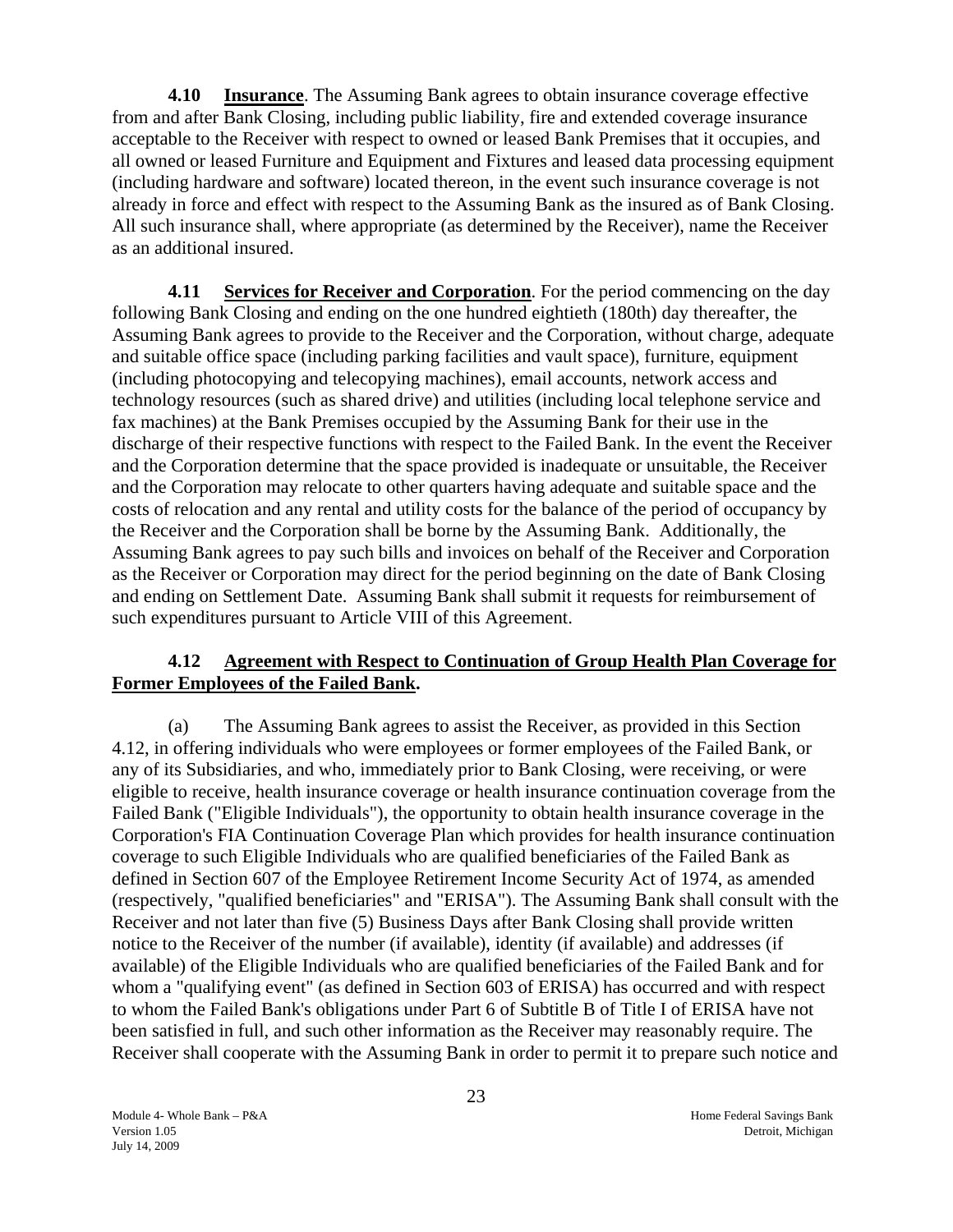shall provide to the Assuming Bank such data in its possession as may be reasonably required for purposes of preparing such notice.

 (b) The Assuming Bank shall take such further action to assist the Receiver in offering the Eligible Individuals who are qualified beneficiaries of the Failed Bank the opportunity to obtain health insurance coverage in the Corporation's FIA Continuation Coverage Plan as the Receiver may direct. All expenses incurred and paid by the Assuming Bank (i) in connection with the obligations of the Assuming Bank under this Section 4.12, and (ii) in providing health insurance continuation coverage to any Eligible Individuals who are hired by the Assuming Bank and such employees' qualified beneficiaries shall be borne by the Assuming Bank.

 (c) This Section 4.12 is for the sole and exclusive benefit of the parties to this Agreement, and for the benefit of no other Person (including any former employee of the Failed Bank or any Subsidiary thereof or qualified beneficiary of such former employee). Nothing in this Section 4.12 is intended by the parties, or shall be construed, to give any Person (including any former employee of the Failed Bank or any Subsidiary thereof or qualified beneficiary of such former employee) other than the Corporation, the Receiver and the Assuming Bank any legal or equitable right, remedy or claim under or with respect to the provisions of this Section.

<span id="page-27-0"></span>**4.13** Agreement with Respect to Interim Asset Servicing. At any time after Bank Closing, the Receiver may establish on its books an asset pool(s) and may transfer to such asset pool(s) (by means of accounting entries on the books of the Receiver) all or any assets and liabilities of the Failed Bank which are not acquired by the Assuming Bank, including, without limitation, wholly unfunded Commitments and assets and liabilities which may be acquired, funded or originated by the Receiver subsequent to Bank Closing. The Receiver may remove assets (and liabilities) from or add assets (and liabilities) to such pool(s) at any time in its discretion. At the option of the Receiver, the Assuming Bank agrees to service, administer, and collect such pool assets in accordance with and for the term set forth in Exhibit 4.13 "Interim Asset Servicing Arrangement".

# **ARTICLE V DUTIES WITH RESPECT TO DEPOSITORS OF THE FAILED BANK**

<span id="page-27-2"></span><span id="page-27-1"></span> **5.1 Payment of Checks, Drafts and Orders.** Subject to Section 9.5, the Assuming Bank agrees to pay all properly drawn checks, drafts and withdrawal orders of depositors of the Failed Bank presented for payment, whether drawn on the check or draft forms provided by the Failed Bank or by the Assuming Bank, to the extent that the Deposit balances to the credit of the respective makers or drawers assumed by the Assuming Bank under this Agreement are sufficient to permit the payment thereof, and in all other respects to discharge, in the usual course of conducting a banking business, the duties and obligations of the Failed Bank with respect to the Deposit balances due and owing to the depositors of the Failed Bank assumed by the Assuming Bank under this Agreement.

<span id="page-27-3"></span> **5.2 Certain Agreements Related to Deposits.** Subject to Section 2.2, the Assuming Bank agrees to honor the terms and conditions of any written escrow or mortgage servicing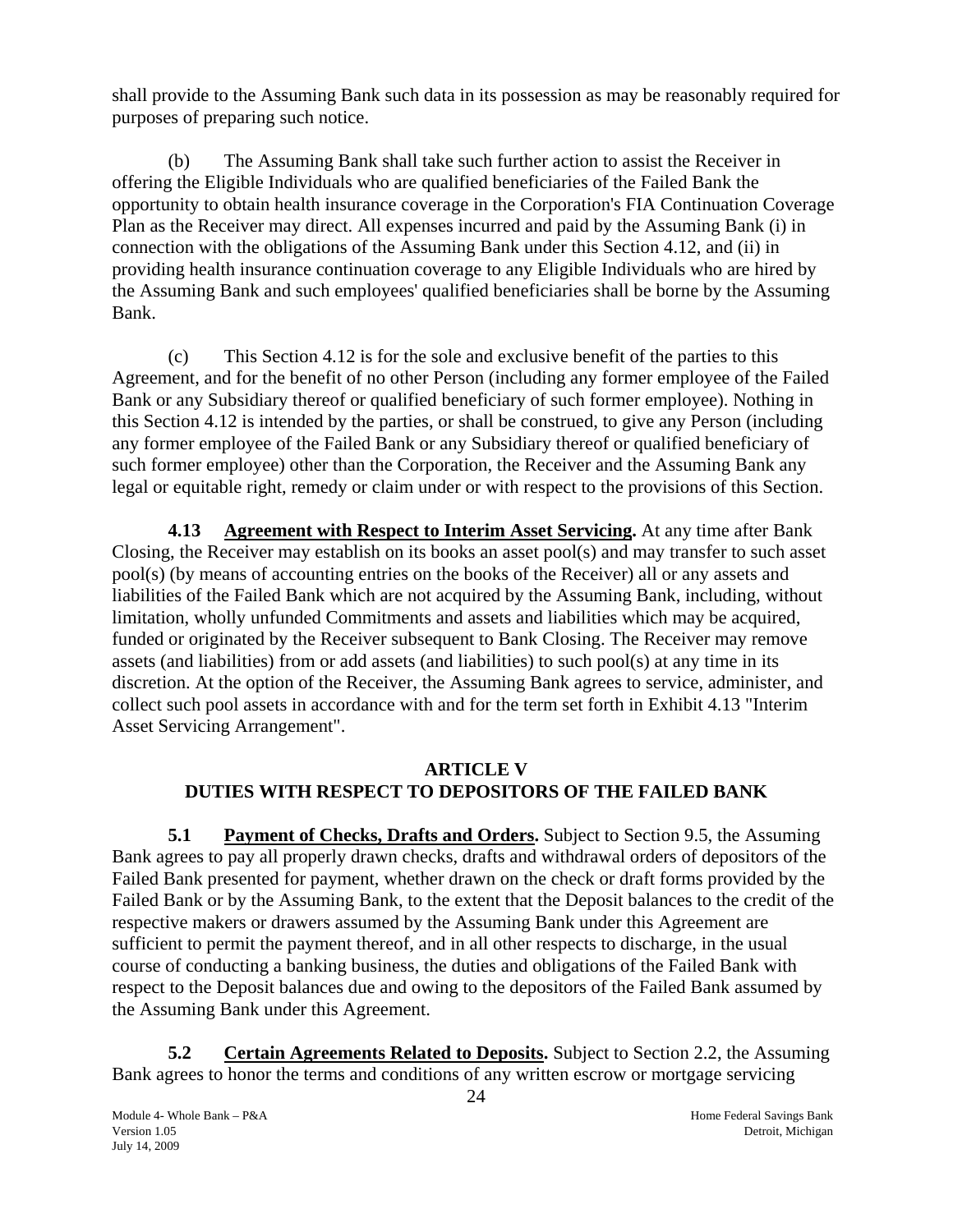agreement or other similar agreement relating to a Deposit liability assumed by the Assuming Bank pursuant to this Agreement.

# **5.3 Notice to Depositors.**

<span id="page-28-0"></span> (a) Within seven (7) days after Bank Closing, the Assuming Bank shall give (i) notice to depositors of the Failed Bank of its assumption of the Deposit liabilities of the Failed Bank, and (ii) any notice required under Section 2.2, by mailing to each such depositor a notice with respect to such assumption and by advertising in a newspaper of general circulation in the county or counties in which the Failed Bank was located. The Assuming Bank agrees that it will obtain prior approval of all such notices and advertisements from counsel for the Receiver and that such notices and advertisements shall not be mailed or published until such approval is received.

 (b) The Assuming Bank shall give notice by mail to depositors of the Failed Bank concerning the procedures to claim their deposits, which notice shall be provided to the Assuming Bank by the Receiver or the Corporation. Such notice shall be included with the notice to depositors to be mailed by the Assuming Bank pursuant to Section 5.3(a).

 (c) If the Assuming Bank proposes to charge fees different from those charged by the Failed Bank before it establishes new deposit account relationships with the depositors of the Failed Bank, the Assuming Bank shall give notice by mail of such changed fees to such depositors.

### **ARTICLE VI RECORDS**

## **6.1 Transfer of Records**.

<span id="page-28-2"></span><span id="page-28-1"></span> (a) In accordance with Section 3.1, the Receiver assigns, transfers, conveys and delivers to the Assuming Bank the following Records pertaining to the Deposit liabilities of the Failed Bank assumed by the Assuming Bank under this Agreement, except as provided in Section 6.4:

- (i) signature cards, orders, contracts between the Failed Bank and its depositors and Records of similar character;
- (ii) passbooks of depositors held by the Failed Bank, deposit slips, cancelled checks and withdrawal orders representing charges to accounts of depositors;

and the following Records pertaining to the Assets:

 (iii) records of deposit balances carried with other banks, bankers or trust companies;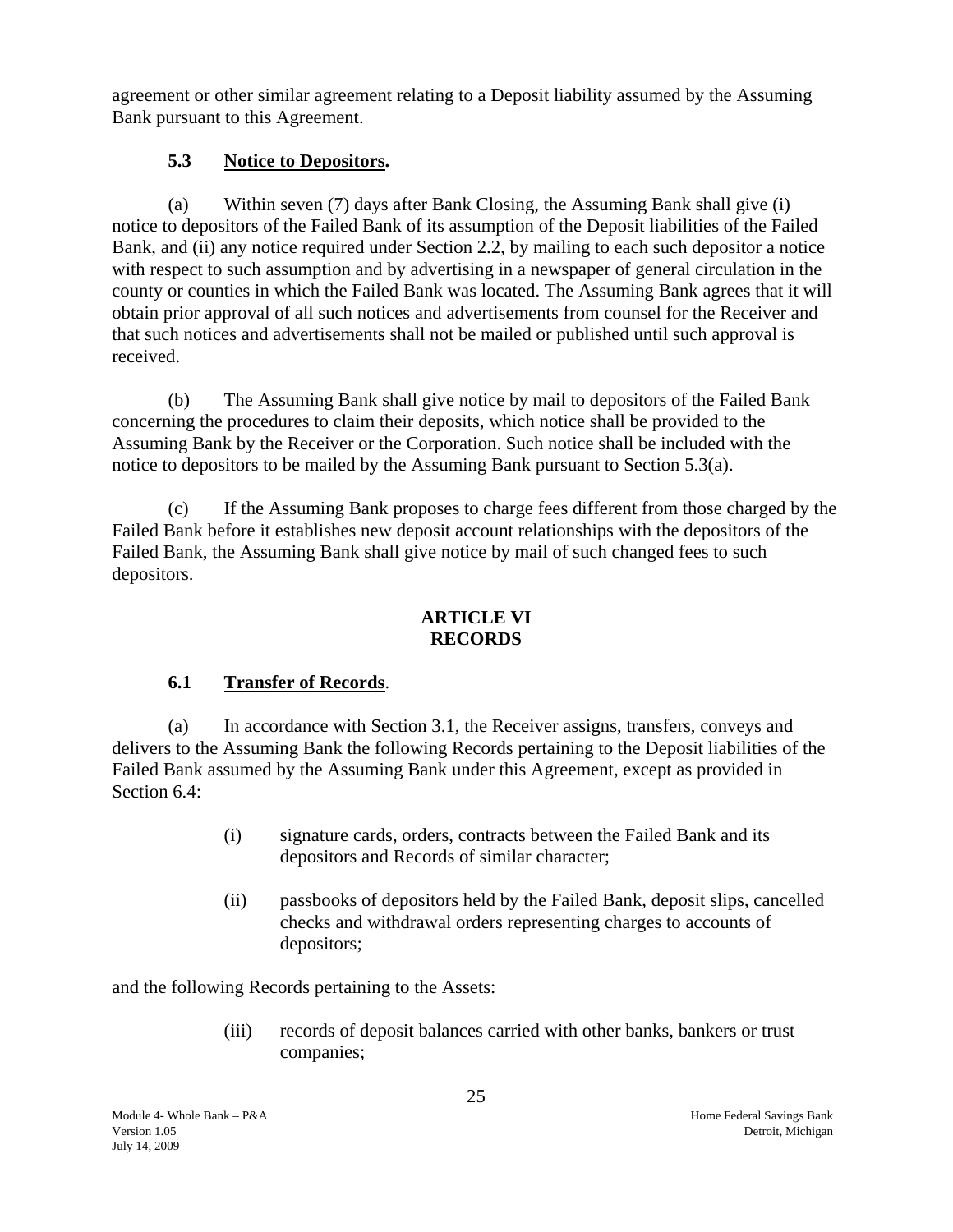- (iv) Loan and collateral records and Credit Files and other documents;
- (v) deeds, mortgages, abstracts, surveys, and other instruments or records of title pertaining to real estate or real estate mortgages;
- (vi) signature cards, agreements and records pertaining to Safe Deposit Boxes, if any; and
- (vii) records pertaining to the credit card business, trust business or safekeeping business of the Failed Bank, if any.

 (b) The Receiver, at its option, may assign and transfer to the Assuming Bank by a single blanket assignment or otherwise, as soon as practicable after Bank Closing, any other Records not assigned and transferred to the Assuming Bank as provided in this Agreement, including but not limited to loan disbursement checks, general ledger tickets, official bank checks, proof transactions (including proof tapes) and paid out loan files.

<span id="page-29-0"></span> **6.2 Delivery of Assigned Records**. The Receiver shall deliver to the Assuming Bank all Records described in (i) Section 6.1(a) as soon as practicable on or after the date of this Agreement, and (ii) Section 6.1(b) as soon as practicable after making any assignment described therein.

<span id="page-29-1"></span> **6.3 Preservation of Records**. The Assuming Bank agrees that it will preserve and maintain for the joint benefit of the Receiver, the Corporation and the Assuming Bank, all Records of which it has custody for such period as either the Receiver or the Corporation in its discretion may require, until directed otherwise, in writing, by the Receiver or Corporation. The Assuming Bank shall have the primary responsibility to respond to subpoenas, discovery requests, and other similar official inquiries with respect to the Records of which it has custody.

<span id="page-29-2"></span> **6.4 Access to Records; Copies**. The Assuming Bank agrees to permit the Receiver and the Corporation access to all Records of which the Assuming Bank has custody, and to use, inspect, make extracts from or request copies of any such Records in the manner and to the extent requested, and to duplicate, in the discretion of the Receiver or the Corporation, any Record in the form of microfilm or microfiche pertaining to Deposit account relationships; provided, that in the event that the Failed Bank maintained one or more duplicate copies of such microfilm or microfiche Records, the Assuming Bank hereby assigns, transfers, and conveys to the Corporation one such duplicate copy of each such Record without cost to the Corporation, and agrees to deliver to the Corporation all Records assigned and transferred to the Corporation under this Article VI as soon as practicable on or after the date of this Agreement. The party requesting a copy of any Record shall bear the cost (based on standard accepted industry charges to the extent applicable, as determined by the Receiver) for providing such duplicate Records. A copy of each Record requested shall be provided as soon as practicable by the party having custody thereof.

## **ARTICLE VII BID; INITIAL PAYMENT**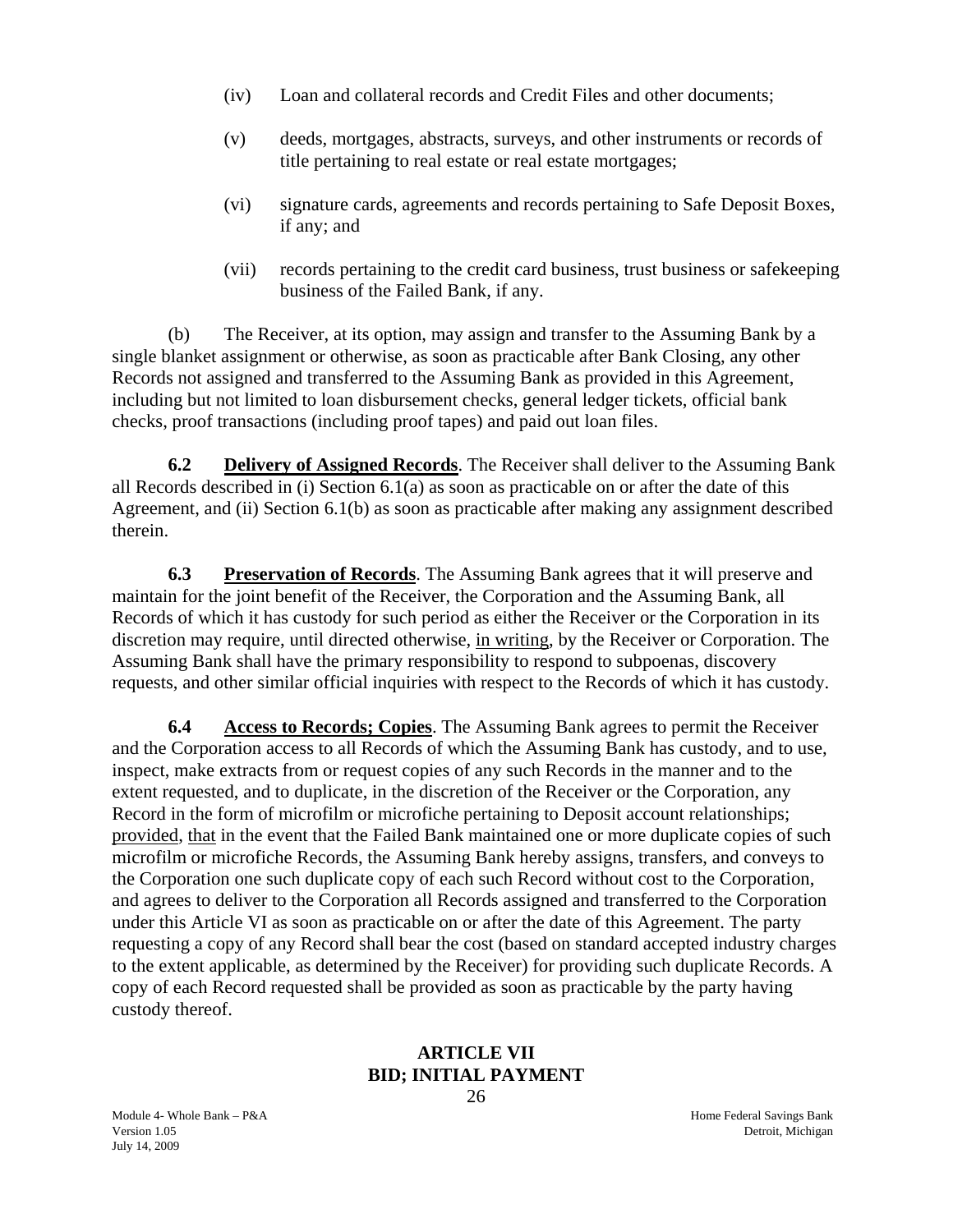The Assuming Bank has submitted to the Receiver a negative bid of \$6,022,000 for the Assets purchased and Liabilities Assumed hereunder (the "Bid Amount"). On the Payment Date, the Assuming Bank will pay to the Corporation, or the Corporation will pay to the Assuming Bank, as the case may be, the Initial Payment, together with interest on such amount (if the Payment Date is not the day following the day of Bank Closing) from and including the day following Bank Closing to and including the day preceding the Payment Date at the Settlement Interest Rate.

### **ARTICLE VIII ADJUSTMENTS**

<span id="page-30-1"></span><span id="page-30-0"></span>**8.1 Pro Forma Statement**. It is understood that the determination of the Initial Payment is based on the Receiver's best estimate of the Liabilities Assumed and the Assets at Bank Closing. The Receiver, as soon as practicable after Bank Closing, in accordance with the best information then available, shall provide to the Assuming Bank a pro forma statement reflecting any adjustments of such liabilities and assets as may be necessary. Such pro forma statement shall take into account, to the extent possible, (i) liabilities and assets of a nature similar to those contemplated by Section 2.1 or Section 3.1, respectively, which at Bank Closing were carried in the Failed Bank's suspense accounts, (ii) accruals as of Bank Closing for all income related to the assets and business of the Failed Bank acquired by the Assuming Bank hereunder, whether or not such accruals were reflected on the Accounting Records of the Failed Bank in the normal course of its operations, and (iii) adjustments to determine the Book Value of any investment in a Subsidiary and related accounts on the "bank only" (unconsolidated) balance sheet of the Failed Bank based on the equity method of accounting, whether or not the Failed Bank used the equity method of accounting for investments in subsidiaries, except that the resulting amount cannot be less than the Subsidiary's recorded equity as of Bank Closing as reflected on the Accounting Records of the Subsidiary. Any Loan purchased by the Assuming Bank pursuant to Section 3.1 which the Failed Bank charged off during the period from September 24, 2009 to Bank Closing shall be deemed not to be charged off for the purposes of the pro forma statement, and the purchase price shall be determined pursuant to Section 3.2.

## **8.2 Correction of Errors and Omissions; Other Liabilities**.

<span id="page-30-2"></span> (a) In the event any bookkeeping omissions or errors are discovered in preparing any pro forma statement or in completing the transfers and assumptions contemplated hereby, the parties hereto agree to correct such errors and omissions, it being understood that, as far as practicable, all adjustments will be made consistent with the judgments, methods, policies or accounting principles utilized by the Failed Bank in preparing and maintaining Accounting Records, except that adjustments made pursuant to this Section 8.2(a) are not intended to bring the Accounting Records of the Failed Bank into accordance with generally accepted accounting principles.

 (b) If the Receiver discovers at any time subsequent to the date of this Agreement that any claim exists against the Failed Bank which is of such a nature that it would have been included in the liabilities assumed under Article II had the existence of such claim or the facts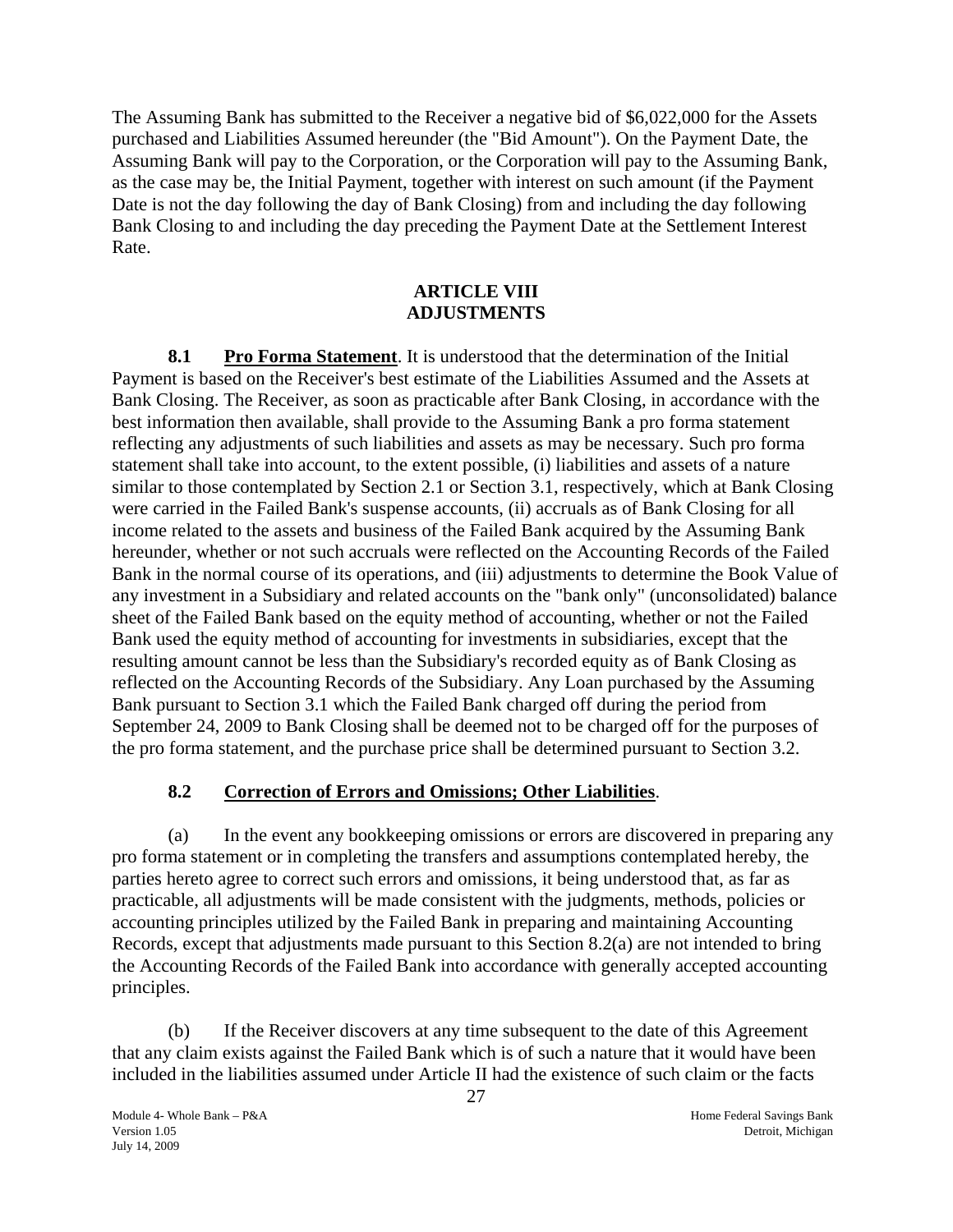giving rise thereto been known as of Bank Closing, the Receiver may, in its discretion, at any time, require that such claim be assumed by the Assuming Bank in a manner consistent with the intent of this Agreement. The Receiver will make appropriate adjustments to the pro forma statement provided by the Receiver to the Assuming Bank pursuant to Section 8.1 as may be necessary.

<span id="page-31-0"></span> **8.3 Payments**. The Receiver agrees to cause to be paid to the Assuming Bank, or the Assuming Bank agrees to pay to the Receiver, as the case may be, on the Settlement Date, a payment in an amount which reflects net adjustments (including any costs, expenses and fees associated with determinations of value as provided in this Agreement) made pursuant to Section 8.1 or Section 8.2, plus interest as provided in Section 8.4. The Receiver and the Assuming Bank agree to effect on the Settlement Date any further transfer of assets to or assumption of liabilities or claims by the Assuming Bank as may be necessary in accordance with Section 8.1 or Section 8.2.

<span id="page-31-1"></span> **8.4 Interest**. Any amounts paid under Section 8.3 or Section 8.5, shall bear interest for the period from and including the day following Bank Closing to and including the day preceding the payment at the Settlement Interest Rate.

<span id="page-31-2"></span> **8.5 Subsequent Adjustments.** In the event that the Assuming Bank or the Receiver discovers any errors or omissions as contemplated by Section 8.2 or any error with respect to the payment made under Section 8.3 after the Settlement Date, the Assuming Bank and the Receiver agree to promptly correct any such errors or omissions, make any payments and effect any transfers or assumptions as may be necessary to reflect any such correction plus interest as provided in Section 8.4.

### **ARTICLE IX CONTINUING COOPERATION**

<span id="page-31-4"></span><span id="page-31-3"></span>**9.1** General Matters. The parties hereto agree that they will, in good faith and with their best efforts, cooperate with each other to carry out the transactions contemplated by this Agreement and to effect the purposes hereof.

<span id="page-31-5"></span> **9.2 Additional Title Documents**. The Receiver, the Corporation and the Assuming Bank each agree, at any time, and from time to time, upon the request of any party hereto, to execute and deliver such additional instruments and documents of conveyance as shall be reasonably necessary to vest in the appropriate party its full legal or equitable title in and to the property transferred pursuant to this Agreement or to be transferred in accordance herewith. The Assuming Bank shall prepare such instruments and documents of conveyance (in form and substance satisfactory to the Receiver) as shall be necessary to vest title to the Assets in the Assuming Bank. The Assuming Bank shall be responsible for recording such instruments and documents of conveyance at its own expense.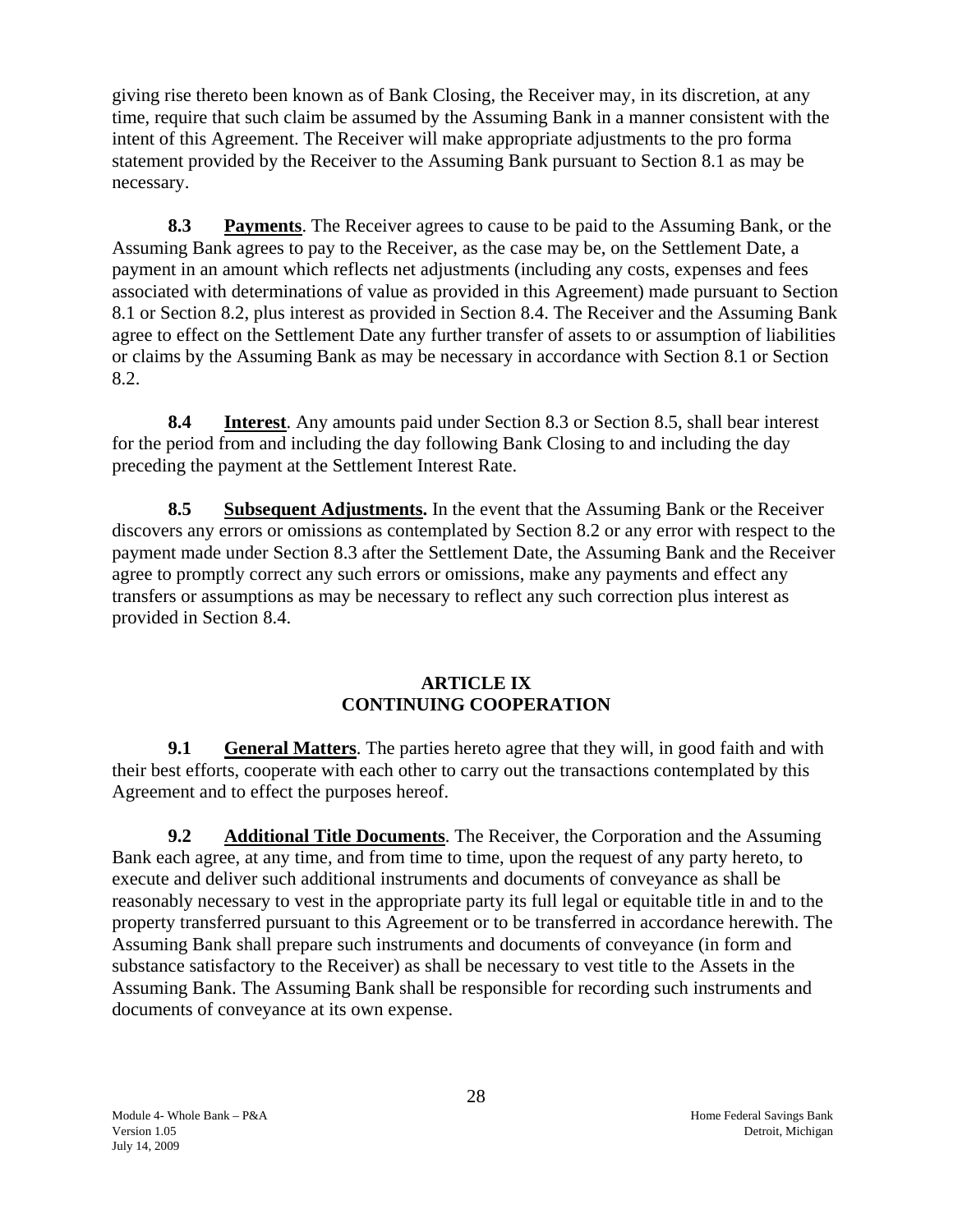### **9.3 Claims and Suits**.

 (a) The Receiver shall have the right, in its discretion, to (i) defend or settle any claim or suit against the Assuming Bank with respect to which the Receiver has indemnified the Assuming Bank in the same manner and to the same extent as provided in Article XII, and (ii) defend or settle any claim or suit against the Assuming Bank with respect to any Liability Assumed, which claim or suit may result in a loss to the Receiver arising out of or related to this Agreement, or which existed against the Failed Bank on or before Bank Closing. The exercise by the Receiver of any rights under this Section 9.3(a) shall not release the Assuming Bank with respect to any of its obligations under this Agreement.

 (b) In the event any action at law or in equity shall be instituted by any Person against the Receiver and the Corporation as codefendants with respect to any asset of the Failed Bank retained or acquired pursuant to this Agreement by the Receiver, the Receiver agrees, at the request of the Corporation, to join with the Corporation in a petition to remove the action to the United States District Court for the proper district. The Receiver agrees to institute, with or without joinder of the Corporation as coplaintiff, any action with respect to any such retained or acquired asset or any matter connected therewith whenever notice requiring such action shall be given by the Corporation to the Receiver.

<span id="page-32-1"></span>**9.4 Payment of Deposits**. In the event any depositor does not accept the obligation of the Assuming Bank to pay any Deposit liability of the Failed Bank assumed by the Assuming Bank pursuant to this Agreement and asserts a claim against the Receiver for all or any portion of any such Deposit liability, the Assuming Bank agrees on demand to provide to the Receiver funds sufficient to pay such claim in an amount not in excess of the Deposit liability reflected on the books of the Assuming Bank at the time such claim is made. Upon payment by the Assuming Bank to the Receiver of such amount, the Assuming Bank shall be discharged from any further obligation under this Agreement to pay to any such depositor the amount of such Deposit liability paid to the Receiver.

<span id="page-32-2"></span><span id="page-32-0"></span> **9.5 Withheld Payments**. At any time, the Receiver or the Corporation may, in its discretion, determine that all or any portion of any deposit balance assumed by the Assuming Bank pursuant to this Agreement does not constitute a "Deposit" (or otherwise, in its discretion, determine that it is the best interest of the Receiver or Corporation to withhold all or any portion of any deposit), and may direct the Assuming Bank to withhold payment of all or any portion of any such deposit balance. Upon such direction, the Assuming Bank agrees to hold such deposit and not to make any payment of such deposit balance to or on behalf of the depositor, or to itself, whether by way of transfer, set-off, or otherwise. The Assuming Bank agrees to maintain the "withheld payment" status of any such deposit balance until directed in writing by the Receiver or the Corporation as to its disposition. At the direction of the Receiver or the Corporation, the Assuming Bank shall return all or any portion of such deposit balance to the Receiver or the Corporation, as appropriate, and thereupon the Assuming Bank shall be discharged from any further liability to such depositor with respect to such returned deposit balance. If such deposit balance has been paid to the depositor prior to a demand for return by the Corporation or the Receiver, and payment of such deposit balance had not been previously withheld pursuant to this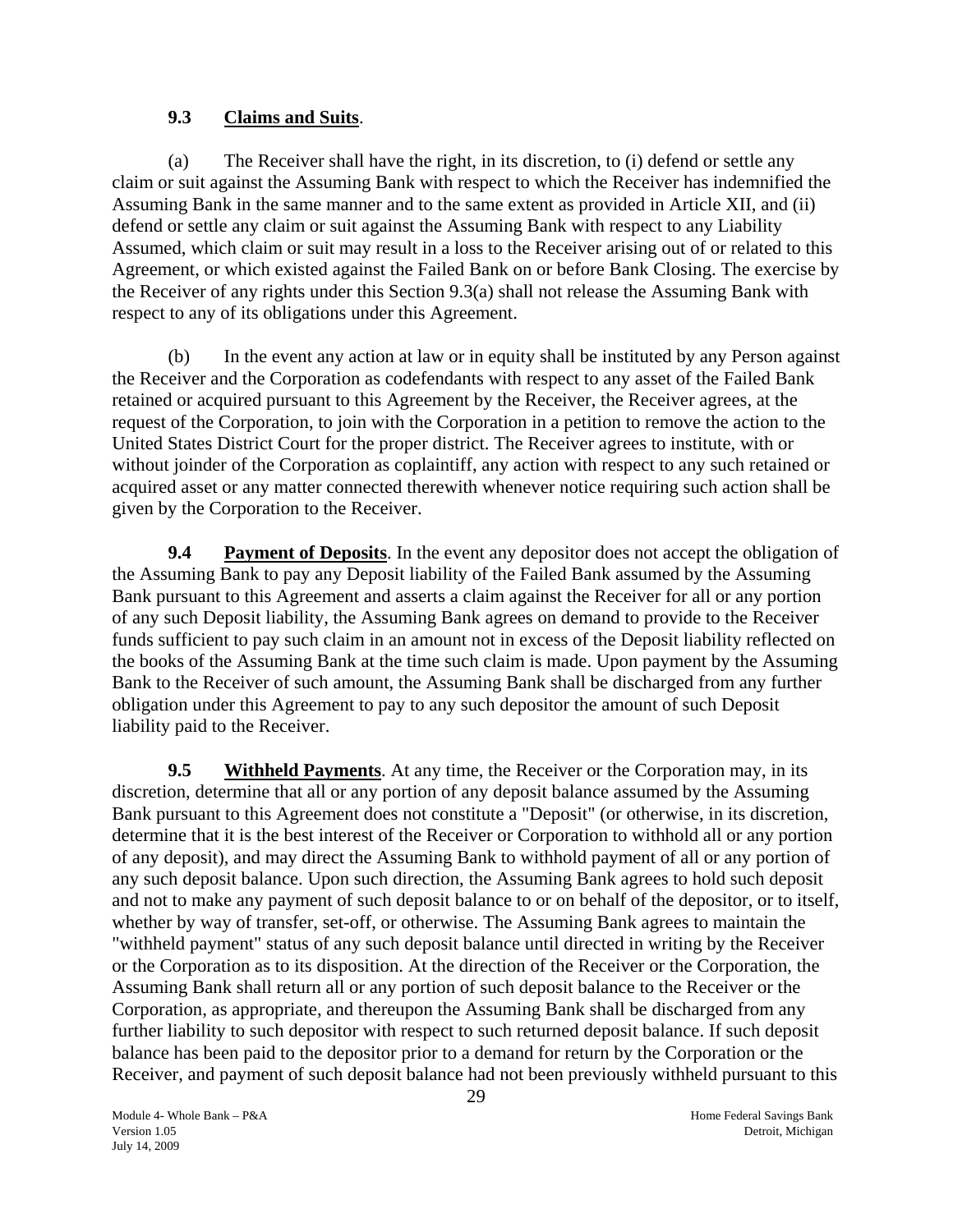Section, the Assuming Bank shall not be obligated to return such deposit balance to the Receiver or the Corporation. The Assuming Bank shall be obligated to reimburse the Corporation or the Receiver, as the case may be, for the amount of any deposit balance or portion thereof paid by the Assuming Bank in contravention of any previous direction to withhold payment of such deposit balance or return such deposit balance the payment of which was withheld pursuant to this Section.

### **9.6 Proceedings with Respect to Certain Assets and Liabilities**.

<span id="page-33-0"></span> (a) In connection with any investigation, proceeding or other matter with respect to any asset or liability of the Failed Bank retained by the Receiver, or any asset of the Failed Bank acquired by the Receiver pursuant to this Agreement, the Assuming Bank shall cooperate to the extent reasonably required by the Receiver.

 (b) In addition to its obligations under Section 6.4, the Assuming Bank shall provide representatives of the Receiver access at reasonable times and locations without other limitation or qualification to (i) its directors, officers, employees and agents and those of the Subsidiaries acquired by the Assuming Bank, and (ii) its books and records, the books and records of such Subsidiaries and all Credit Files, and copies thereof. Copies of books, records and Credit Files shall be provided by the Assuming Bank as requested by the Receiver and the costs of duplication thereof shall be borne by the Receiver.

 (c) Not later than ten (10) days after the Put Notice pursuant to Section 3.4 or the date of the notice of transfer of any Loan by the Assuming Bank to the Receiver pursuant to Section 3.6, the Assuming Bank shall deliver to the Receiver such documents with respect to such Loan as the Receiver may request, including without limitation the following: (i) all related Credit Documents (other than certificates, notices and other ancillary documents), (ii) a certificate setting forth the principal amount on the date of the transfer and the amount of interest, fees and other charges then accrued and unpaid thereon, and any restrictions on transfer to which any such Loan is subject, and (iii) all Credit Files, and all documents, microfiche, microfilm and computer records (including but not limited to magnetic tape, disc storage, card forms and printed copy) maintained by, owned by, or in the possession of the Assuming Bank or any Affiliate of the Assuming Bank relating to the transferred Loan.

<span id="page-33-1"></span>**9.7** Information. The Assuming Bank promptly shall provide to the Corporation such other information, including financial statements and computations, relating to the performance of the provisions of this Agreement as the Corporation or the Receiver may request from time to time, and, at the request of the Receiver, make available employees of the Failed Bank employed or retained by the Assuming Bank to assist in preparation of the pro forma statement pursuant to Section 8.1.

### **ARTICLE X CONDITION PRECEDENT**

<span id="page-33-2"></span> The obligations of the parties to this Agreement are subject to the Receiver and the Corporation having received at or before Bank Closing evidence reasonably satisfactory to each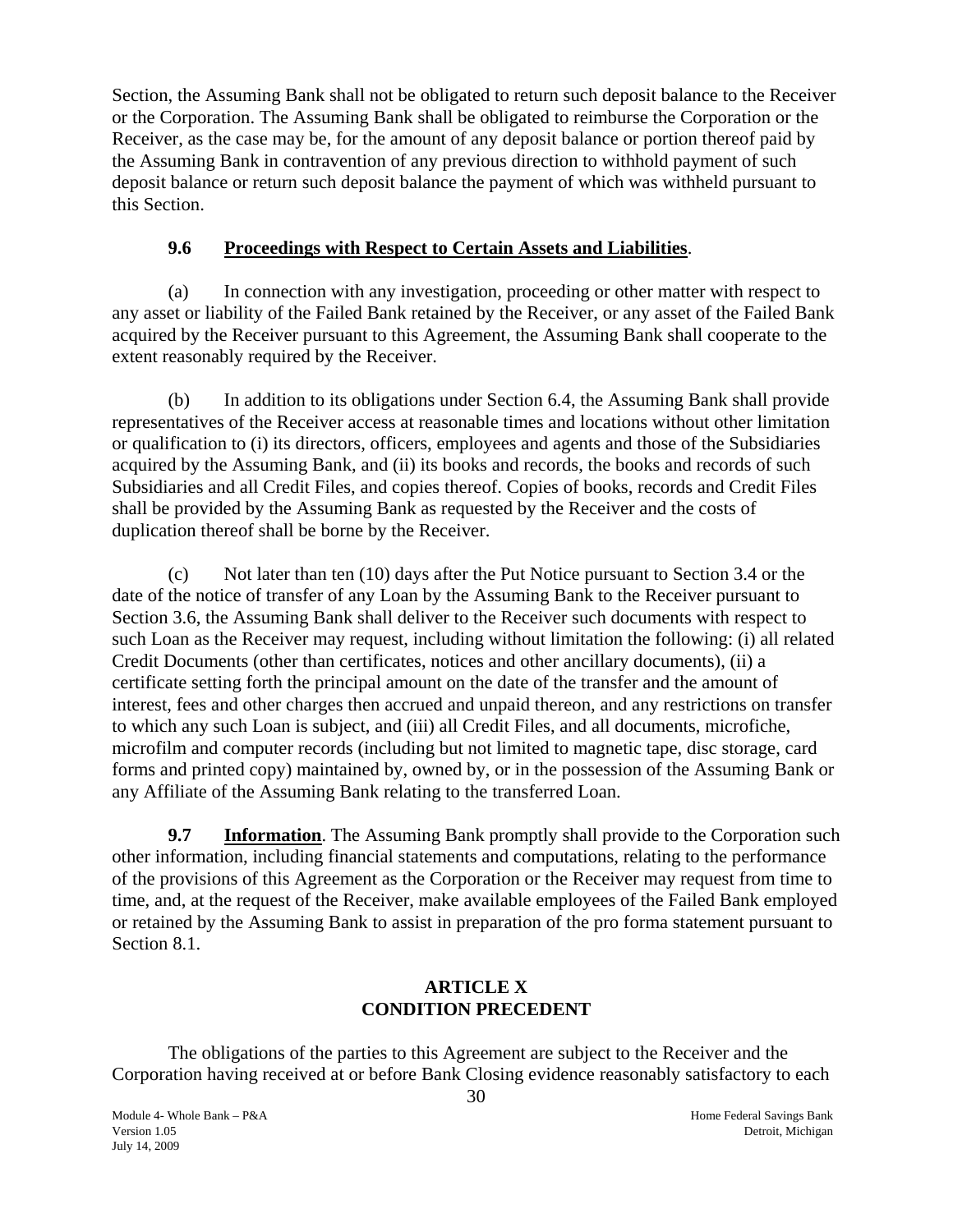of any necessary approval, waiver, or other action by any governmental authority, the board of directors of the Assuming Bank, or other third party, with respect to this Agreement and the transactions contemplated hereby, the closing of the Failed Bank and the appointment of the Receiver, the chartering of the Assuming Bank, and any agreements, documents, matters or proceedings contemplated hereby or thereby.

### **ARTICLE XI REPRESENTATIONS AND WARRANTIES OF THE ASSUMING BANK**

<span id="page-34-0"></span> The Assuming Bank represents and warrants to the Corporation and the Receiver as follows:

 (a) **Corporate Existence and Authority**. The Assuming Bank (i) is duly organized, validly existing and in good standing under the laws of its Chartering Authority and has full power and authority to own and operate its properties and to conduct its business as now conducted by it, and (ii) has full power and authority to execute and deliver this Agreement and to perform its obligations hereunder. The Assuming Bank has taken all necessary corporate action to authorize the execution, delivery and performance of this Agreement and the performance of the transactions contemplated hereby.

 (b) **Third Party Consents**. No governmental authority or other third party consents (including but not limited to approvals, licenses, registrations or declarations) are required in connection with the execution, delivery or performance by the Assuming Bank of this Agreement, other than such consents as have been duly obtained and are in full force and effect.

 (c) **Execution and Enforceability**. This Agreement has been duly executed and delivered by the Assuming Bank and when this Agreement has been duly authorized, executed and delivered by the Corporation and the Receiver, this Agreement will constitute the legal, valid and binding obligation of the Assuming Bank, enforceable in accordance with its terms.

## (d) **Compliance with Law**.

 (i) Neither the Assuming Bank nor any of its Subsidiaries is in violation of any statute, regulation, order, decision, judgment or decree of, or any restriction imposed by, the United States of America, any State, municipality or other political subdivision or any agency of any of the foregoing, or any court or other tribunal having jurisdiction over the Assuming Bank or any of its Subsidiaries or any assets of any such Person, or any foreign government or agency thereof having such jurisdiction, with respect to the conduct of the business of the Assuming Bank or of any of its Subsidiaries, or the ownership of the properties of the Assuming Bank or any of its Subsidiaries, which, either individually or in the aggregate with all other such violations, would materially and adversely affect the business, operations or condition (financial or otherwise) of the Assuming Bank or the ability of the Assuming Bank to perform, satisfy or observe any obligation or condition under this Agreement.

 (ii) Neither the execution and delivery nor the performance by the Assuming Bank of this Agreement will result in any violation by the Assuming Bank of, or be in conflict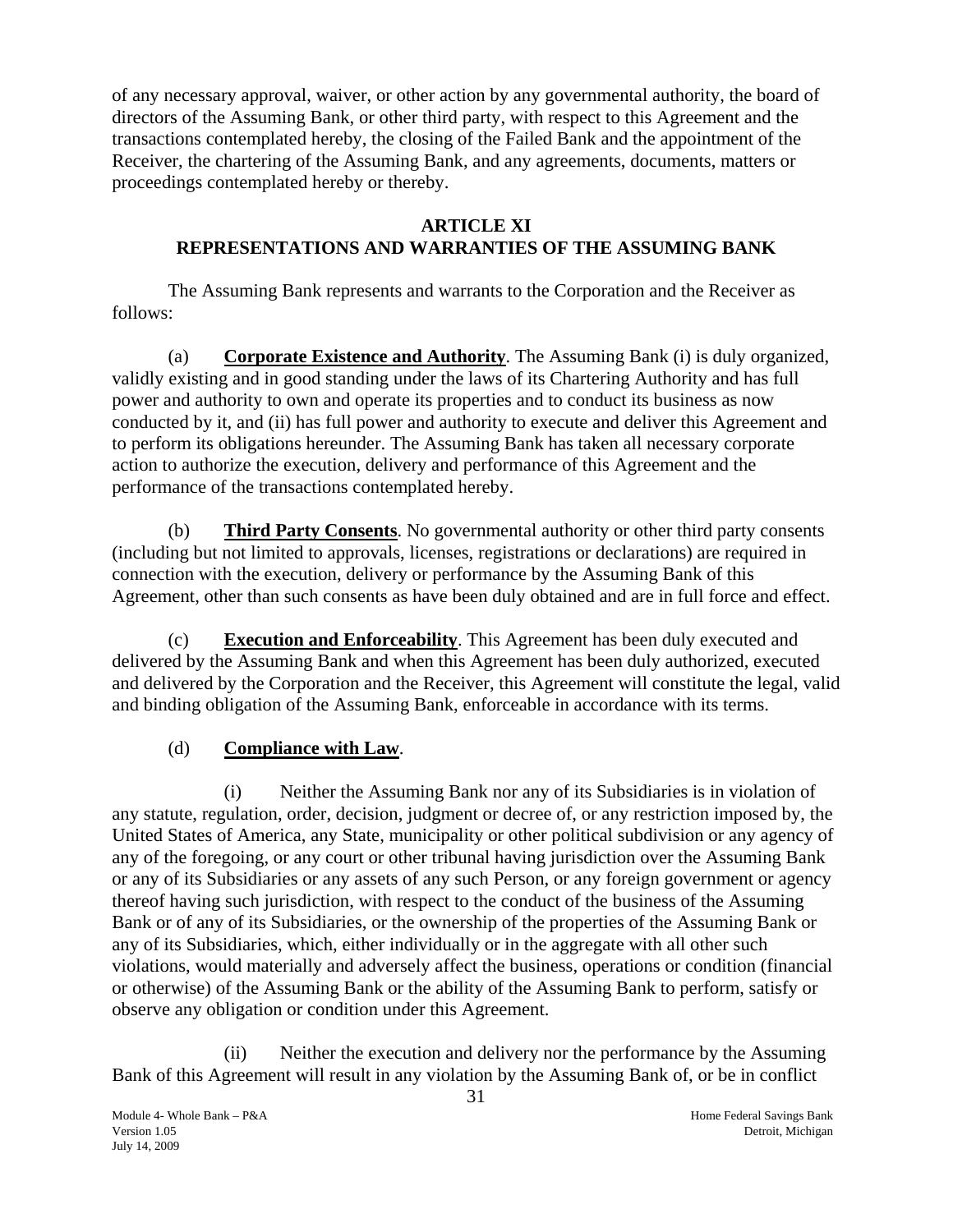with, any provision of any applicable law or regulation, or any order, writ or decree of any court or governmental authority.

 e) **Representations Remain True**. The Assuming Bank represents and warrants that it has executed and delivered to the Corporation a Purchaser Eligibility Certification and Confidentiality Agreement and that all information provided and representations made by or on behalf of the Assuming Bank in connection with this Agreement and the transactions contemplated hereby, including, but not limited to, the Purchaser Eligibility Certification and Confidentiality Agreement (which are affirmed and ratified hereby) are and remain true and correct in all material respects and do not fail to state any fact required to make the information contained therein not misleading.

#### **ARTICLE XII INDEMNIFICATION**

<span id="page-35-0"></span>**12.1** Indemnification of Indemnitees. From and after Bank Closing and subject to the limitations set forth in this Section and Section 12.6 and compliance by the Indemnitees with Section 12.2, the Receiver agrees to indemnify and hold harmless the Indemnitees against any and all costs, losses, liabilities, expenses (including attorneys' fees) incurred prior to the assumption of defense by the Receiver pursuant to paragraph (d) of Section 12.2, judgments, fines and amounts paid in settlement actually and reasonably incurred in connection with claims against any Indemnitee based on liabilities of the Failed Bank that are not assumed by the Assuming Bank pursuant to this Agreement or subsequent to the execution hereof by the Assuming Bank or any Subsidiary or Affiliate of the Assuming Bank for which indemnification is provided hereunder in (a) of this Section 12.1, subject to certain exclusions as provided in (b) of this Section 12.1:

### (a)

 (1) claims based on the rights of any shareholder or former shareholder as such of (x) the Failed Bank, or (y) any Subsidiary or Affiliate of the Failed Bank;

 (2) claims based on the rights of any creditor as such of the Failed Bank, or any creditor as such of any director, officer, employee or agent of the Failed Bank, with respect to any indebtedness or other obligation of the Failed Bank arising prior to Bank Closing;

(3) claims based on the rights of any present or former director, officer, employee or agent as such of the Failed Bank or of any Subsidiary or Affiliate of the Failed Bank;

(4) claims based on any action or inaction prior to Bank Closing of the Failed Bank, its directors, officers, employees or agents as such, or any Subsidiary or Affiliate of the Failed Bank, or the directors, officers, employees or agents as such of such Subsidiary or Affiliate;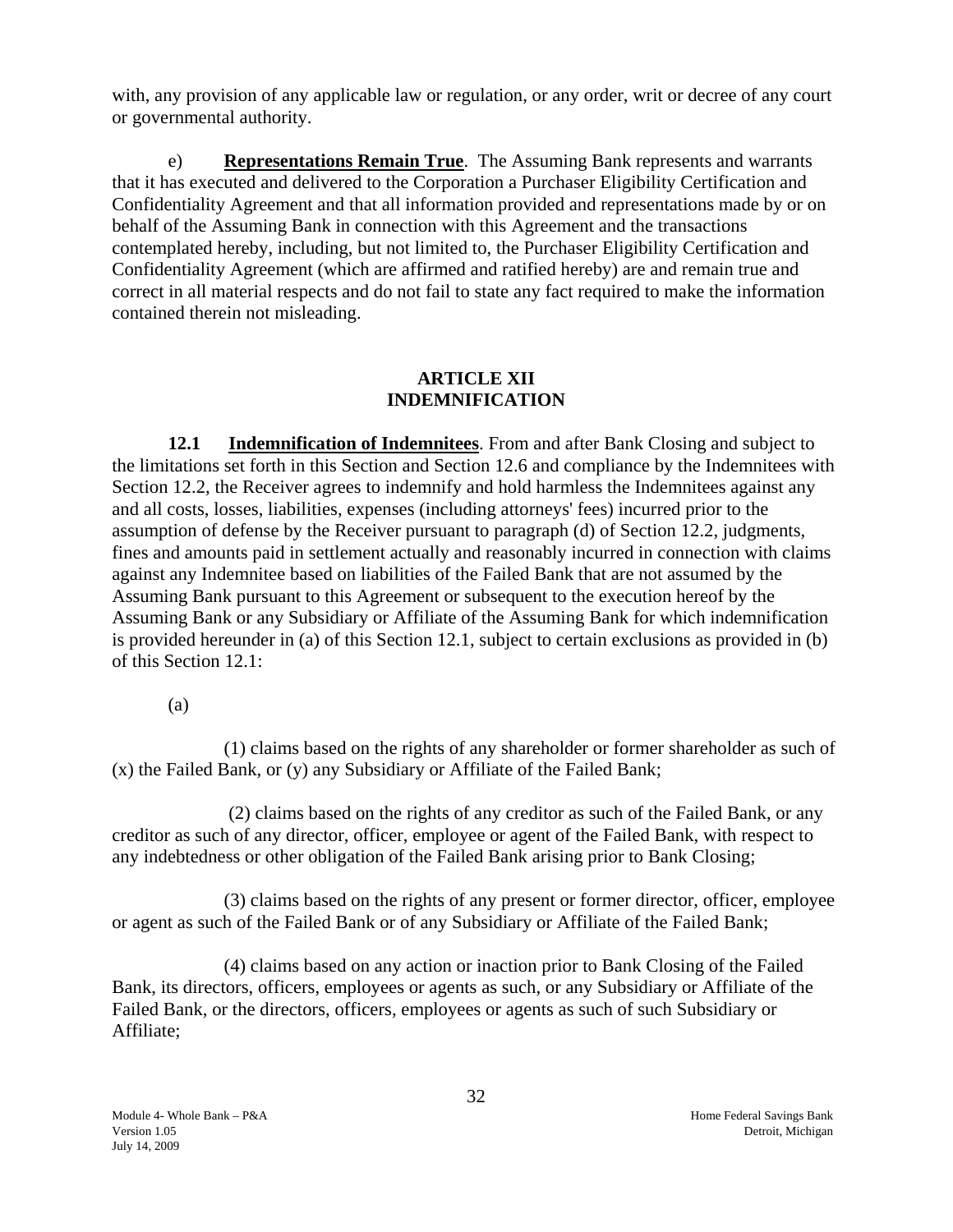(5) claims based on any malfeasance, misfeasance or nonfeasance of the Failed Bank, its directors, officers, employees or agents with respect to the trust business of the Failed Bank, if any;

(6) claims based on any failure or alleged failure (not in violation of law) by the Assuming Bank to continue to perform any service or activity previously performed by the Failed Bank which the Assuming Bank is not required to perform pursuant to this Agreement or which arise under any contract to which the Failed Bank was a party which the Assuming Bank elected not to assume in accordance with this Agreement and which neither the Assuming Bank nor any Subsidiary or Affiliate of the Assuming Bank has assumed subsequent to the execution hereof;

 (7) claims arising from any action or inaction of any Indemnitee, including for purposes of this Section 12.1(a)(7) the former officers or employees of the Failed Bank or of any Subsidiary or Affiliate of the Failed Bank that is taken upon the specific written direction of the Corporation or the Receiver, other than any action or inaction taken in a manner constituting bad faith, gross negligence or willful misconduct; and

(8) claims based on the rights of any depositor of the Failed Bank whose deposit has been accorded "withheld payment" status and/or returned to the Receiver or Corporation in accordance with Section 9.5 and/or has become an "unclaimed deposit" or has been returned to the Corporation or the Receiver in accordance with Section 2.3;

 (b) provided, that, with respect to this Agreement, except for paragraphs (7) and (8) of Section 12.1(a), no indemnification will be provided under this Agreement for any:

(1) judgment or fine against, or any amount paid in settlement (without the written approval of the Receiver) by, any Indemnitee in connection with any action that seeks damages against any Indemnitee (a "counterclaim") arising with respect to any Asset and based on any action or inaction of either the Failed Bank, its directors, officers, employees or agents as such prior to Bank Closing, unless any such judgment, fine or amount paid in settlement exceeds the greater of (i) the Repurchase Price of such Asset, or (ii) the monetary recovery sought on such Asset by the Assuming Bank in the cause of action from which the counterclaim arises; and in such event the Receiver will provide indemnification only in the amount of such excess; and no indemnification will be provided for any costs or expenses other than any costs or expenses (including attorneys' fees) which, in the determination of the Receiver, have been actually and reasonably incurred by such Indemnitee in connection with the defense of any such counterclaim; and it is expressly agreed that the Receiver reserves the right to intervene, in its discretion, on its behalf and/or on behalf of the Receiver, in the defense of any such counterclaim;

(2) claims with respect to any liability or obligation of the Failed Bank that is expressly assumed by the Assuming Bank pursuant to this Agreement or subsequent to the execution hereof by the Assuming Bank or any Subsidiary or Affiliate of the Assuming Bank;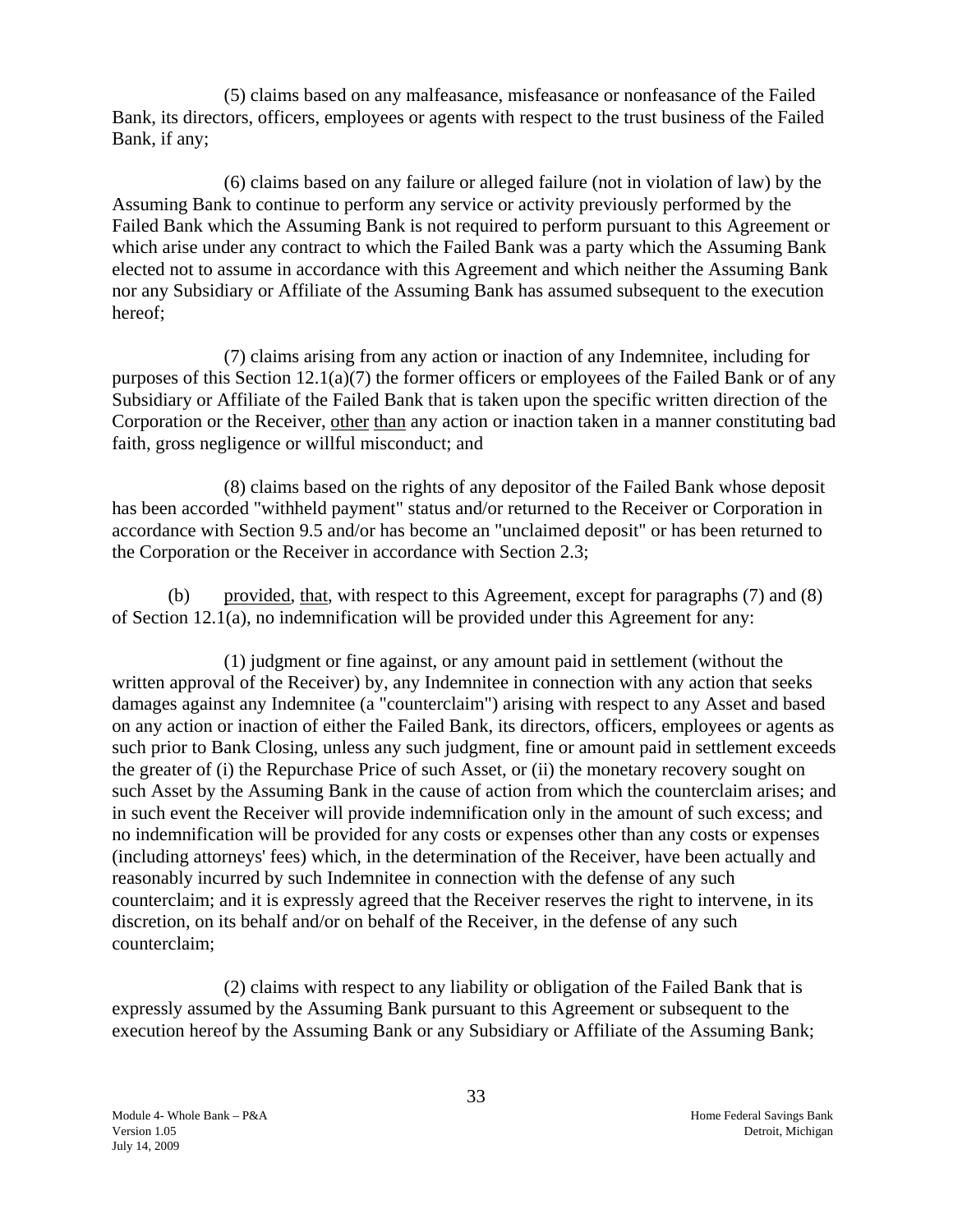(3) claims with respect to any liability of the Failed Bank to any present or former employee as such of the Failed Bank or of any Subsidiary or Affiliate of the Failed Bank, which liability is expressly assumed by the Assuming Bank pursuant to this Agreement or subsequent to the execution hereof by the Assuming Bank or any Subsidiary or Affiliate of the Assuming Bank;

(4) claims based on the failure of any Indemnitee to seek recovery of damages from the Receiver for any claims based upon any action or inaction of the Failed Bank, its directors, officers, employees or agents as fiduciary, agent or custodian prior to Bank Closing;

(5) claims based on any violation or alleged violation by any Indemnitee of the antitrust, branching, banking or bank holding company or securities laws of the United States of America or any State thereof;

(6) claims based on the rights of any present or former creditor, customer, or supplier as such of the Assuming Bank or any Subsidiary or Affiliate of the Assuming Bank;

(7) claims based on the rights of any present or former shareholder as such of the Assuming Bank or any Subsidiary or Affiliate of the Assuming Bank regardless of whether any such present or former shareholder is also a present or former shareholder of the Failed Bank;

(8) claims, if the Receiver determines that the effect of providing such indemnification would be to (i) expand or alter the provisions of any warranty or disclaimer thereof provided in Section 3.3 or any other provision of this Agreement, or (ii) create any warranty not expressly provided under this Agreement;

(9) claims which could have been enforced against any Indemnitee had the Assuming Bank not entered into this Agreement;

(10) claims based on any liability for taxes or fees assessed with respect to the consummation of the transactions contemplated by this Agreement, including without limitation any subsequent transfer of any Assets or Liabilities Assumed to any Subsidiary or Affiliate of the Assuming Bank;

(11) except as expressly provided in this Article XII, claims based on any action or inaction of any Indemnitee, and nothing in this Agreement shall be construed to provide indemnification for (i) the Failed Bank, (ii) any Subsidiary or Affiliate of the Failed Bank, or (iii) any present or former director, officer, employee or agent of the Failed Bank or its Subsidiaries or Affiliates; provided, that the Receiver, in its discretion, may provide indemnification hereunder for any present or former director, officer, employee or agent of the Failed Bank or its Subsidiaries or Affiliates who is also or becomes a director, officer, employee or agent of the Assuming Bank or its Subsidiaries or Affiliates;

(12) claims or actions which constitute a breach by the Assuming Bank of the representations and warranties contained in Article XI;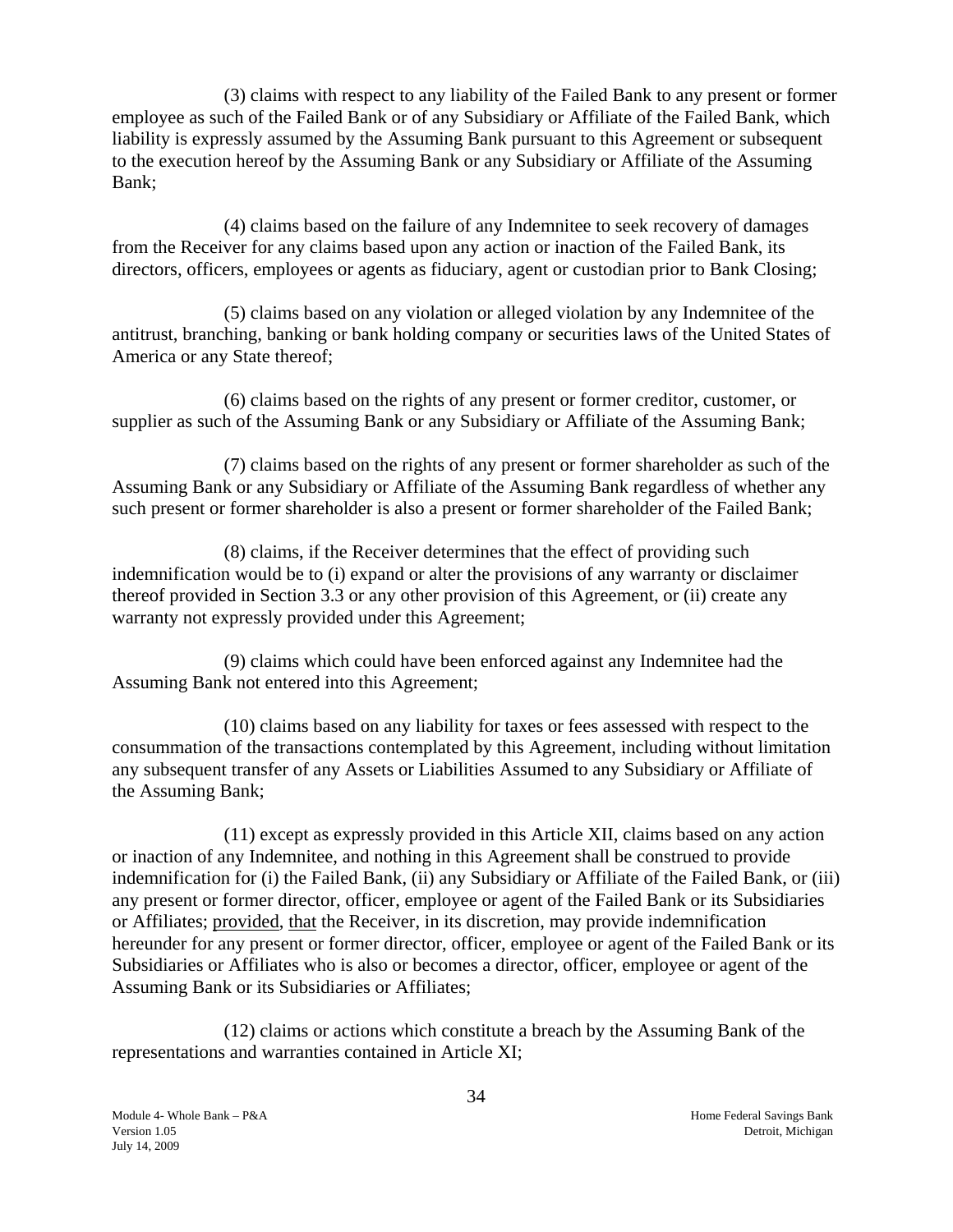(13) claims arising out of or relating to the condition of or generated by an Asset arising from or relating to the presence, storage or release of any hazardous or toxic substance, or any pollutant or contaminant, or condition of such Asset which violate any applicable Federal, State or local law or regulation concerning environmental protection; and

(14) claims based on, related to or arising from any asset, including a loan, acquired or liability assumed by the Assuming Bank, other than pursuant to this Agreement.

<span id="page-38-0"></span> **12.2 Conditions Precedent to Indemnification**. It shall be a condition precedent to the obligation of the Receiver to indemnify any Person pursuant to this Article XII that such Person shall, with respect to any claim made or threatened against such Person for which such Person is or may be entitled to indemnification hereunder:

 (a) give written notice to the Regional Counsel (Litigation Branch) of the Corporation in the manner and at the address provided in Section 13.7 of such claim as soon as practicable after such claim is made or threatened; provided, that notice must be given on or before the date which is six (6) years from the date of this Agreement;

 (b) provide to the Receiver such information and cooperation with respect to such claim as the Receiver may reasonably require;

 (c) cooperate and take all steps, as the Receiver may reasonably require, to preserve and protect any defense to such claim;

 (d) in the event suit is brought with respect to such claim, upon reasonable prior notice, afford to the Receiver the right, which the Receiver may exercise in its sole discretion, to conduct the investigation, control the defense and effect settlement of such claim, including without limitation the right to designate counsel and to control all negotiations, litigation, arbitration, settlements, compromises and appeals of any such claim, all of which shall be at the expense of the Receiver; provided, that the Receiver shall have notified the Person claiming indemnification in writing that such claim is a claim with respect to which the Person claiming indemnification is entitled to indemnification under this Article XII;

 (e) not incur any costs or expenses in connection with any response or suit with respect to such claim, unless such costs or expenses were incurred upon the written direction of the Receiver; provided, that the Receiver shall not be obligated to reimburse the amount of any such costs or expenses unless such costs or expenses were incurred upon the written direction of the Receiver;

 (f) not release or settle such claim or make any payment or admission with respect thereto, unless the Receiver consents in writing thereto, which consent shall not be unreasonably withheld; provided, that the Receiver shall not be obligated to reimburse the amount of any such settlement or payment unless such settlement or payment was effected upon the written direction of the Receiver; and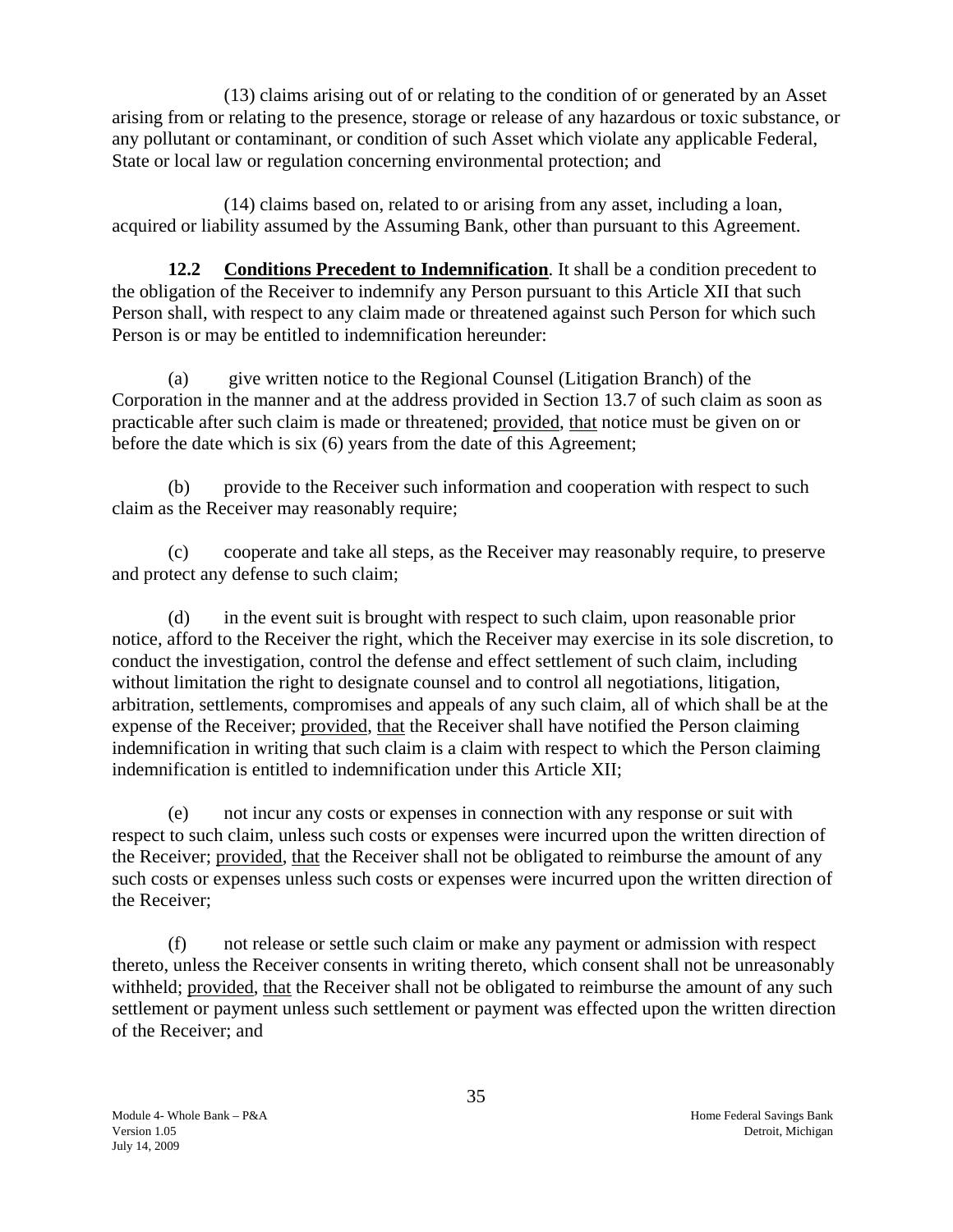(g) take reasonable action as the Receiver may request in writing as necessary to preserve, protect or enforce the rights of the indemnified Person against any Primary Indemnitor.

<span id="page-39-0"></span>**12.3 No Additional Warranty**. Nothing in this Article XII shall be construed or deemed to (i) expand or otherwise alter any warranty or disclaimer thereof provided under Section 3.3 or any other provision of this Agreement with respect to, among other matters, the title, value, collectibility, genuineness, enforceability or condition of any (x) Asset, or (y) asset of the Failed Bank purchased by the Assuming Bank subsequent to the execution of this Agreement by the Assuming Bank or any Subsidiary or Affiliate of the Assuming Bank, or (ii) create any warranty not expressly provided under this Agreement with respect thereto.

<span id="page-39-1"></span>**12.4 Indemnification of Receiver and Corporation**. From and after Bank Closing, the Assuming Bank agrees to indemnify and hold harmless the Corporation and the Receiver and their respective directors, officers, employees and agents from and against any and all costs, losses, liabilities, expenses (including attorneys' fees), judgments, fines and amounts paid in settlement actually and reasonably incurred in connection with any of the following:

(a) claims based on any and all liabilities or obligations of the Failed Bank assumed by the Assuming Bank pursuant to this Agreement or subsequent to the execution hereof by the Assuming Bank or any Subsidiary or Affiliate of the Assuming Bank, whether or not any such liabilities subsequently are sold and/or transferred, other than any claim based upon any action or inaction of any Indemnitee as provided in paragraph (7) or (8) of Section 12.1(a); and

(b) claims based on any act or omission of any Indemnitee (including but not limited to claims of any Person claiming any right or title by or through the Assuming Bank with respect to Assets transferred to the Receiver pursuant to Section 3.4 or 3.6), other than any action or inaction of any Indemnitee as provided in paragraph (7) or (8) of Section 12.1(a).

<span id="page-39-2"></span>**12.5 Obligations Supplemental**. The obligations of the Receiver, and the Corporation as guarantor in accordance with Section 12.7, to provide indemnification under this Article XII are to supplement any amount payable by any Primary Indemnitor to the Person indemnified under this Article XII. Consistent with that intent, the Receiver agrees only to make payments pursuant to such indemnification to the extent not payable by a Primary Indemnitor. If the aggregate amount of payments by the Receiver, or the Corporation as guarantor in accordance with Section 12.7, and all Primary Indemnitors with respect to any item of indemnification under this Article XII exceeds the amount payable with respect to such item, such Person being indemnified shall notify the Receiver thereof and, upon the request of the Receiver, shall promptly pay to the Receiver, or the Corporation as appropriate, the amount of the Receiver's (or Corporation's) payments to the extent of such excess.

<span id="page-39-3"></span>**12.6 Criminal Claims**. Notwithstanding any provision of this Article XII to the contrary, in the event that any Person being indemnified under this Article XII shall become involved in any criminal action, suit or proceeding, whether judicial, administrative or investigative, the Receiver shall have no obligation hereunder to indemnify such Person for liability with respect to any criminal act or to the extent any costs or expenses are attributable to the defense against the allegation of any criminal act, unless (i) the Person is successful on the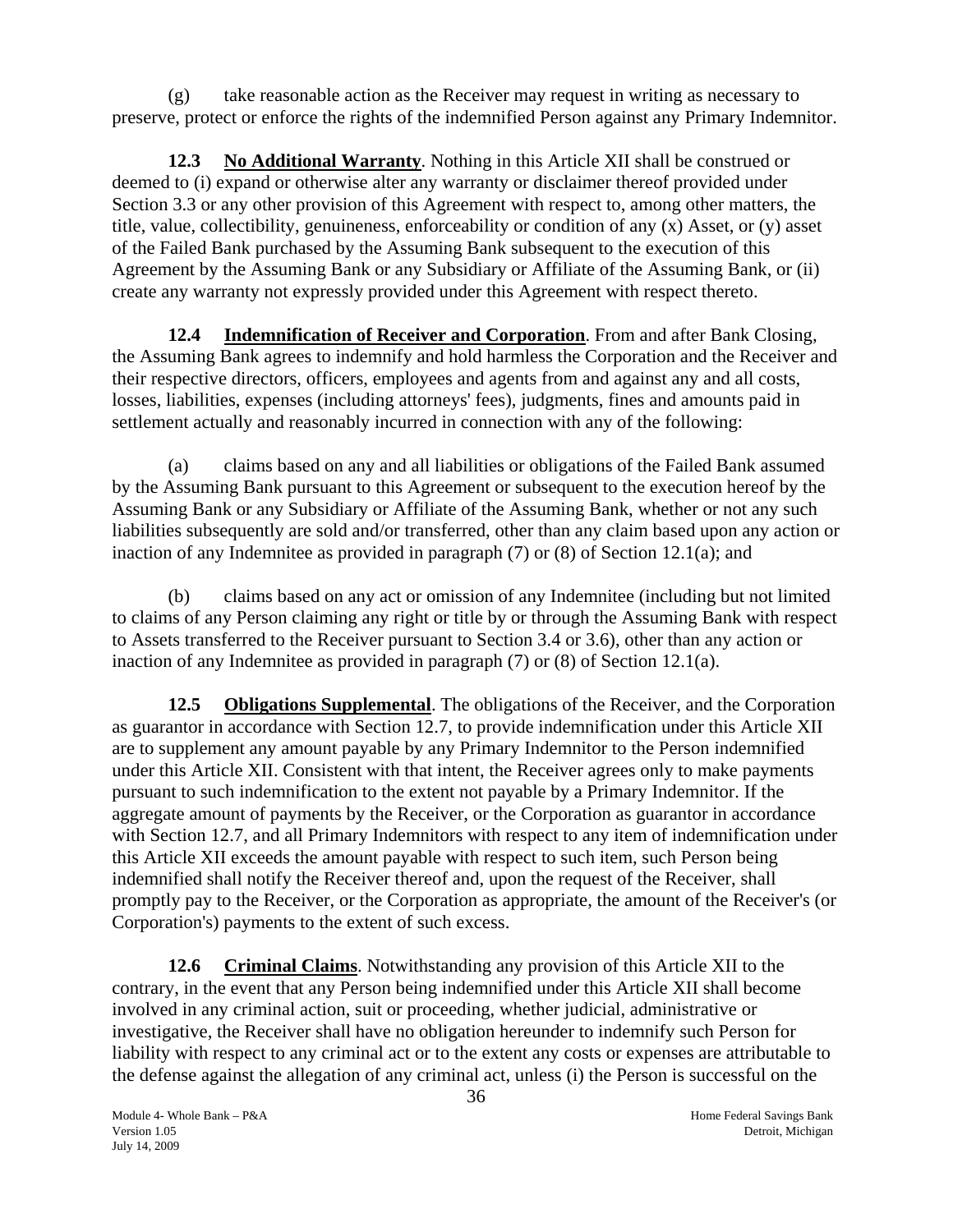merits or otherwise in the defense against any such action, suit or proceeding, or (ii) such action, suit or proceeding is terminated without the imposition of liability on such Person.

<span id="page-40-1"></span>**12.7 Limited Guaranty of the Corporation.** The Corporation hereby guarantees performance of the Receiver's obligation to indemnify the Assuming Bank as set forth in this Article XII. It is a condition to the Corporation's obligation hereunder that the Assuming Bank shall comply in all respects with the applicable provisions of this Article XII. The Corporation shall be liable hereunder only for such amounts, if any, as the Receiver is obligated to pay under the terms of this Article XII but shall fail to pay. Except as otherwise provided above in this Section 12.7, nothing in this Article XII is intended or shall be construed to create any liability or obligation on the part of the Corporation, the United States of America or any department or agency thereof under or with respect to this Article XII, or any provision hereof, it being the intention of the parties hereto that the obligations undertaken by the Receiver under this Article XII are the sole and exclusive responsibility of the Receiver and no other Person or entity.

<span id="page-40-2"></span><span id="page-40-0"></span>**12.8 Subrogation.** Upon payment by the Receiver, or the Corporation as guarantor in accordance with Section 12.7, to any Indemnitee for any claims indemnified by the Receiver under this Article XII, the Receiver, or the Corporation as appropriate, shall become subrogated to all rights of the Indemnitee against any other Person to the extent of such payment.

### **ARTICLE XIII MISCELLANEOUS**

<span id="page-40-4"></span><span id="page-40-3"></span> **13.1 Entire Agreement**. This Agreement embodies the entire agreement of the parties hereto in relation to the subject matter herein and supersedes all prior understandings or agreements, oral or written, between the parties.

<span id="page-40-5"></span> **13.2 Headings**. The headings and subheadings of the Table of Contents, Articles and Sections contained in this Agreement, except the terms identified for definition in Article I and elsewhere in this Agreement, are inserted for convenience only and shall not affect the meaning or interpretation of this Agreement or any provision hereof.

<span id="page-40-6"></span> **13.3 Counterparts**. This Agreement may be executed in any number of counterparts and by the duly authorized representative of a different party hereto on separate counterparts, each of which when so executed shall be deemed to be an original and all of which when taken together shall constitute one and the same Agreement.

<span id="page-40-7"></span> **13.4 GOVERNING LAW**. THIS AGREEMENT AND THE RIGHTS AND OBLIGATIONS HEREUNDER SHALL BE GOVERNED BY AND CONSTRUED IN ACCORDANCE WITH THE FEDERAL LAW OF THE UNITED STATES OF AMERICA, AND IN THE ABSENCE OF CONTROLLING FEDERAL LAW, IN ACCORDANCE WITH THE LAWS OF THE STATE IN WHICH THE MAIN OFFICE OF THE FAILED BANK IS LOCATED.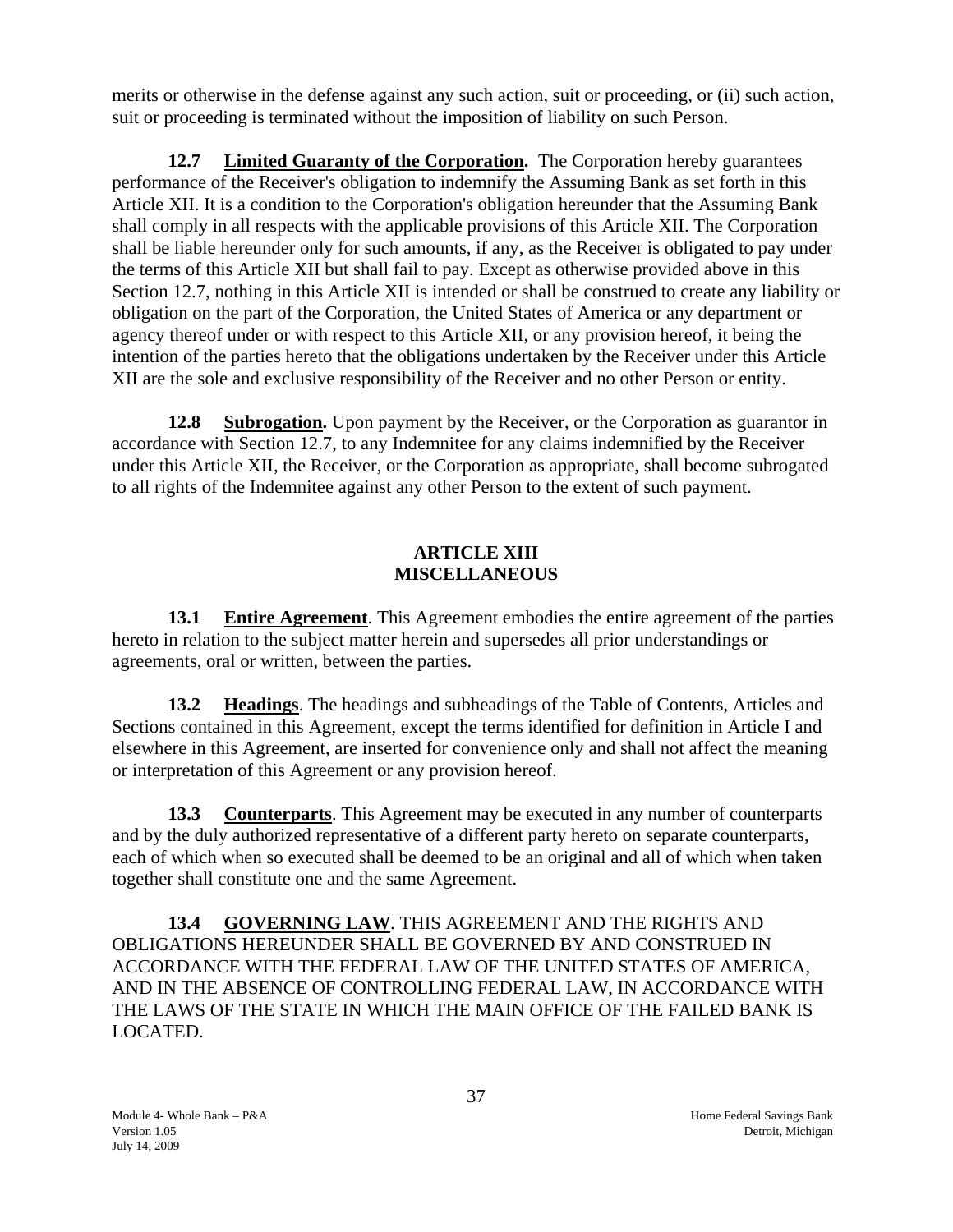<span id="page-41-0"></span> **13.5 Successors**. All terms and conditions of this Agreement shall be binding on the successors and assigns of the Receiver, the Corporation and the Assuming Bank. Except as otherwise specifically provided in this Agreement, nothing expressed or referred to in this Agreement is intended or shall be construed to give any Person other than the Receiver, the Corporation and the Assuming Bank any legal or equitable right, remedy or claim under or with respect to this Agreement or any provisions contained herein, it being the intention of the parties hereto that this Agreement, the obligations and statements of responsibilities hereunder, and all other conditions and provisions hereof are for the sole and exclusive benefit of the Receiver, the Corporation and the Assuming Bank and for the benefit of no other Person.

<span id="page-41-1"></span> **13.6 Modification; Assignment**. No amendment or other modification, rescission, release, or assignment of any part of this Agreement shall be effective except pursuant to a written agreement subscribed by the duly authorized representatives of the parties hereto.

<span id="page-41-2"></span> **13.7 Notice**. Any notice, request, demand, consent, approval or other communication to any party hereto shall be effective when received and shall be given in writing, and delivered in person against receipt therefor, or sent by certified mail, postage prepaid, courier service, telex or facsimile transmission to such party (with copies as indicated below) at its address set forth below or at such other address as it shall hereafter furnish in writing to the other parties. All such notices and other communications shall be deemed given on the date received by the addressee.

### **Assuming Bank**

Alden J. McDonald, JR. President Post Office Box 60131 New Orleans, Louisiana 70160

with a copy to: Howard Cloy, JR.

## **Receiver and Corporation**

Federal Deposit Insurance Corporation, Receiver of Home Federal Savings Bank 1601 Bryan St., Suite 1700 Dallas, Texas 75201

Attention: Settlement Manager

with copy to: Regional Counsel (Litigation Branch)

## **and with respect to notice under Article XII:**

Federal Deposit Insurance Corporation Receiver of Home Federal Savings Bank 1601 Bryan St., Suite 1700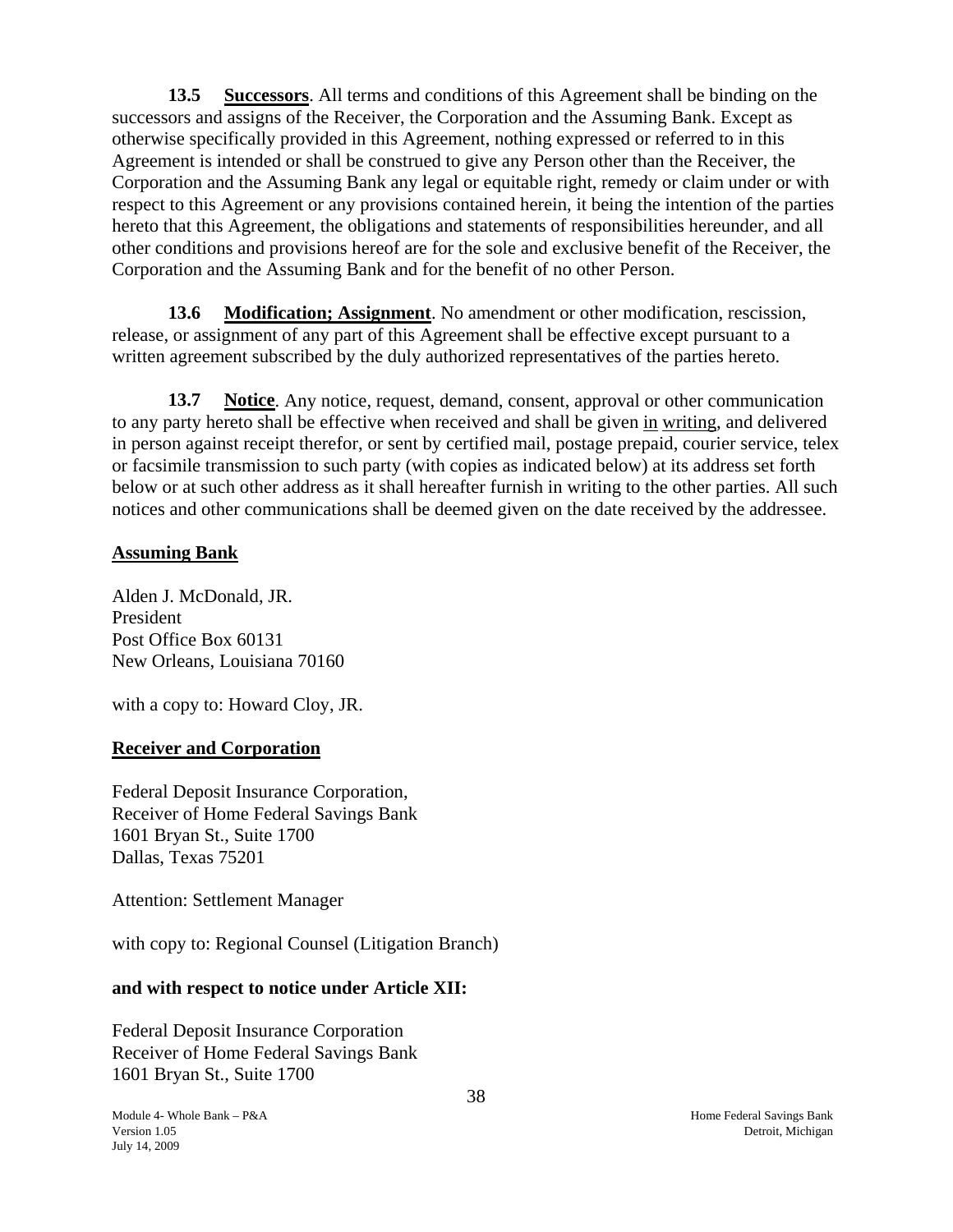Dallas, Texas 75201 Attention: Regional Counsel (Litigation Branch)

<span id="page-42-0"></span>**13.8 Manner of Payment.** All payments due under this Agreement shall be in lawful money of the United States of America in immediately available funds as each party hereto may specify to the other parties; provided, that in the event the Receiver or the Corporation is obligated to make any payment hereunder in the amount of \$25,000.00 or less, such payment may be made by check.

<span id="page-42-1"></span> **13.9 Costs, Fees and Expenses**. Except as otherwise specifically provided herein, each party hereto agrees to pay all costs, fees and expenses which it has incurred in connection with or incidental to the matters contained in this Agreement, including without limitation any fees and disbursements to its accountants and counsel; provided, that the Assuming Bank shall pay all fees, costs and expenses (other than attorneys' fees incurred by the Receiver) incurred in connection with the transfer to it of any Assets or Liabilities Assumed hereunder or in accordance herewith.

<span id="page-42-2"></span> **13.10 Waiver**. Each of the Receiver, the Corporation and the Assuming Bank may waive its respective rights, powers or privileges under this Agreement; provided, that such waiver shall be in writing; and further provided, that no failure or delay on the part of the Receiver, the Corporation or the Assuming Bank to exercise any right, power or privilege under this Agreement shall operate as a waiver thereof, nor will any single or partial exercise of any right, power or privilege under this Agreement preclude any other or further exercise thereof or the exercise of any other right, power or privilege by the Receiver, the Corporation, or the Assuming Bank under this Agreement, nor will any such waiver operate or be construed as a future waiver of such right, power or privilege under this Agreement.

<span id="page-42-3"></span> **13.11 Severability**. If any provision of this Agreement is declared invalid or unenforceable, then, to the extent possible, all of the remaining provisions of this Agreement shall remain in full force and effect and shall be binding upon the parties hereto.

<span id="page-42-4"></span> **13.12 Term of Agreement**. This Agreement shall continue in full force and effect until the sixth (6th) anniversary of Bank Closing; provided, that the provisions of Section 6.3 and 6.4 shall survive the expiration of the term of this Agreement. Provided, however, the receivership of the Failed Bank may be terminated prior to the expiration of the term of this Agreement; in such event, the guaranty of the Corporation, as provided in and in accordance with the provisions of Section 12.7 shall be in effect for the remainder of the term. Expiration of the term of this Agreement shall not affect any claim or liability of any party with respect to any (i) amount which is owing at the time of such expiration, regardless of when such amount becomes payable, and (ii) breach of this Agreement occurring prior to such expiration, regardless of when such breach is discovered.

<span id="page-42-5"></span> **13.13 Survival of Covenants, Etc.** The covenants, representations, and warranties in this Agreement shall survive the execution of this Agreement and the consummation of the transactions contemplated hereunder.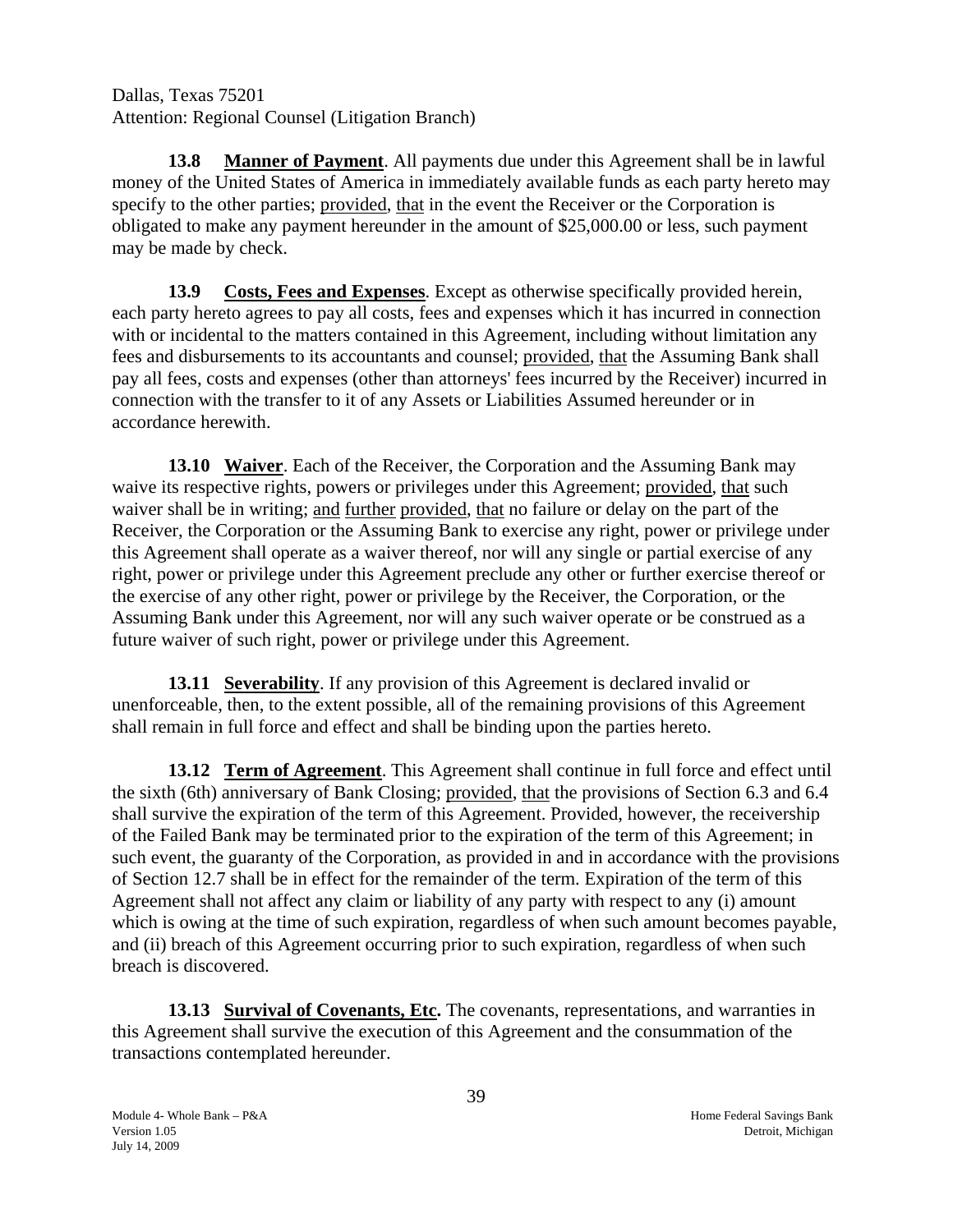**[Signature Page Follows]**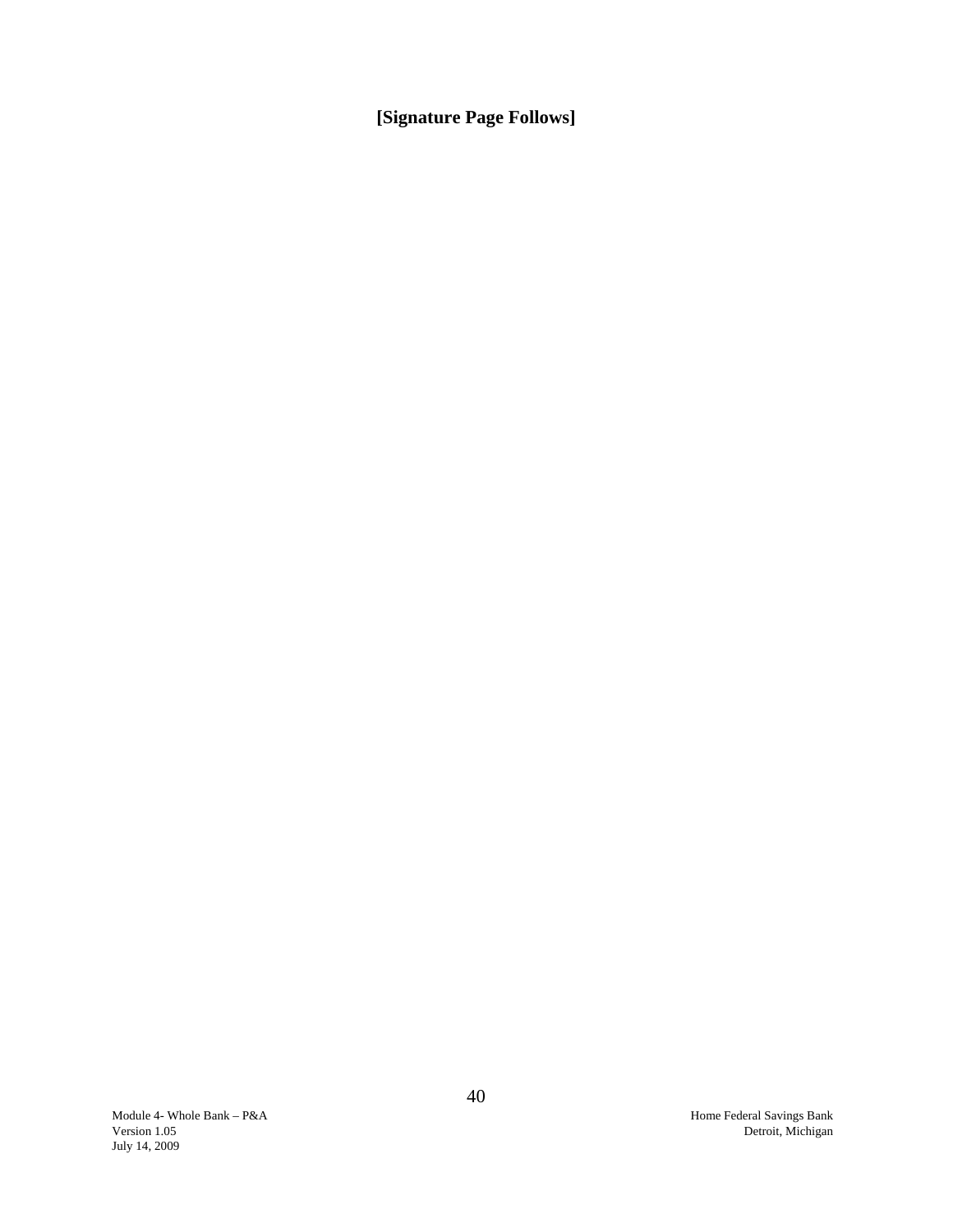**IN WITNESS WHEREOF,** the parties hereto have caused this Agreement to be executed by their duly authorized representatives as of the date first above written.

|                     | FEDERAL DEPOSIT INSURANCE CORPORATION,<br>RECEIVER OF HOME FEDERAL SAVINGS BANK,<br>DETROIT, MICHIGAN<br>Λ<br>Redacted<br>B <sup>*</sup>       |
|---------------------|------------------------------------------------------------------------------------------------------------------------------------------------|
|                     | NAME: GAIL BROOKS                                                                                                                              |
| Attest:<br>Redacted | TITLE: RECEIVER-IN CHARGE                                                                                                                      |
|                     | FEDERAL DEPOSIT INSURANCE CORPORATION<br>Redacted<br>BY:<br><b>NAME: GAIL BROOKS</b>                                                           |
|                     | TITLE: ATTORNEY-IN-FACT                                                                                                                        |
| Attest:<br>Redacted |                                                                                                                                                |
|                     | <b>LIBERTY BANK AND TRUST COMPANY</b><br>Redacted<br>BY:<br>$J$ R<br>1. MCDonALD<br>$\gamma_{\epsilon,n}$<br>NAME:<br>TITLE: $PRESIDENT + CEO$ |
| Redacted            |                                                                                                                                                |

Module 4- Whole Bank - P&A Version 1.05 July 14, 2009

Home Federal Savings Bank Detroit, Michigan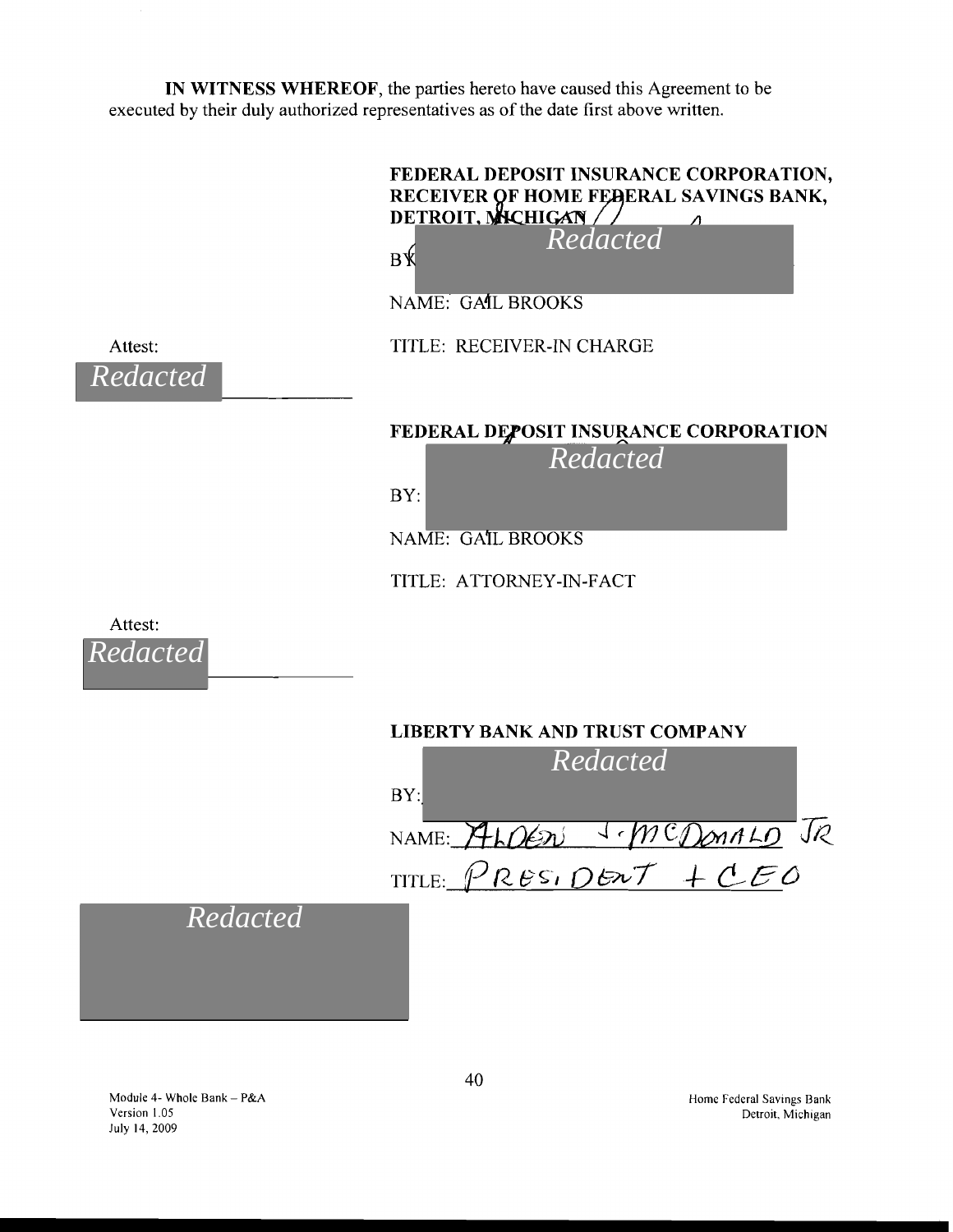### <span id="page-45-0"></span>**SCHEDULE 2.1 - Certain Liabilities Assumed**

To be provided.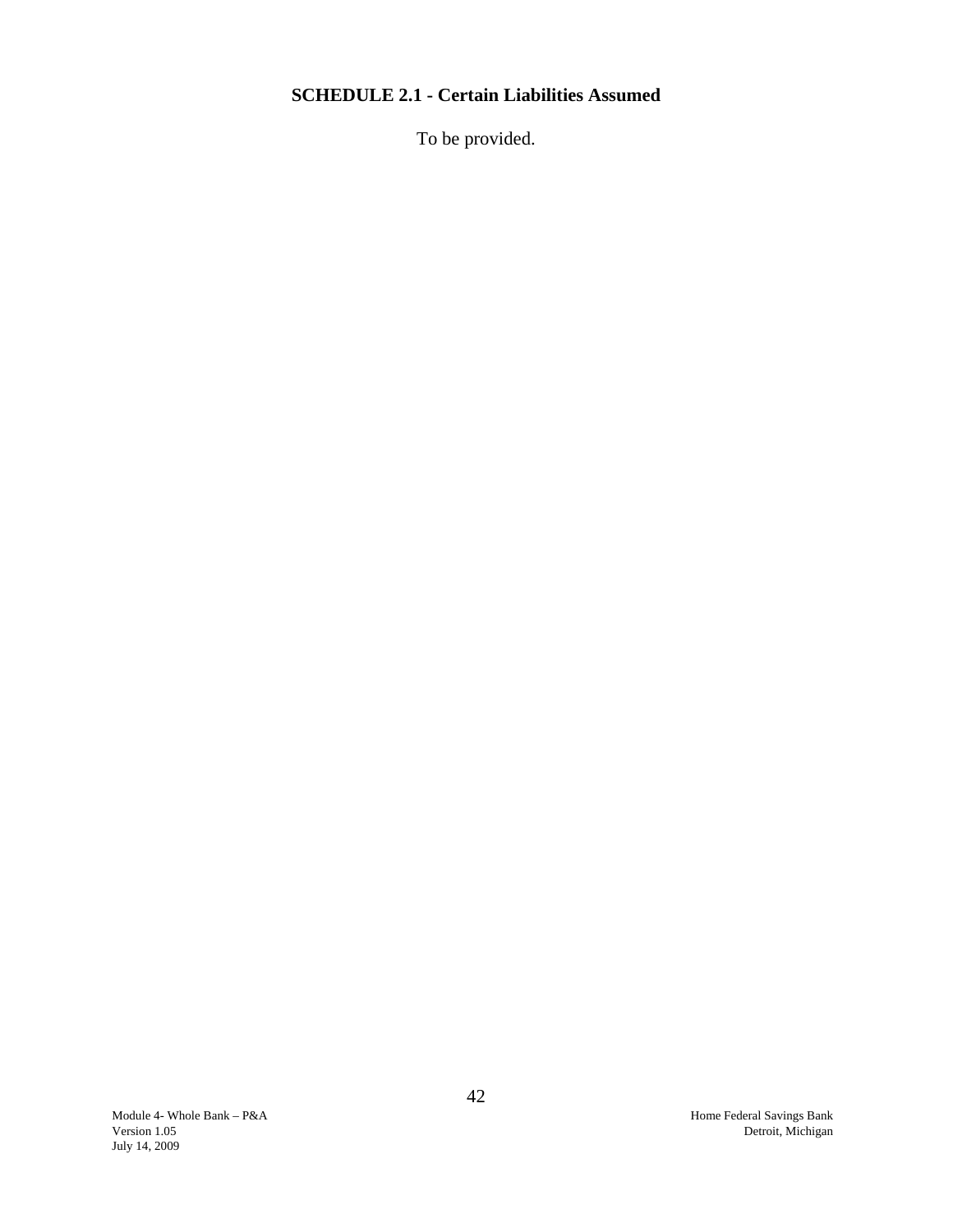#### **SCHEDULE 2.1(a) – Excluded Deposit Liability Accounts**

# **Accounts Excluded from P&A Transaction**

### **Home Federal Savings Bank Detroit, MI**

Home Federal Savings Bank does not have any deposits associated with the Depository Organization (DO) Cede & Co as Nominee for DTC. The DO accounts do not pass to the Assuming Bank and are excluded from the transaction as described in section 2.1 of the P&A Agreement. The attached Schedule 2.1.a DO Detail Report identifies the DO accounts as of the date of the deposit download. This schedule will be updated post closing with data as of Bank Closing date.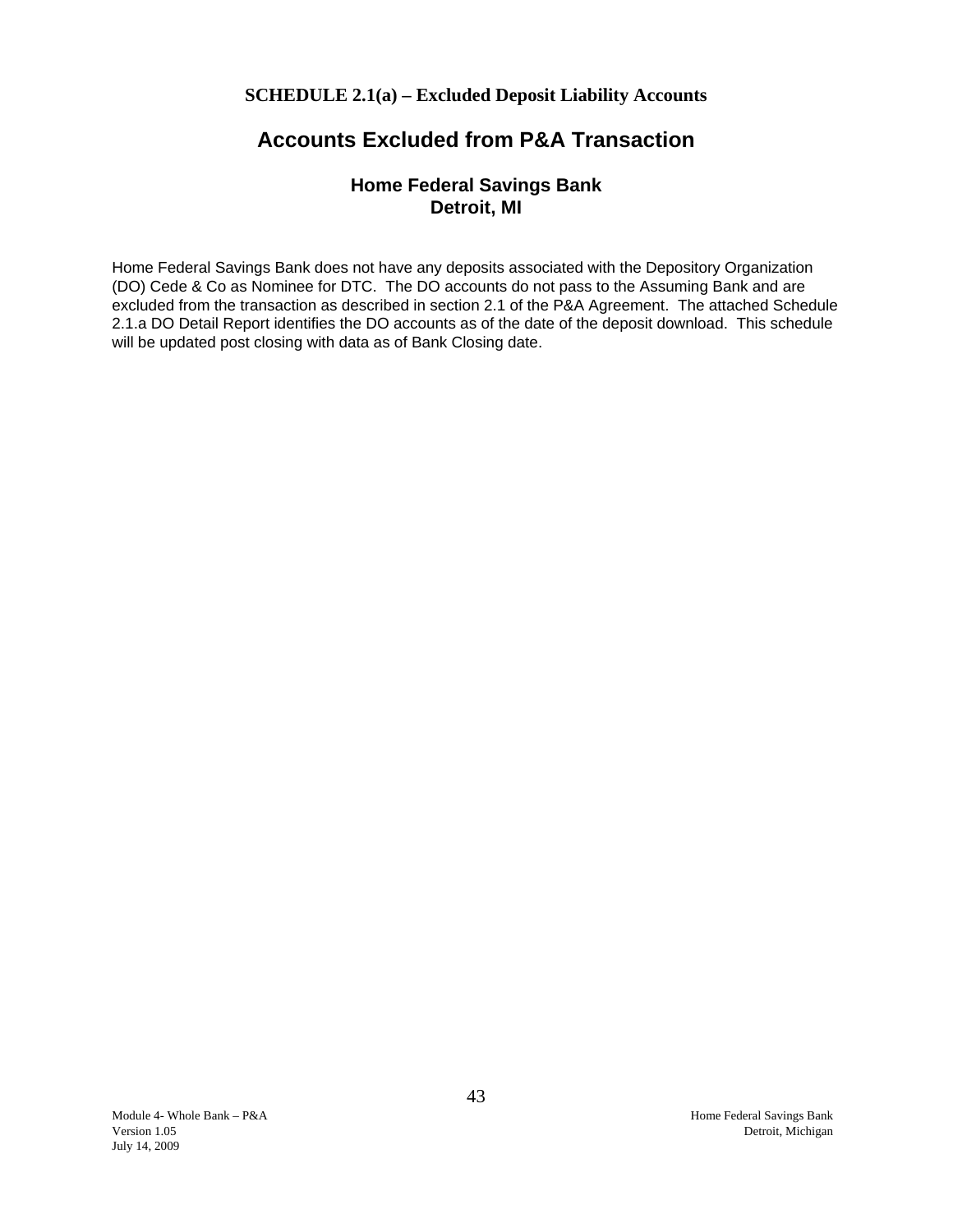#### **SCHEDULE 3.1 - Certain Assets Purchased**

#### **SEE ATTACHED LIST**

<span id="page-47-0"></span>**THE LIST(S) ATTACHED TO THIS SCHEDULE (OR SUBSCHEDULE(S)) AND THE INFORMATION THEREIN, IS AS OF THE DATE OF THE MOST RECENT PERTINENT DATA MADE AVAILABLE TO THE ASSUMING BANK AS PART OF THE INFORMATION PACKAGE. IT WILL BE ADJUSTED TO REFLECT THE COMPOSITION AND BOOK VALUE OF THE LOANS AND ASSETS AS OF THE DATE OF BANK CLOSING. THE LIST(S) MAY NOT INCLUDE ALL LOANS AND ASSETS (E.G., CHARGED OFF LOANS). THE LIST(S) MAY BE REPLACED WITH A MORE ACCURATE LIST POST CLOSING.**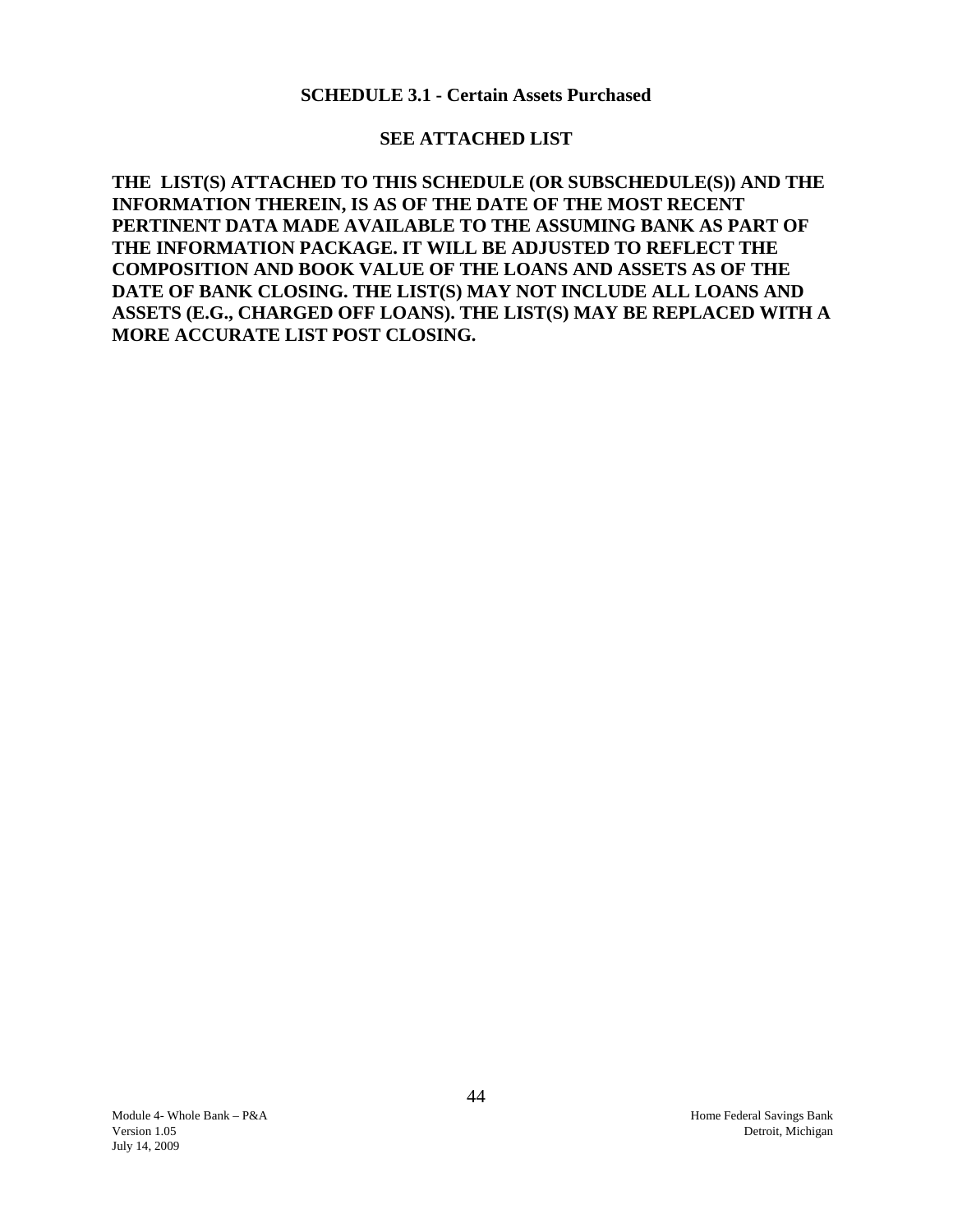## **SCHEDULE 3.2 - Purchase Price of Assets or assets**

<span id="page-48-0"></span>

| (a) | cash and receivables from depository<br>institutions, including cash items in the<br>process of collection, plus<br>interest thereon: | <b>Book Value</b>               |
|-----|---------------------------------------------------------------------------------------------------------------------------------------|---------------------------------|
| (b) | securities (exclusive of the capital stock of<br>Acquired Subsidiaries), plus interest<br>thereon:                                    | As provided in Section 3.2(b)   |
| (c) | federal funds sold and repurchase<br>agreements, if any, including interest<br>thereon:                                               | <b>Book Value</b>               |
| (d) | Loans:                                                                                                                                | <b>Book Value</b>               |
| (e) | omitted                                                                                                                               |                                 |
| (f) | credit card business, if any, including all<br>outstanding extensions of credit:                                                      | <b>Book Value</b>               |
| (g) | Safe Deposit Boxes and related business,<br>safekeeping business and trust business, if<br>any:                                       | <b>Book Value</b>               |
| (h) | Records and other documents:                                                                                                          | <b>Book Value</b>               |
| (i) | capital stock of any Acquired Subsidiaries:                                                                                           | <b>Book Value</b>               |
| (j) | amounts owed to the Failed Bank by any<br><b>Acquired Subsidiary:</b>                                                                 | <b>Book Value</b>               |
| (k) | assets securing Deposits of public money,<br>to the extent not otherwise purchased<br>hereunder:                                      | <b>Book Value</b>               |
| (1) | Overdrafts of customers:                                                                                                              | <b>Book Value</b>               |
| (m) | rights, if any, with respect to Qualified<br><b>Financial Contracts.</b>                                                              | As provided in Section $3.2(c)$ |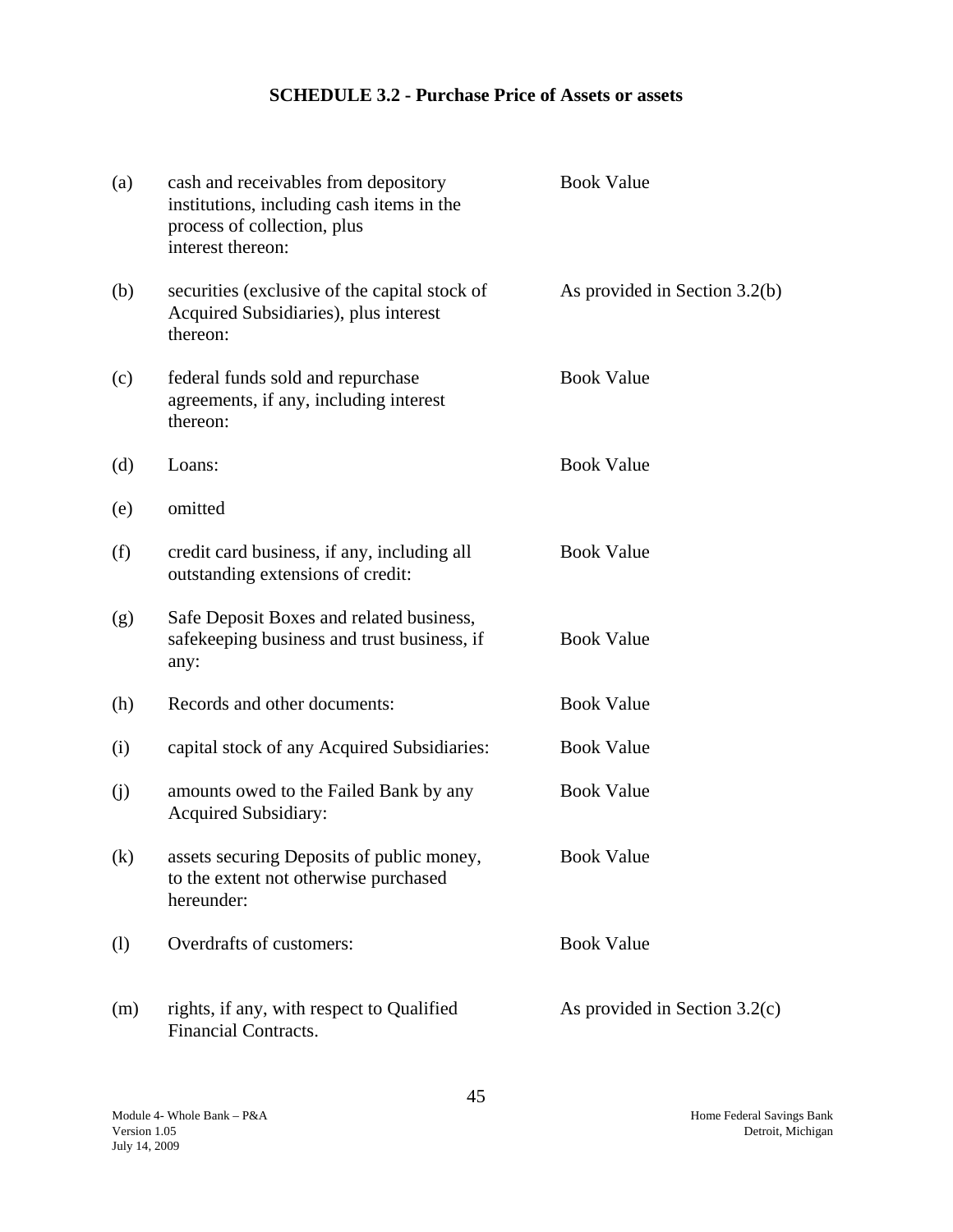Book Value

(n) rights of the Failed Bank to provide mortgage servicing for others and to have mortgage servicing provided to the Failed Bank by others and related contracts.

#### **assets subject to an option to purchase:**

| (a) | <b>Bank Premises:</b>    | Fair Market Value |
|-----|--------------------------|-------------------|
| (b) | Furniture and Equipment: | Fair Market Value |
| (c) | Fixtures:                | Fair Market Value |
| (d) | Other Equipment:         | Fair Market Value |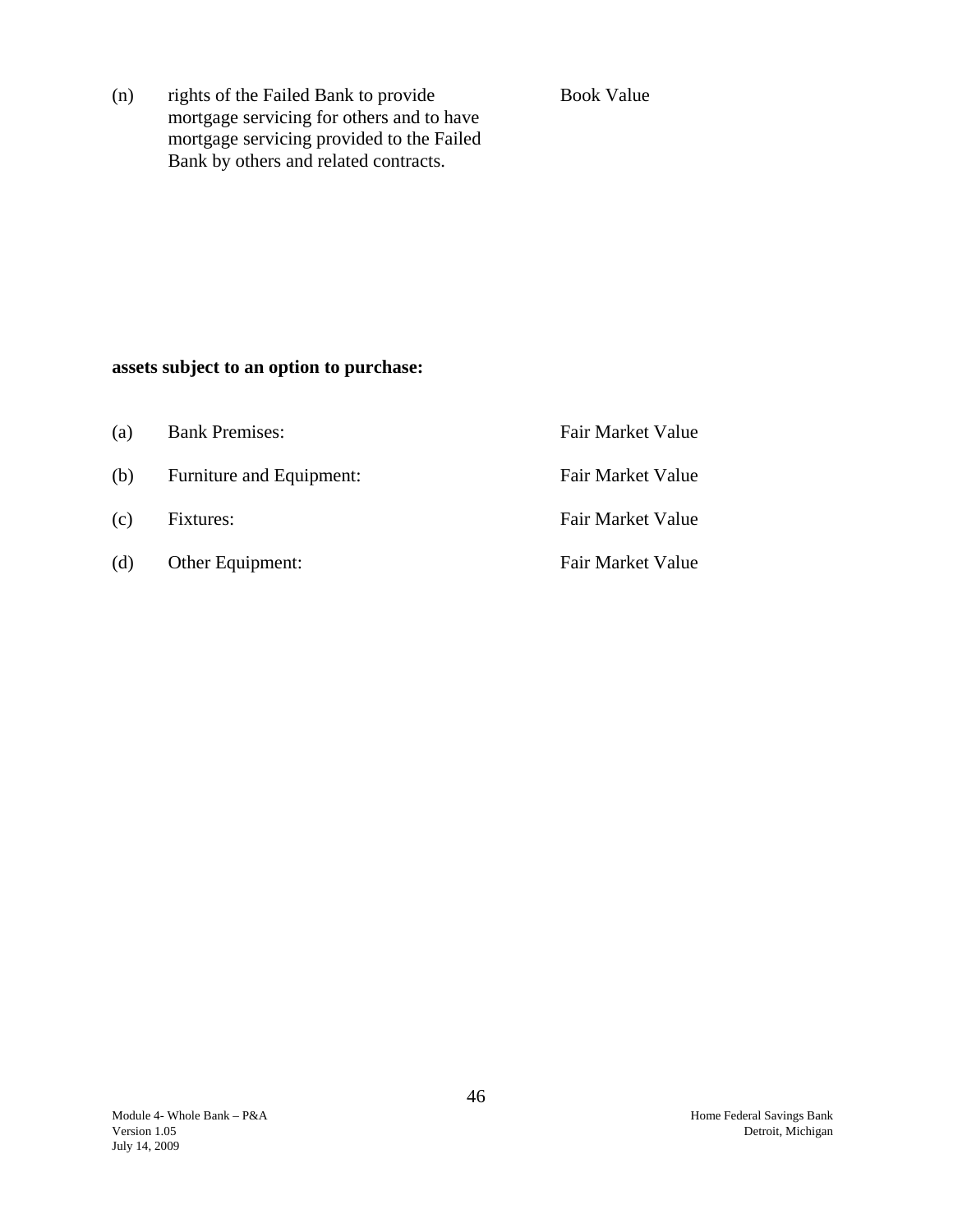**SCHEDULE 3.5(l) - Excluded Private Label Asset-Backed Securities**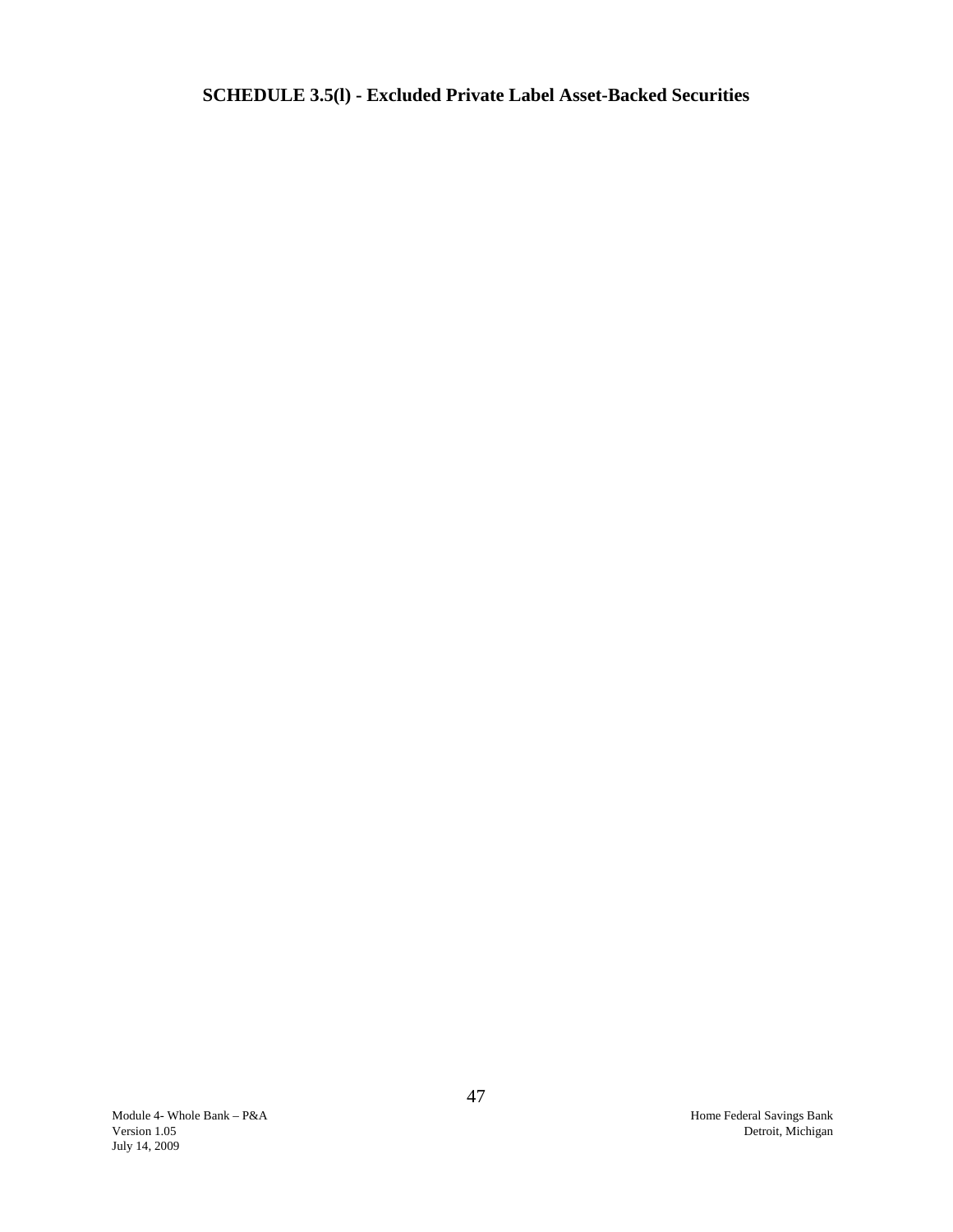### **EXHIBIT 3.2(c) -- VALUATION OF CERTAIN QUALIFIED FINANCIAL CONTRACTS**

#### <span id="page-51-0"></span>**A**. **Scope**

 Interest Rate Contracts - All interest rate swaps, forward rate agreements, interest rate futures, caps, collars and floors, whether purchased or written.

 Option Contracts - All put and call option contracts, whether purchased or written, on marketable securities, financial futures, foreign currencies, foreign exchange or foreign exchange futures contracts.

 Foreign Exchange Contracts - All contracts for future purchase or sale of foreign currencies, foreign currency or cross currency swap contracts, or foreign exchange futures contracts.

#### **B. Exclusions**

 All financial contracts used to hedge assets and liabilities that are acquired by the Assuming Bank but are not subject to adjustment from Book Value.

#### **C. Adjustment**

The difference between the Book Value and market value as of Bank Closing.

### **D. Methodology**

- 1. The price at which the Assuming Bank sells or disposes of Qualified Financial Contracts will be deemed to be the fair market value of such contracts, if such sale or disposition occurs at prevailing market rates within a predefined timetable as agreed upon by the Assuming Bank and the Receiver.
- 2. In valuing all other Qualified Financial Contracts, the following principles will apply:
	- (i) All known cash flows under swaps or forward exchange contracts shall be present valued to the swap zero coupon interest rate curve.
	- (ii) All valuations shall employ prices and interest rates based on the actual frequency of rate reset or payment.
	- (iii) Each tranche of amortizing contracts shall be separately valued. The total value of such amortizing contract shall be the sum of the values of its component tranches.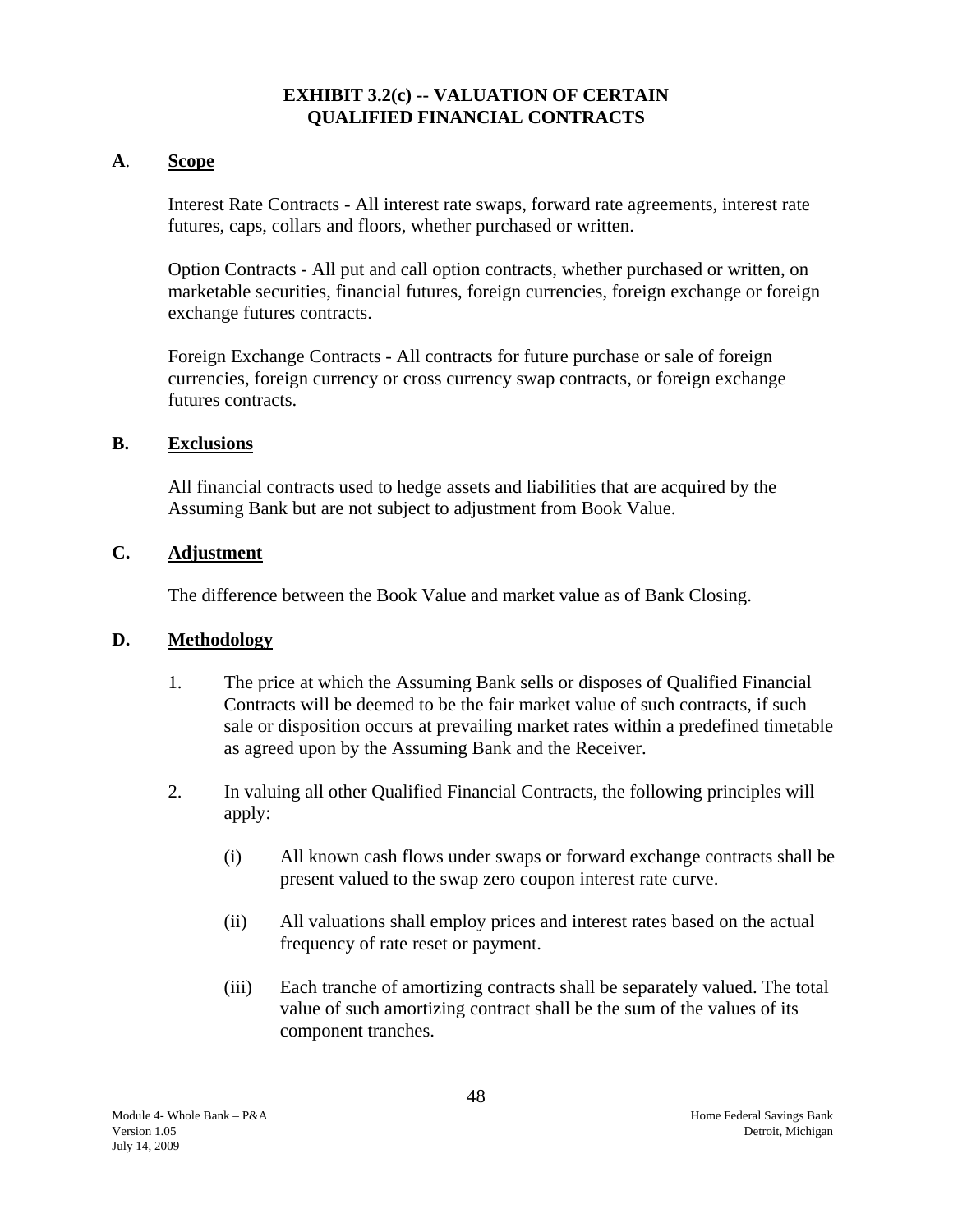- (iv) For regularly traded contracts, valuations shall be at the midpoint of the bid and ask prices quoted by customary sources (e.g., The Wall Street Journal, Telerate, Reuters or other similar source) or regularly traded exchanges.
- (v) For all other Qualified Financial Contracts where published market quotes are unavailable, the adjusted price shall be the average of the bid and ask price quotes from three (3) securities dealers acceptable to the Receiver and Assuming Bank as of Bank Closing. If quotes from securities dealers cannot be obtained, an appraiser acceptable to the Receiver and the Assuming Bank will perform a valuation based on modeling, correlation analysis, interpolation or other techniques, as appropriate.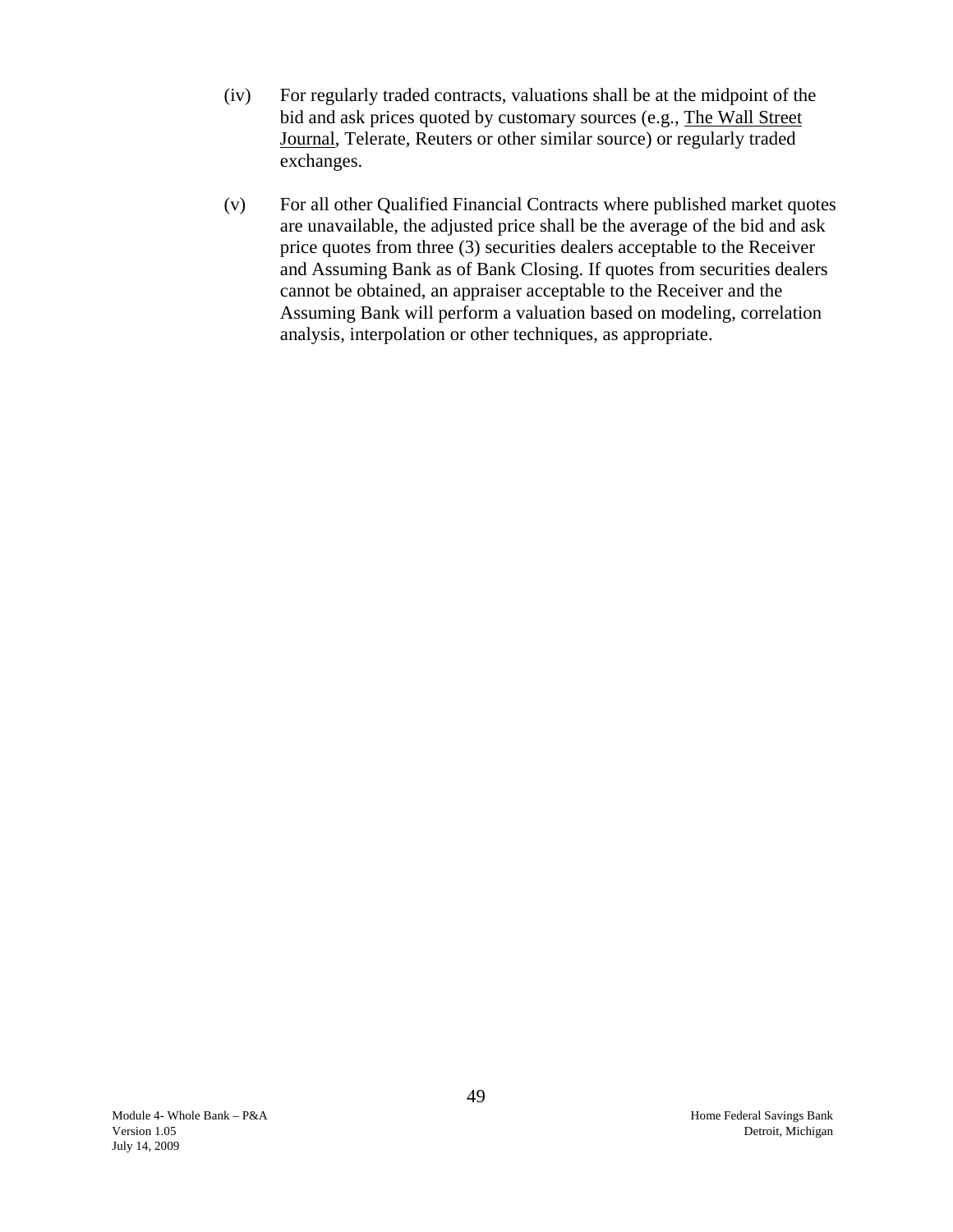### **EXHIBIT 4.13 INTERIM ASSET SERVICING ARRANGEMENT**

<span id="page-53-0"></span> (a) With respect to each asset (or liability) designated from time to time by the Receiver to be serviced by the Assuming Bank pursuant to this Arrangement (such being designated as "Pool Assets"), during the term of this Arrangement, the Assuming Bank shall:

(i) Promptly apply payments received with respect to any Pool Assets;

(ii) Reverse and return insufficient funds checks;

(iii) Pay (A) participation payments to participants in Loans, as and when received; and (B) tax and insurance bills on Pool Assets as they come due, out of escrow funds maintained for purposes;

(iv) Maintain accurate records reflecting (A) the payment history of Pool Assets, with updated information received concerning changes in the address or identity of the obligors and (B) usage of data processing equipment and employee services with respect to servicing duties;

 (v) Send billing statements to obligors on Pool Assets to the extent that such statements were sent by the Failed Bank;

(vi) Send notices to obligors who are in default on Loans (in the same manner as the Failed Bank);

 (vii) Send to the Receiver, Attn: Managing Liquidator, at the address provided in Section 13.7 of the Agreement, via overnight delivery: (A) on a weekly basis, weekly reports for the Pool Assets, including, without limitation, reports reflecting collections and the trial balances, transaction journals and loan histories for Pool Assets having activity, together with copies of (1) checks received, (2) insufficient funds checks returned, (3) checks for payment to participants or for taxes and insurance, (4) pay-off requests, (5) notices to defaulted obligors, and (6) data processing and employee logs and (B) any other reports, copies or information as may be periodically or from time to time requested;

 (viii) Remit on a weekly basis to the Receiver, Attn: Division of Finance, Cashier Unit, Operations, at the address in (vii), via wire transfer to the account designated by the Receiver, all payments received on Pool Assets managed by the Assuming Bank or at such time and place and in such manner as may be directed by the Receiver;

(ix) prepare and timely file all information reports with appropriate tax authorities, and, if required by the Receiver, prepare and file tax returns and pay taxes due on or before the due date, relating to the Pool Assets; and

(x) provide and furnish such other services, operations or functions as may be required with regard to Pool Assets, including, without limitation, as may be required with